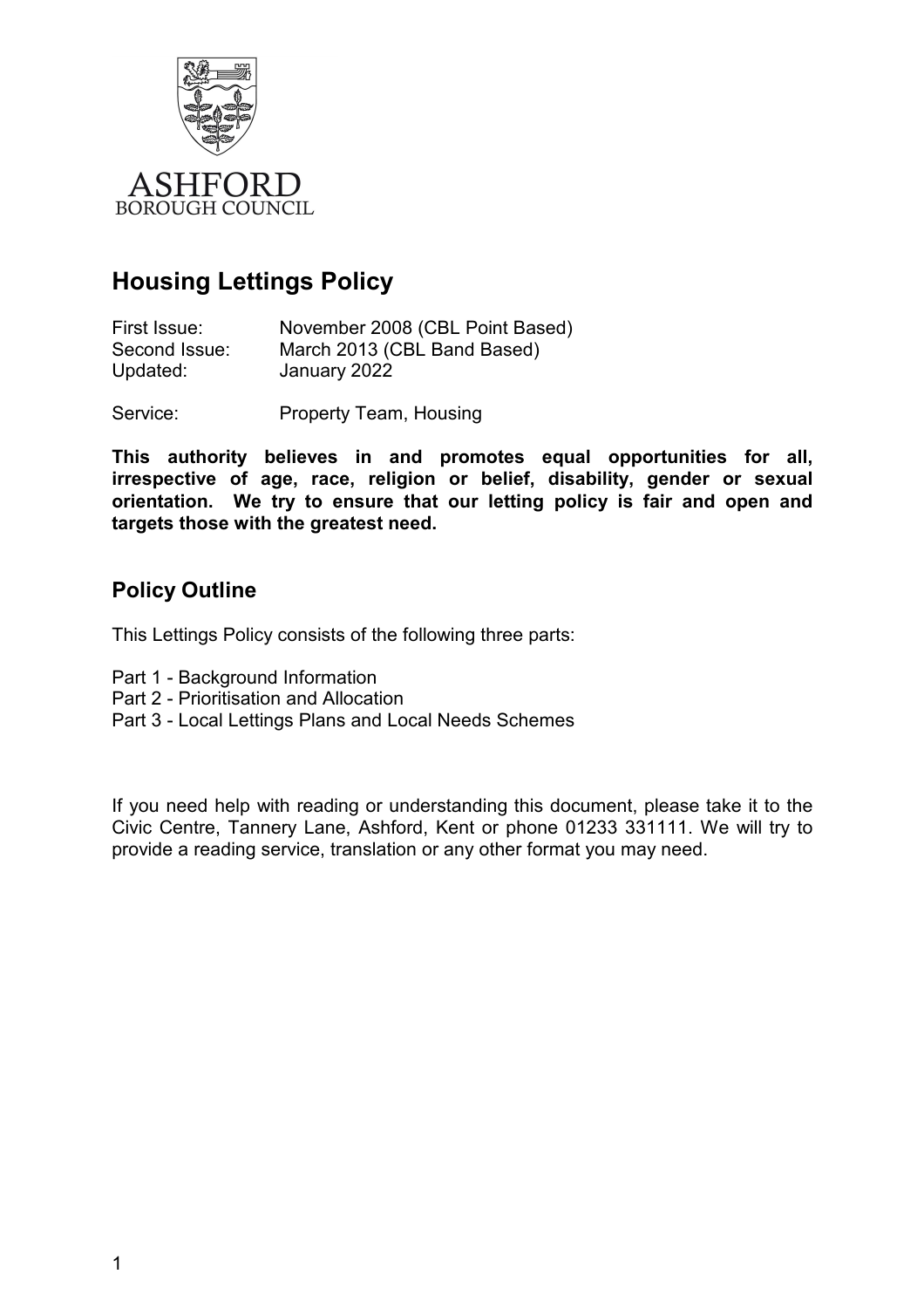# **Contents**

| Contents |      | 2                                                      |  |
|----------|------|--------------------------------------------------------|--|
| Part 1   |      | 5                                                      |  |
|          |      |                                                        |  |
|          |      |                                                        |  |
|          |      |                                                        |  |
|          |      |                                                        |  |
|          |      |                                                        |  |
|          | 4.1  |                                                        |  |
|          | 4.2  |                                                        |  |
|          | 4.3  |                                                        |  |
|          |      |                                                        |  |
|          | 5.1  |                                                        |  |
|          | 5.2  |                                                        |  |
|          | 5.3  |                                                        |  |
|          |      |                                                        |  |
|          | 6.1  |                                                        |  |
|          | 6.2  |                                                        |  |
|          | 6.3  |                                                        |  |
|          | 6.4  |                                                        |  |
|          | 6.5  |                                                        |  |
|          | 6.6  |                                                        |  |
|          |      |                                                        |  |
|          |      |                                                        |  |
|          | 8.1  |                                                        |  |
|          |      |                                                        |  |
|          | 9.1  |                                                        |  |
|          | 9.2  |                                                        |  |
|          | 9.3  |                                                        |  |
|          |      |                                                        |  |
|          | 10.1 | Selection Procedure of Successful Applicant after the  |  |
|          |      |                                                        |  |
|          | 10.2 |                                                        |  |
|          | 10.3 |                                                        |  |
|          | 10.4 |                                                        |  |
|          | 10.5 |                                                        |  |
|          | 10.6 | Requirement to Pay Off Arrears Under Former Tenancy 23 |  |
|          | 10.7 |                                                        |  |
| Part 2   |      | 25                                                     |  |
|          |      |                                                        |  |
|          |      |                                                        |  |
|          | 11.1 | The Lettings Policy does not apply to the Following    |  |
|          |      | Situations, which are also not covered by the Rules in |  |
|          |      |                                                        |  |
|          |      |                                                        |  |

11.3 [Eligibility to be Considered for an Allocation ................................. 28](#page-27-0)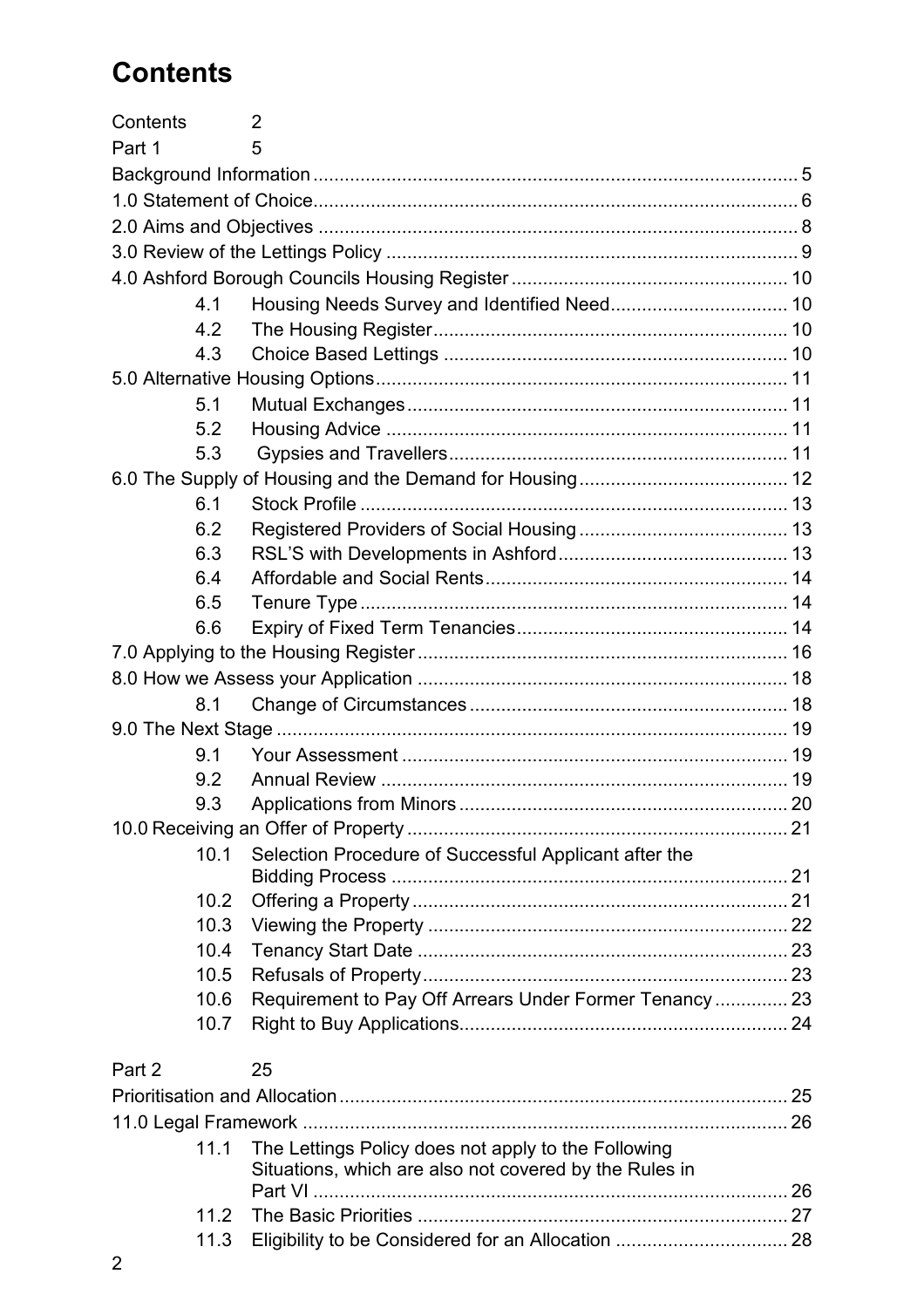| 15.0 Procedure for Deciding on Cases of Non Qualification / Reduction in Priority. 35 |  |
|---------------------------------------------------------------------------------------|--|
|                                                                                       |  |
|                                                                                       |  |
|                                                                                       |  |
|                                                                                       |  |
|                                                                                       |  |
|                                                                                       |  |
|                                                                                       |  |
|                                                                                       |  |
|                                                                                       |  |
|                                                                                       |  |
|                                                                                       |  |
|                                                                                       |  |
|                                                                                       |  |
|                                                                                       |  |
|                                                                                       |  |
|                                                                                       |  |
| 22.1 Discretionary Tenancy Succession where no Rights Exist 48                        |  |
| 22.2 Discretionary Grant of New Tenancy after Joint Tenant Has                        |  |
|                                                                                       |  |
| 23.0 Homeless Applicants                                                              |  |
| 23.1 Homeless applicants: Offers of Settled Accommodation in                          |  |
|                                                                                       |  |
| 23.2 Homeless Applicants: Offers of Settled Accommodation in the                      |  |
| 23.3 Homeless Applicants in Private Sector Leased Property:                           |  |
|                                                                                       |  |
|                                                                                       |  |
|                                                                                       |  |
|                                                                                       |  |
|                                                                                       |  |
|                                                                                       |  |
|                                                                                       |  |
|                                                                                       |  |
|                                                                                       |  |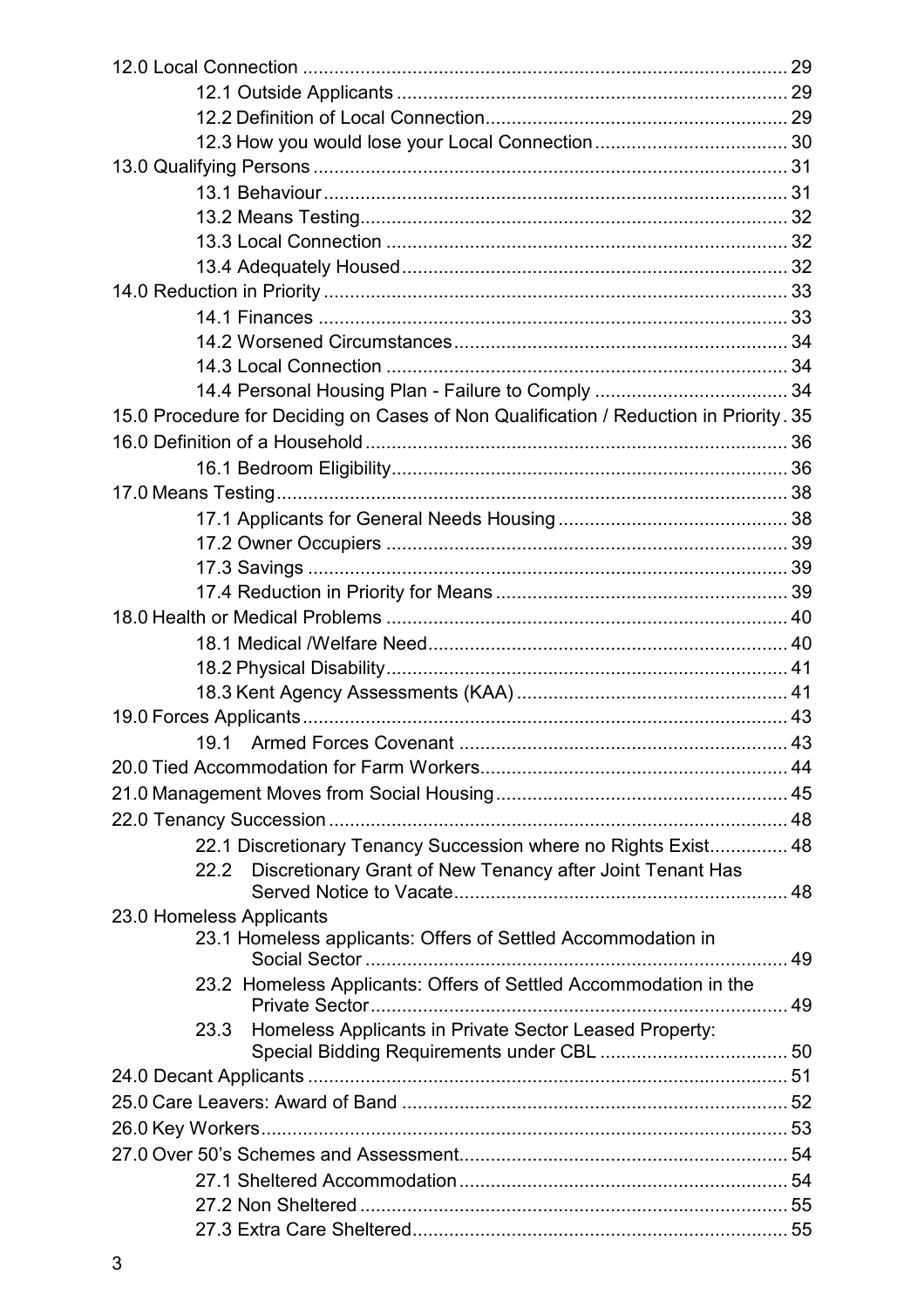| 29.1                                                        |  |
|-------------------------------------------------------------|--|
|                                                             |  |
|                                                             |  |
|                                                             |  |
| 32.1 How we Decide which Group is Offered Each Property  63 |  |
|                                                             |  |
|                                                             |  |
|                                                             |  |
|                                                             |  |
|                                                             |  |
|                                                             |  |
|                                                             |  |
| 33.1 Choice Based Lettings Bedroom Eligibility Criteria  67 |  |
|                                                             |  |
|                                                             |  |
|                                                             |  |
|                                                             |  |
|                                                             |  |
|                                                             |  |
|                                                             |  |
| 38.0 Complaints 74                                          |  |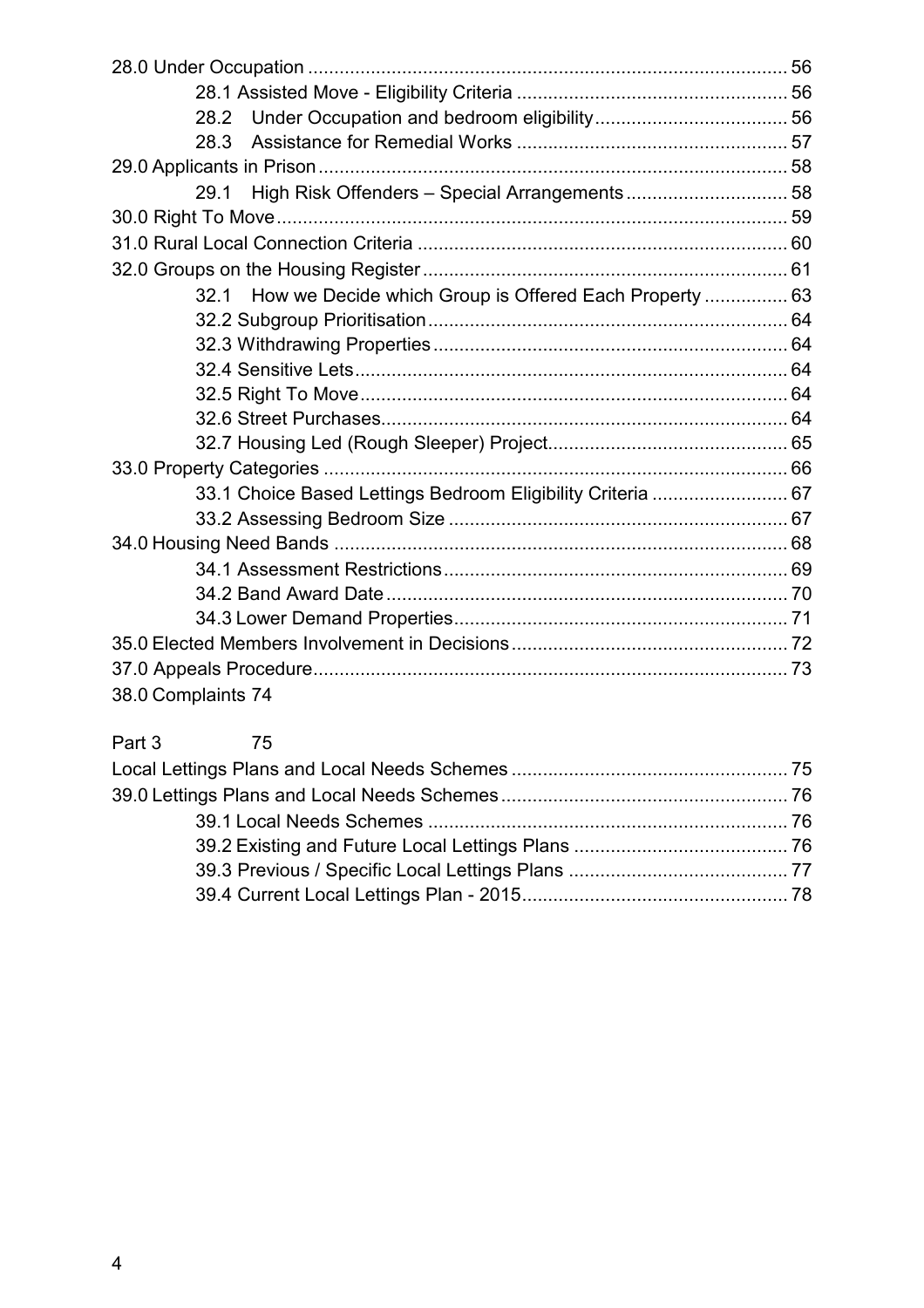<span id="page-4-0"></span>**Part 1** 

**Background Information**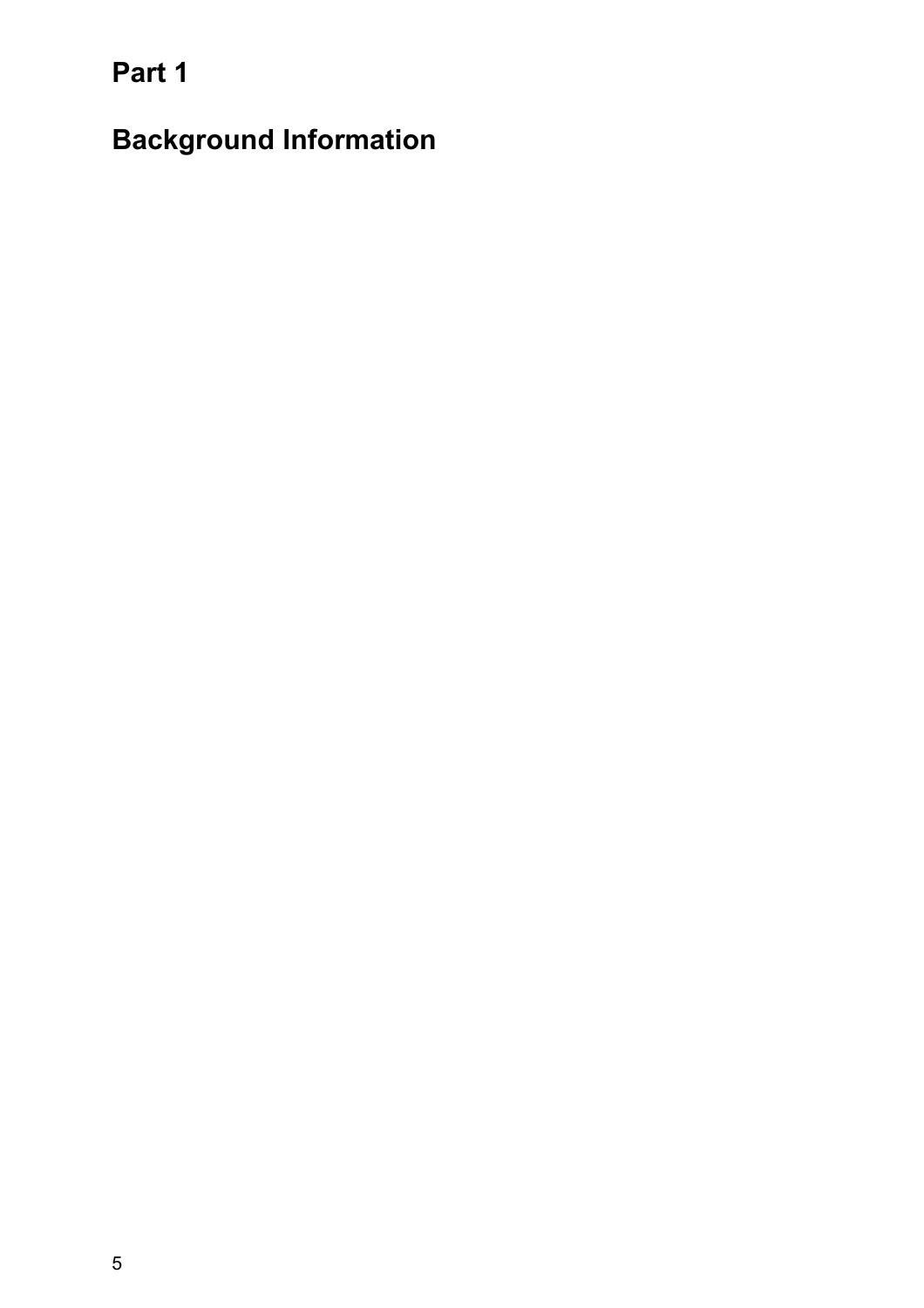# <span id="page-5-0"></span>**1.0 Statement of Choice**

#### **Fairness**

Our aim is to:

- follow our policy on fair access to our service;
- ensure the widest possible access to social housing by offering people choice of accommodation, this includes alternative options in the private sector.
- give prospective tenants the opportunity to express their preferences about accommodation (wherever possible), whilst allowing us to meet the local needs of Ashford.
- promote access to all forms of affordable social housing and housing in other sectors.
- promote equal opportunity of access and participation for everyone, whatever their personal circumstances.
- not discriminate on the grounds of race, religion, sex or marital status, sexual orientation or disability.
- provide information relating to our service, giving you the opportunity to make the best choice possible regarding accessing the Council's housing service.
- ensure that Choice Based Lettings gives you a choice and a stake in where you live to assist in creating more stable, viable and inclusive communities.
- write our publications in plain English and offer translations, large print or a reading service where needed to help make an informed housing choice.
- only share the information we receive with other registered social landlords or other organisations which handle public funds or where we have an information sharing protocol such as with the police where we believe there is significant risk of harm and not with any other party and treat personal information confidentially.

#### **Excellence**

Our aim is to:

- welcome you politely and to be courteous and efficient.
- respond to the needs of our customers and our partners and ensure the views of our customers are heard.
- set out clear standards for services so that everyone knows what to expect.
- provide anybody with re-housing advice regarding access to social or other forms of housing, both over the phone and in person.
- direct applicants to the appropriate team or agency where specialist advice is required eg, debt advice, welfare rights.
- meet our legal and strategic requirements whilst considering the needs of the local community.
- confirm in writing any decision made in relation to an application for housing.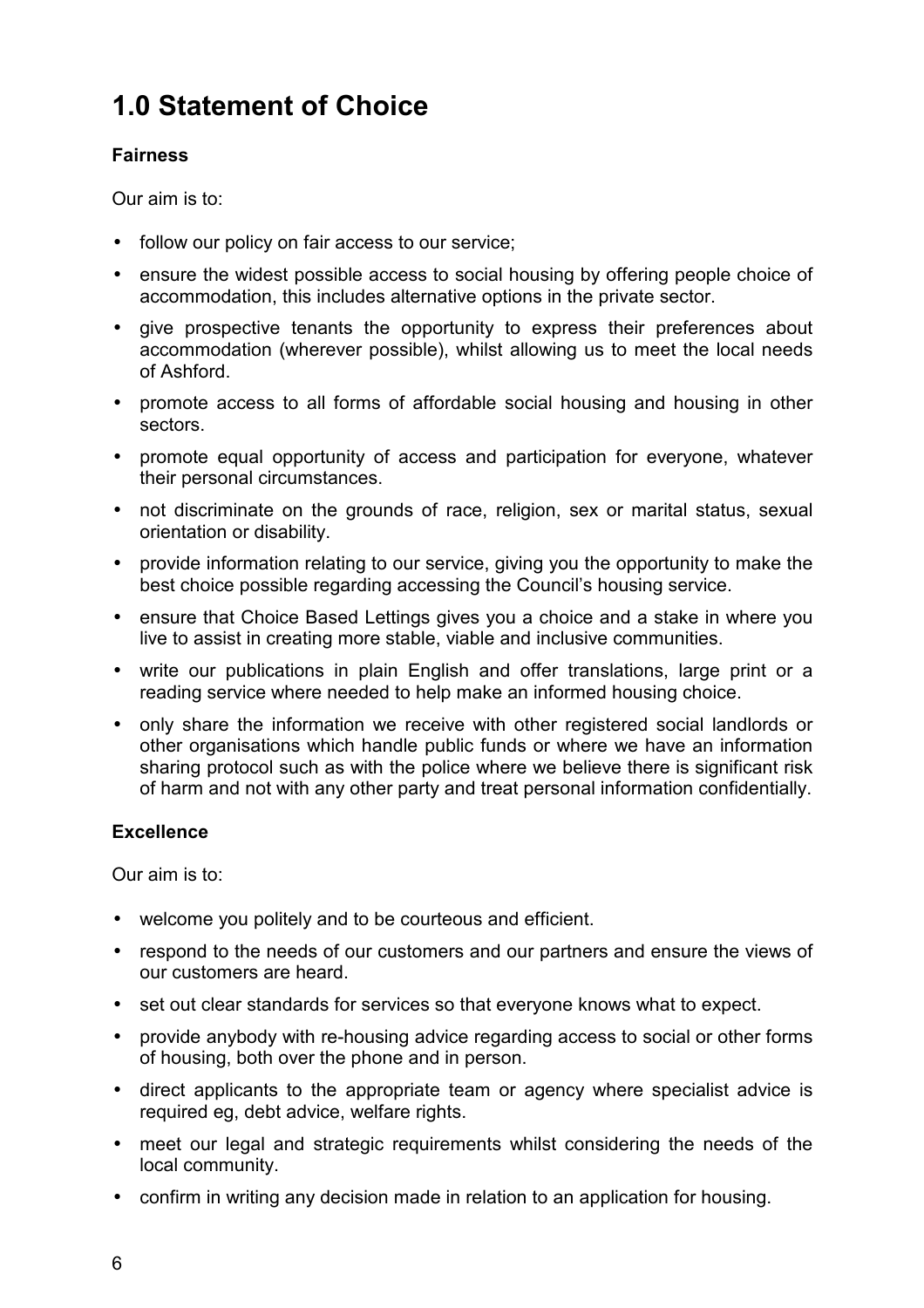- commit to delivering a high quality service and set clear performance standards to assist us to achieve our targets.
- reflect on the service provided by the Housing Options Team and plan into the future, allowing for continuous improvement.
- Reflect the aims of the homelessness strategy
- ensure that, where discretion is used, the decision reflects policy and is consistent and transparent.

#### **Your Rights and Responsibilities**

- you have the right to appeal on any decision made regarding access to the register, band awarded or offers of accommodation made.
- you should provide full and accurate details on all forms or correspondence in relation to your application for housing.
- you should tell us immediately if your circumstances change in any way, e.g. your address, family details, medical condition.
- you should reply to all correspondence sent from us needing a reply.
- If you are made an offer of property or nominated to a housing association, you should always advise the Housing Officer of your decision within the specified time scale.
- when refusing an offer or nomination you need to complete a form explaining why the property is not suitable.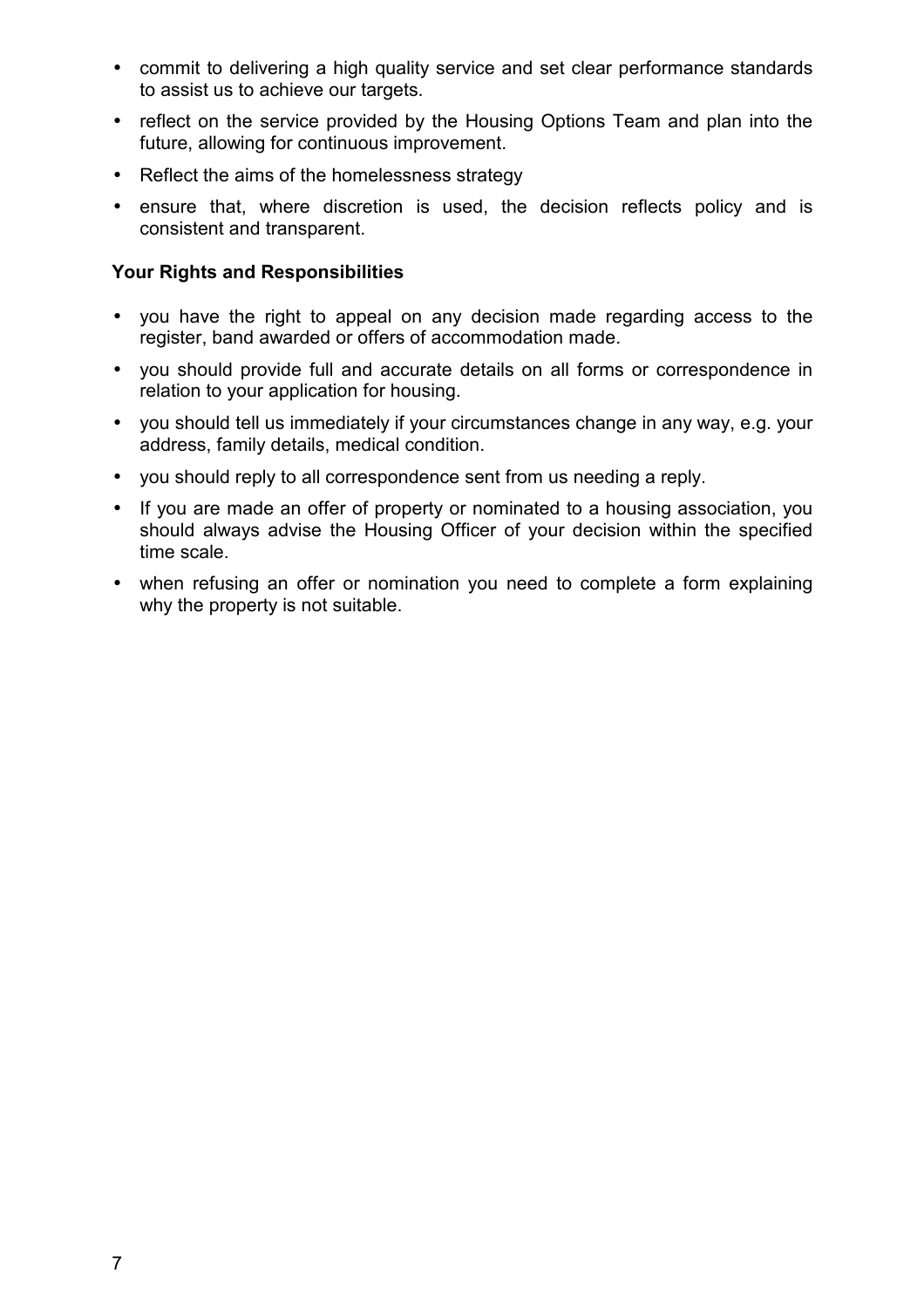# <span id="page-7-0"></span>**2.0 Aims and Objectives**

The Choice Based Lettings Scheme Policies and Key Objectives are:-

- To be customer led
- To be clear and transparent
- To improve people's choices and housing options
- To ensure we help people most in need
- To comply with the legal requirements
- To make full and effective use of all housing stock
- To achieve partnership working to meet housing need in Ashford
- To achieve sustainable communities and minimise refusals of property by allowing people to choose where they live
- To ensure the widest possible choice of homes are available to people on Ashford's Housing Register
- To aid the prevention of homelessness and to meet the targets set in the Homelessness Strategy
- To provide improved information about housing demand and need
- To be fair, simple to understand and transparent in its rules
- To maximise the participation of all applicants, including vulnerable applicants, in the lettings process
- To monitor the diversity of the borough and to ensure that hard to reach groups are offered the maximum opportunity to participate.
- To monitor the applicants on the housing register and lettings by the different strands of diversity and ensure that no groups are inadvertently excluded
- To promote equality of opportunity in housing services

However well Housing maintain the Housing Register or develop the Choice Based Lettings Scheme, it will not change the fact that only a minority of people wanting social housing will be able to access it. This is because of the growing gap between supply and demand. A key element of the scheme will focus on alerting applicants to other options to resolve their housing problems, or to secure a move.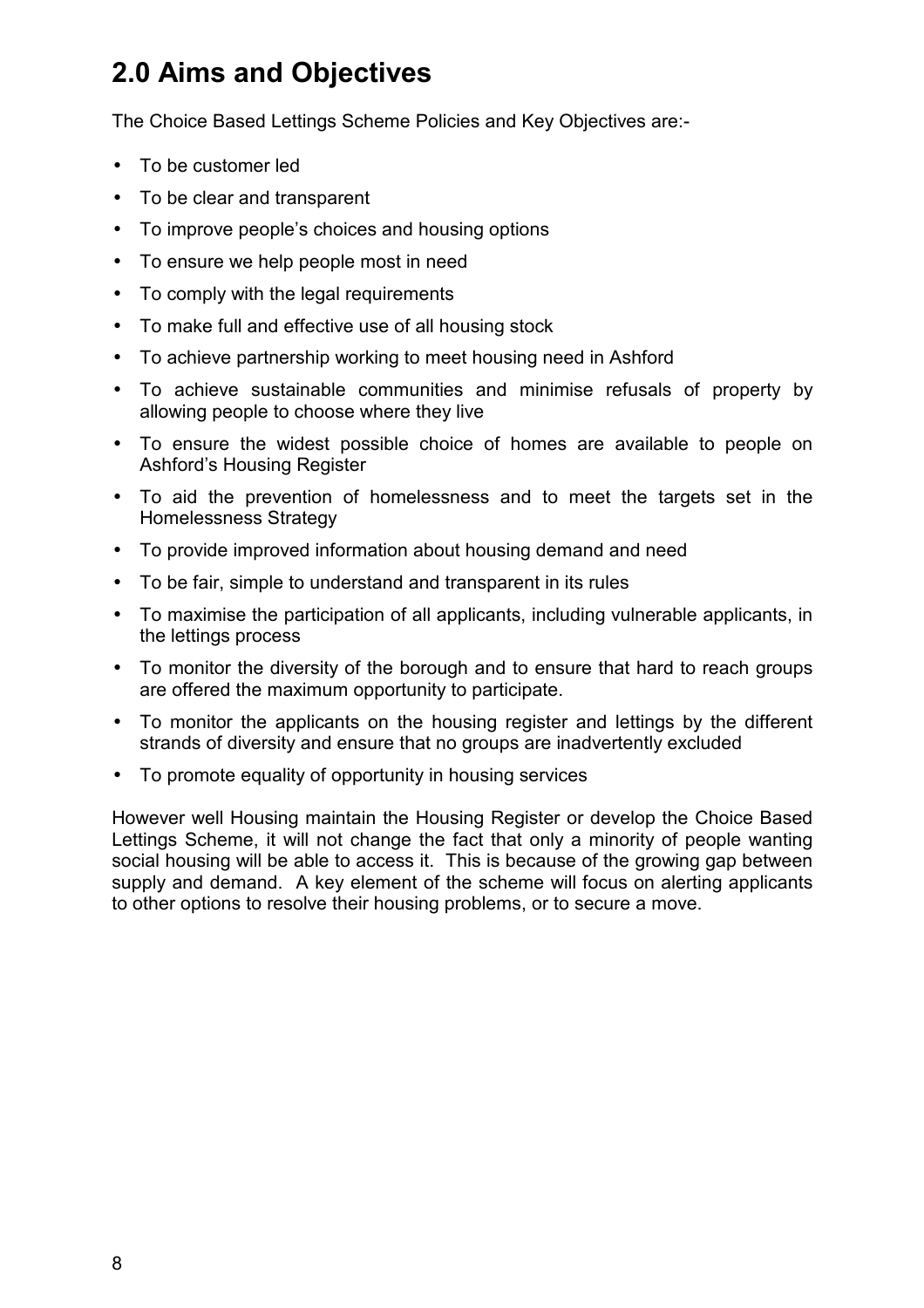## <span id="page-8-0"></span>**3.0 Review of the Lettings Policy**

The policy has undergone a period of legal scrutiny by Counsel and incorporates amendments to ensure that it complies with the law.

In addition, we will regularly review the lettings policy to ensure that it is supporting the Council's Key Targets and the Housing and Homelessness Strategies and is meeting, as far as possible, the needs of those on the Housing Register.

The policy is also reviewed by a panel of officers from Housing. The group is open to members of the Tenants Panel when in operation and anyone who has an interest in the issues dealt with by the Housing Register or Choice Based Lettings and to.

This group will continue to monitor and make amendments to the scheme as legislation, case law or local circumstances dictate.

Due to these continued improvements and the amendments needed to keep the Lettings Policy up to date, it has been agreed that minor amendments (judgement made by Head of Housing) can be made to the Lettings Policy by an Information Item going to Elected Members advising of the proposed amendment and the reasons for such amendment. An effective date, at least one calendar month ahead would also be given.

If the Head of Housing does not receive any objections, then the amendment will become Policy on the effective date. If objections are received from the Elected Members, the Head of Housing would take the proposed change of policy to Cabinet.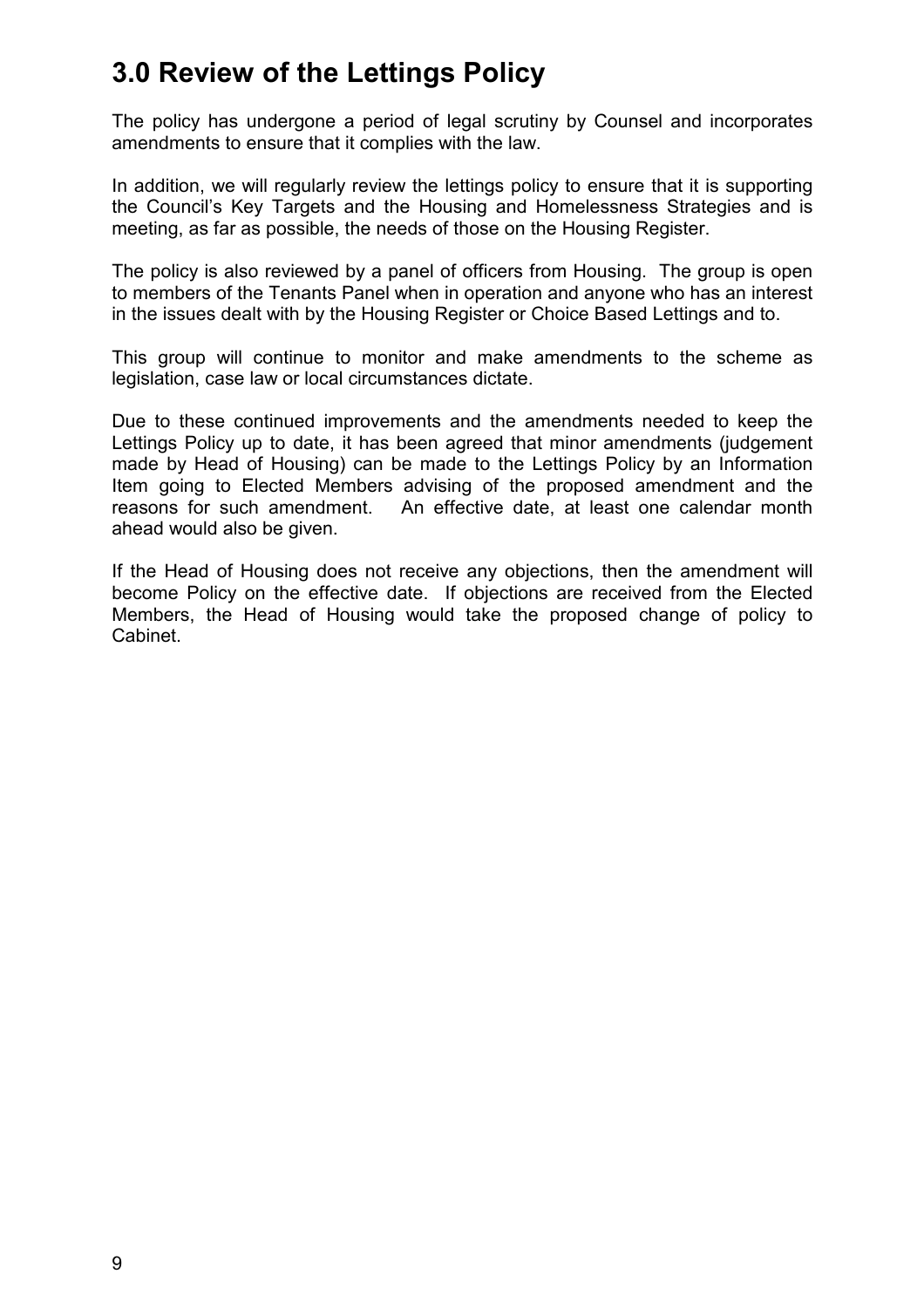# <span id="page-9-0"></span>**4.0 Ashford Borough Councils Housing Register**

### **4.1 Housing Needs Survey and Identified Need**

In 2010 Ashford Borough Council carried out a district-wide survey of housing need. The purpose of the survey was to examine the housing requirements (needs, aspirations and demands) of households across the area.

The key findings were:

- Average local incomes are not sufficient to purchase even the lowest priced homes with 70% of households being unable to purchase.
- Only 30% of households can afford to rent even the lowest priced private rented homes without assistance. In a 2014 assessment this figure was estimated to be 41% - 48%.
- Whilst there is currently great demand for one and two-bedroom homes, there is a significant predicted increase in the number of households requiring a property with three or more bedrooms over the next 13 years.
- Every year there is a shortfall of 450 affordable homes (council rented, RSL rented, intermediate rented and shared ownership) becoming available across the area

### **4.2 The Housing Register**

Ashford Borough Council hold a Housing Register which is intended to be a single point of entry into Social Housing for the whole of the borough of Ashford. The demand for housing exceeds supply and the register exists to enable us to prioritise those households who are in greatest need and to maximise their opportunities for re-housing.

The Council's Lettings policy and operation of the Housing Register is intended to reflect government legislation and guidance and the Council's other key policy documents and strategies, such as the local housing needs survey, the housing strategy and the homelessness strategy.

We do not intend to use this register as a true reflection of local housing need as this is measured more accurately by the housing needs survey. The register may however be used as an additional tool to help determine and measure the need of those households within the borough who have been registered with housing need points and who have a reasonable chance of obtaining accommodation via the Housing Register.

### **4.3 Choice Based Lettings**

This is the scheme which the Council has adopted to let all available property that it has responsibility for. This includes Council owned property, Registered Social Landlord (RSL) property to which the council has nomination rights and Low Cost Home Ownership schemes. The Choice Based Lettings Scheme has undergone extensive consultation with both customers and stakeholders and it is intended to give the maximum possible choice and information to applicants.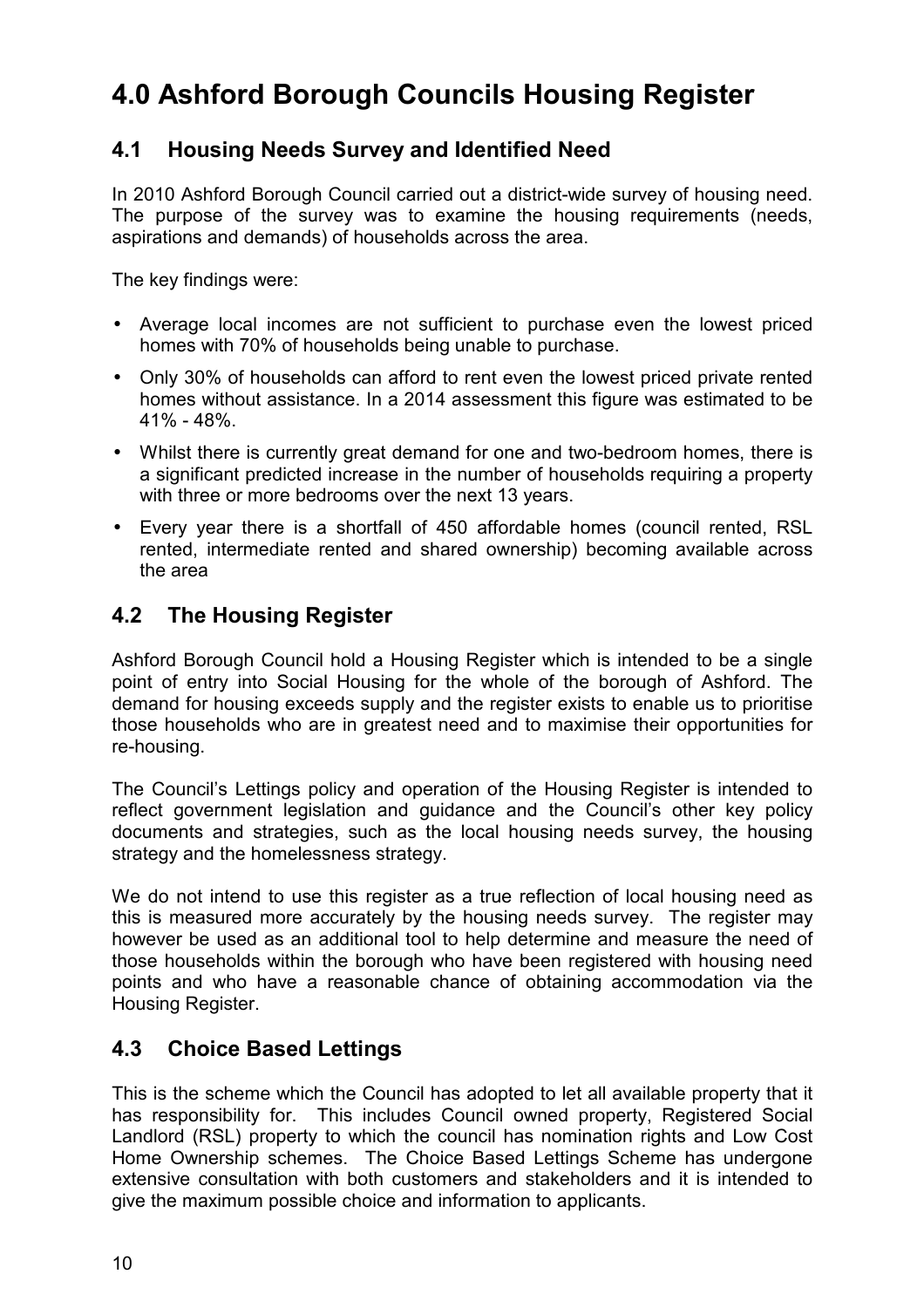# <span id="page-10-0"></span>**5.0 Alternative Housing Options**

## **5.1 Mutual Exchanges**

For those wishing to move, an additional option is to exchange with another tenant, either Council or Registered Social Landlord. This is the best way of moving for those who are not on the Choice Based Lettings Scheme.

If you are a tenant of Ashford Borough Council you may register with [www.homeswapper.co.uk.](http://www.homeswapper.co.uk/) Once you have entered your details into this system, the HomeSwapper website is able to look for a property match on your behalf. You would be notified by text or by email when they have found a potential match and you can also view the property details on the website which is available for use at the Civic Centre.

You must get permission from Housing before any move is arranged. More details are available from the Customer Services Team.

## **5.2 Housing Advice**

If you find yourself homeless, or threatened with homelessness, or just needing advice regarding your situation you should call us straight away on 01233 331111. The Customer Services Team will take some details from you and determine whether you need to see a Housing Options Officer that day.

If you prefer, you can complete our self-assessment form which is available on our website (search homelessness) and an officer will aim to contact you within 72 hours to offer advice and information regarding your best housing option.

## **5.3 Gypsies and Travellers**

There is a Local Authority owned site based at Chilmington and a separate Housing Register is kept for applicants who wish to be considered for a plot on this site. Tenancies of the plots are offered under a separate policy. For further information you should contact the Neighbourhood Services Team.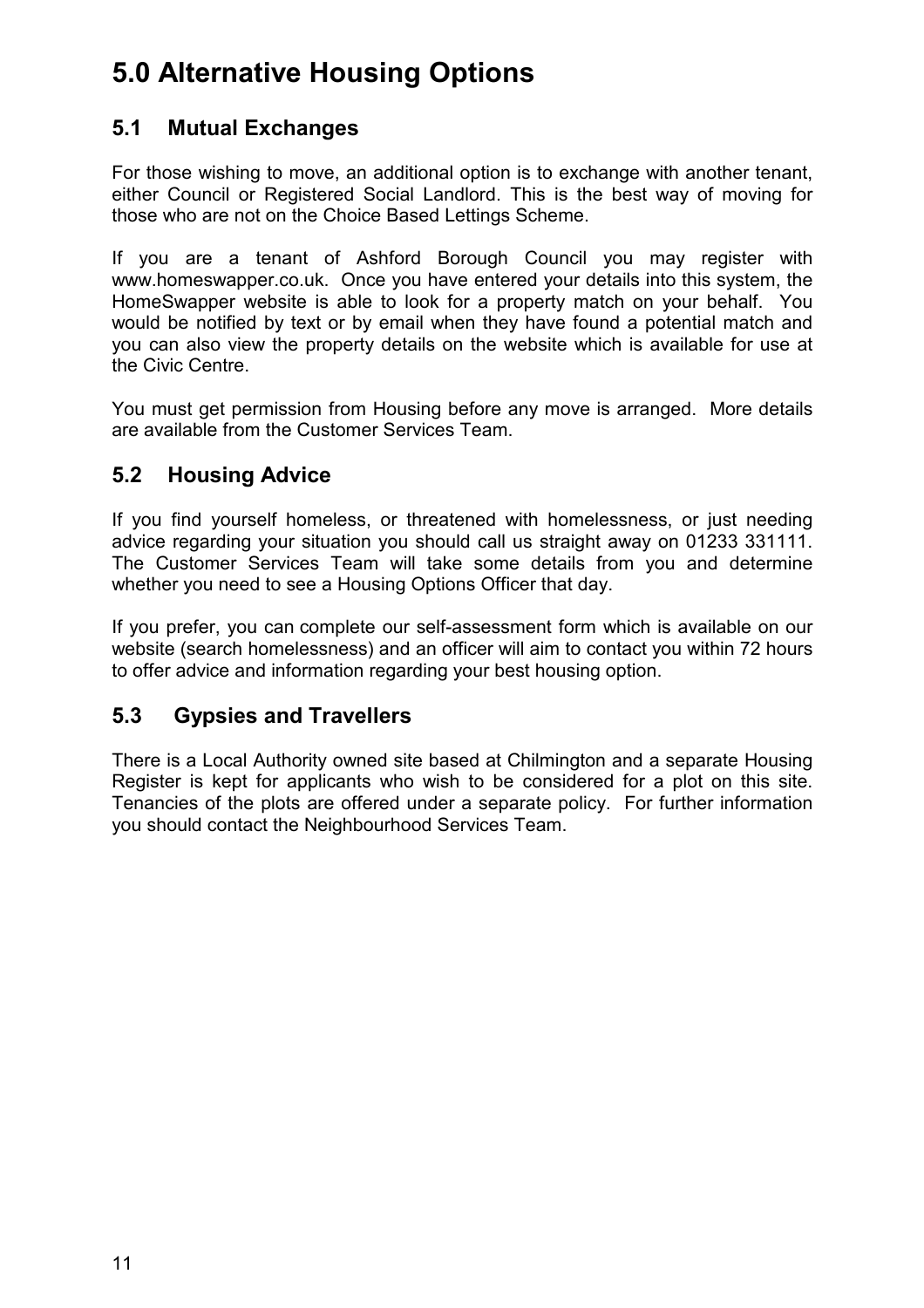# <span id="page-11-0"></span>**6.0 The Supply of Housing and the Demand for Housing**

We manage a stock of 4945 properties as at 1<sup>st</sup> April 2021. This is made up of houses, flats, maisonettes and bungalows. There are an additional **3850** properties within the borough owned and managed by our Registered Social Landlord (RSL) partners.

As at 1<sup>st</sup> April 2021 the Housing Register had applicants in housing need.

| Total                       | 1525 |
|-----------------------------|------|
| <b>Transfer Applicants</b>  | 480  |
| <b>Homeless</b>             | 116  |
| <b>Housing Waiting List</b> | 929  |

During the year 2020/21 we accommodated **474** households as shown below:

| <b>Homeseeker Applicants</b> | 249 |
|------------------------------|-----|
| <b>Homeless Applicants</b>   | 68  |
| <b>Transfer Applicants</b>   | 157 |
| <b>Total</b>                 | 474 |

The following table shows the number of new applications to the housing register during 2020/21. There was a total of **2126.**

|                                         |       |     |      |      |     |      |     |     |            |     |     | Marc |
|-----------------------------------------|-------|-----|------|------|-----|------|-----|-----|------------|-----|-----|------|
| <b>Total Application Forms Received</b> | April | Mav | June | Julv | Aua | Sept | Oct | Nov | <b>Dec</b> | Jan | Feb |      |
| <b>Total for Month</b>                  |       | 159 | 155  | 216  | 183 | 202  | 204 | 182 | 118        | 181 | 208 | 216  |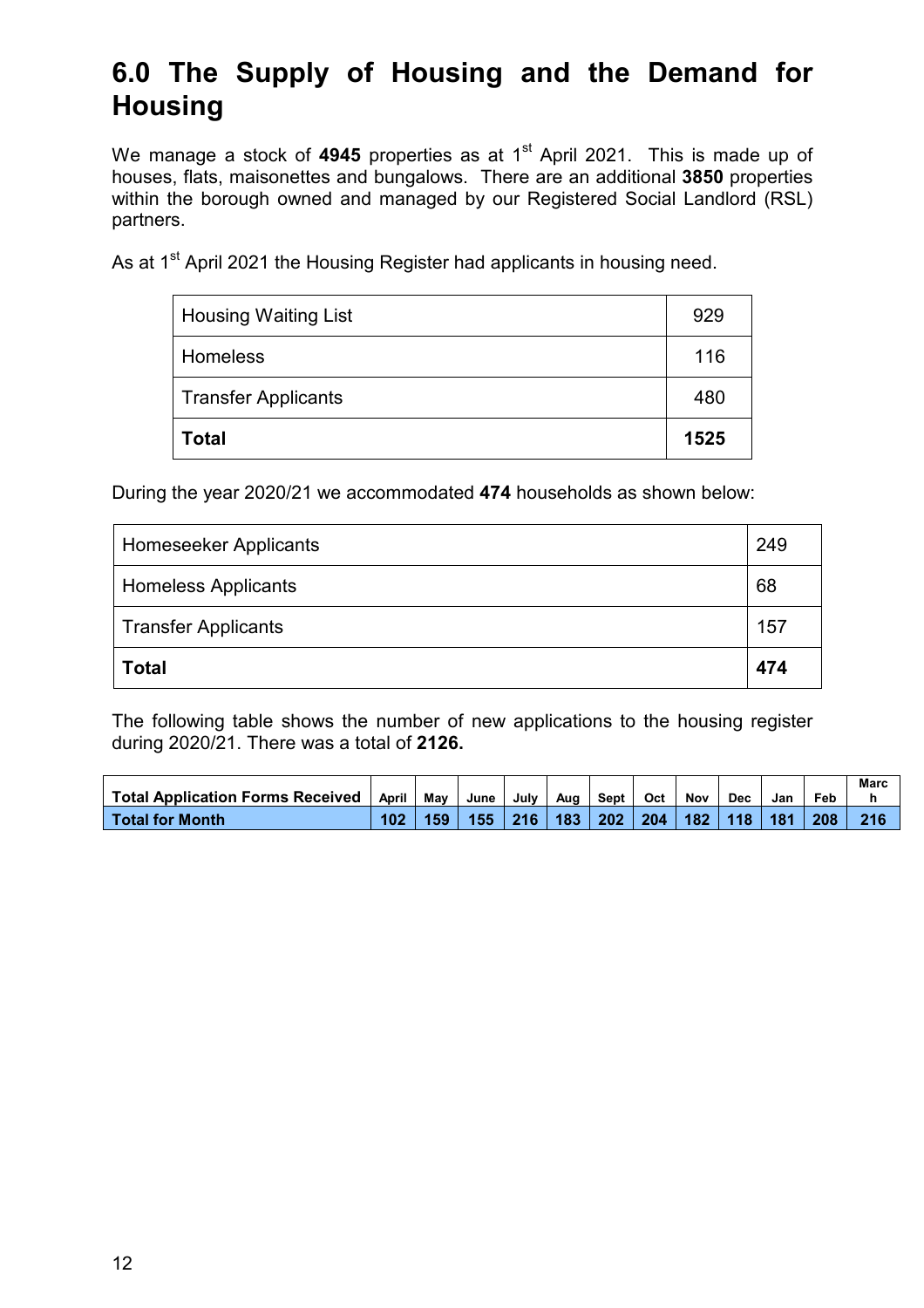### <span id="page-12-0"></span>**6.1 Stock Profile**

A stock profile incorporating details of both Housing Association and Ashford Borough Council stock across the borough is available online or by contacting us.

#### **6.2 Registered Providers of Social Housing**

Ashford Housing Services works in partnership with Registered Providers, also known as Housing Associations (HA's) to develop "affordable housing" within the borough.

HA's currently provide over 3000 units of accommodation in the borough (excluding property provided within Local Needs Schemes as detailed in Section 39.1)**.** The properties they have vary from one-bedroom flats to five bedroom houses as well as bungalows, Sheltered Housing and Special Need accommodation. (See 6.3 below)

These Landlords provide much of the available property in Ashford. We advertise details of their available properties along with our own via the Choice Based Lettings Scheme (CBL) at www.kenthomechoice.org.uk.

Some rents are higher than others, and will depend upon whether the property is an Affordable or Social rent (see section 6.4). However, many rents are within Housing Benefit / LHA levels. Most HA's will only accept nominations from Ashford Borough Council via the Housing Register and generally only one nomination per property is made.

| <b>Name of Association</b>                  | <b>Type Of Property</b>    |
|---------------------------------------------|----------------------------|
| <b>Accent Peerless</b>                      | Houses, flats, maisonettes |
| Optivo                                      | Houses and flats           |
| <b>CDS Co-Operative Development Society</b> | Houses and flats           |
| Clarion                                     | Houses, flats, bungalows   |
| <b>English Rural Housing Association</b>    | Local needs properties     |
| Housing & Care 21                           | Sheltered flats            |
| <b>Hyde Housing Association Limited</b>     | Houses and flats           |
| <b>Moat Housing Society</b>                 | Houses, flats, bungalows   |
| Riverside                                   | Flats, houses              |
| <b>Stonewater Association</b>               | Houses, flats, bungalows.  |
| Salvation Army Housing Association          | Flats, houses              |
| Southern Housing Group                      | Houses, flats, bungalows.  |
| <b>Sanctuary Housing Association</b>        | Local needs houses         |
| Sage                                        | Flats, houses              |
| <b>Golding Homes</b>                        | Flats, houses              |
| Orbit                                       | Flats, houses              |
| Places 4 People                             | Flats, houses              |
| Town & Country                              | Flats, houses              |
| <b>West Kent</b>                            | Flats, houses              |

#### **6.3 RSL'S with Developments in Ashford**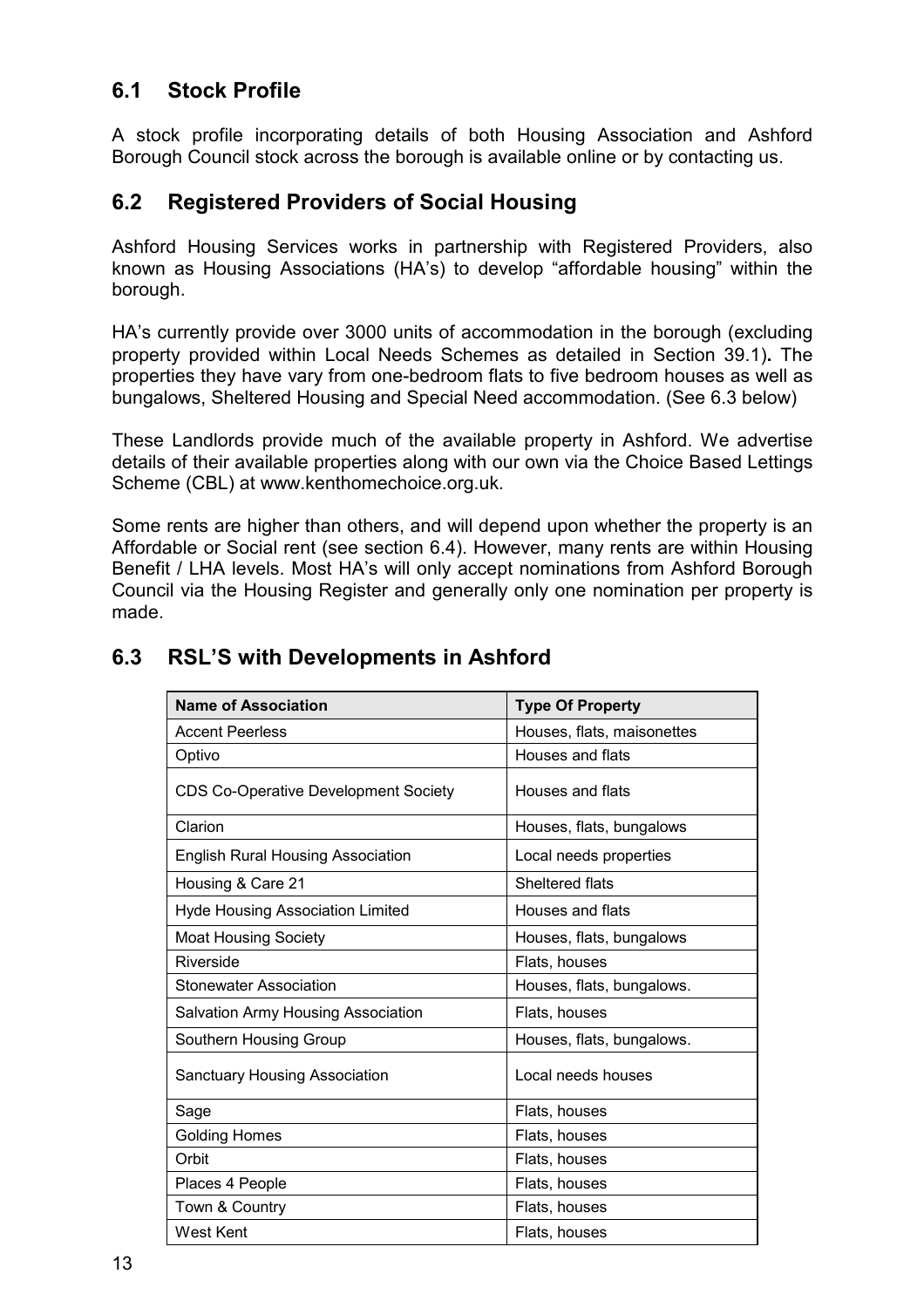## <span id="page-13-0"></span>**6.4 Affordable and Social Rents**

Housing Associations may let their accommodation as either a Social or Affordable rent. This will depend upon the incoming tenant and the tenure type (see section 6.5)

An Affordable rent may have a rent level of up to 80% of the market value. This can mean that it may exceed the HB/LHA level. The landlord may reject a nomination on the basis that such a property would be deemed unaffordable under their policy

Ashford Borough Council lets all its new build accommodation built after 1<sup>st</sup> April 2012 as Affordable and also re-evaluates a proportion of its two and three bedroom properties to Affordable Rent upon void but the rent is within HB/LHA. In all cases, the property advertised on Kent Homechoice will state the rent level for the property whether it be let on a Social or Affordable basis. If unavailable at advert stage, it will be confirmed at offer stage.

### **6.5 Tenure Type**

Ashford Borough Council have developed a Tenancy Strategy outlining what forms of tenancy will be offered to applicants and in what circumstances.

Many HA's that work within our area have also updated their Tenancy Strategies and may now offer the new Fixed Term Tenancies to new social tenants.

A Fixed Term Tenancy is one that has a fixed term i.e. the property would be let to the incoming tenant for a fixed period of 5 years only, after which the landlord will take possession of the property by serving the correct notices. These tenancies can be renewed under certain circumstances but exactly when, where and why this would occur will be outlined within the landlords own strategy and/or policy.

Current secure tenants will continue to retain a Lifetime Tenancy should they transfer into or within local authority stock.

However, these changes propose implications for the applicant's security of tenure where mutual exchanges are concerned and so this should be discussed with your landlord where you are mutually exchanging from a secure Lifetime Tenancy to a Fixed Term Tenancy.

### **6.6 Expiry of Fixed Term Tenancies**

If you are an applicant that has been issued with a notice to terminate your Fixed Term tenancy after review, you may re-apply to join the housing register subject to our eligibility criteria.

A fixed term tenancy may be reviewed in the following circumstances:

- Behaviour of tenant or household
- Financial circumstances
- Need to dispose of or refurbish the property
- Level of occupancy / special requirements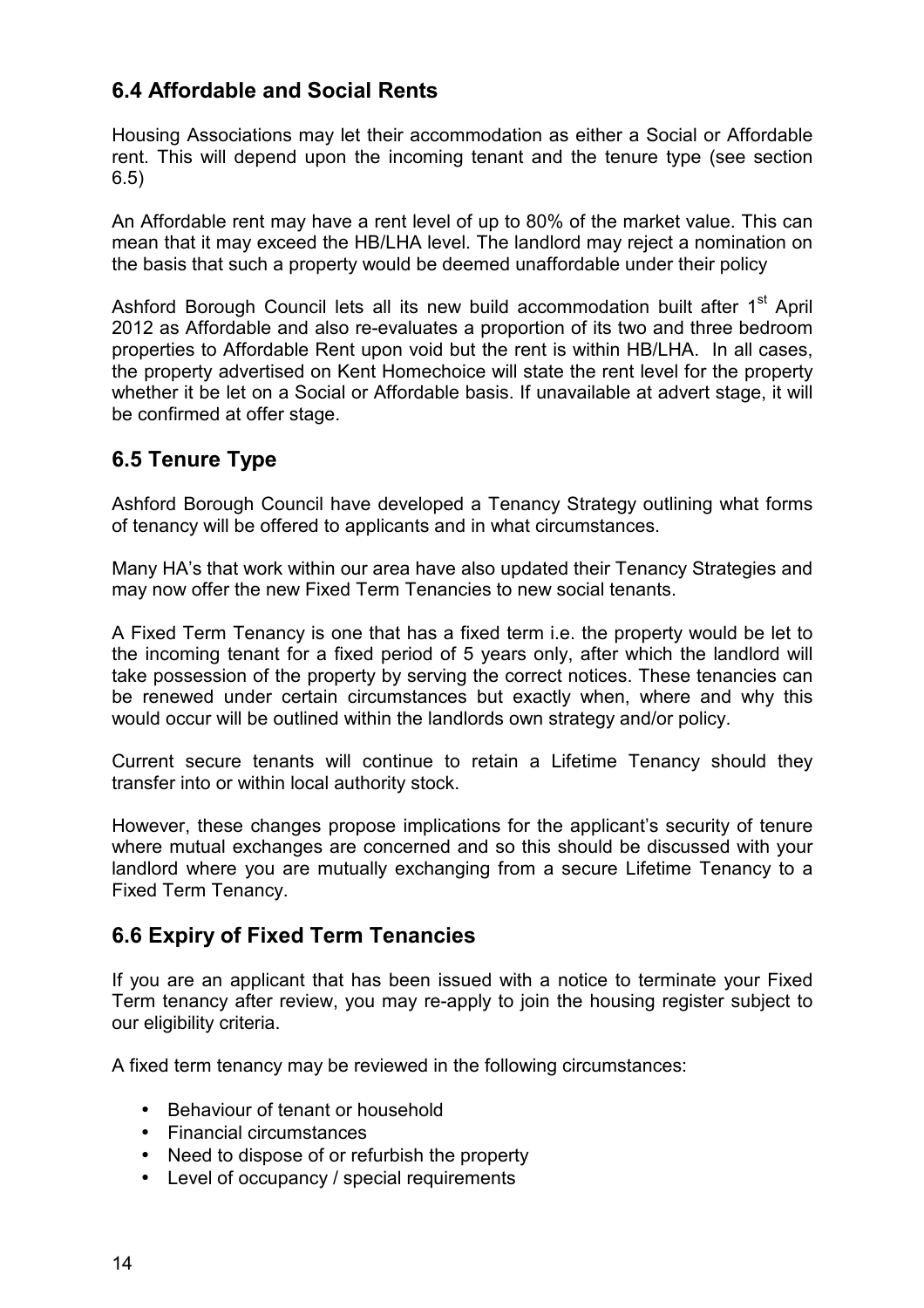However, the reason for the termination will affect your band assessment and / or eligibility for re-housing with Ashford Borough Council and there is no guarantee that we will be able to accommodate you.

In addition, if you are registered for re-housing for this reason, you will be expected to actively bid for alternative accommodation. If an applicant fails to do so within the first six weeks a Property Officer or Area Manager will bid on their behalf.

If your landlord makes suitable alternative accommodation available to you and you fail to accept the offer, you will be treated as having worsened your circumstances and will have your priority for re-housing greatly reduced in line with our policy.

For full details of our Tenancy Strategy, please see our website.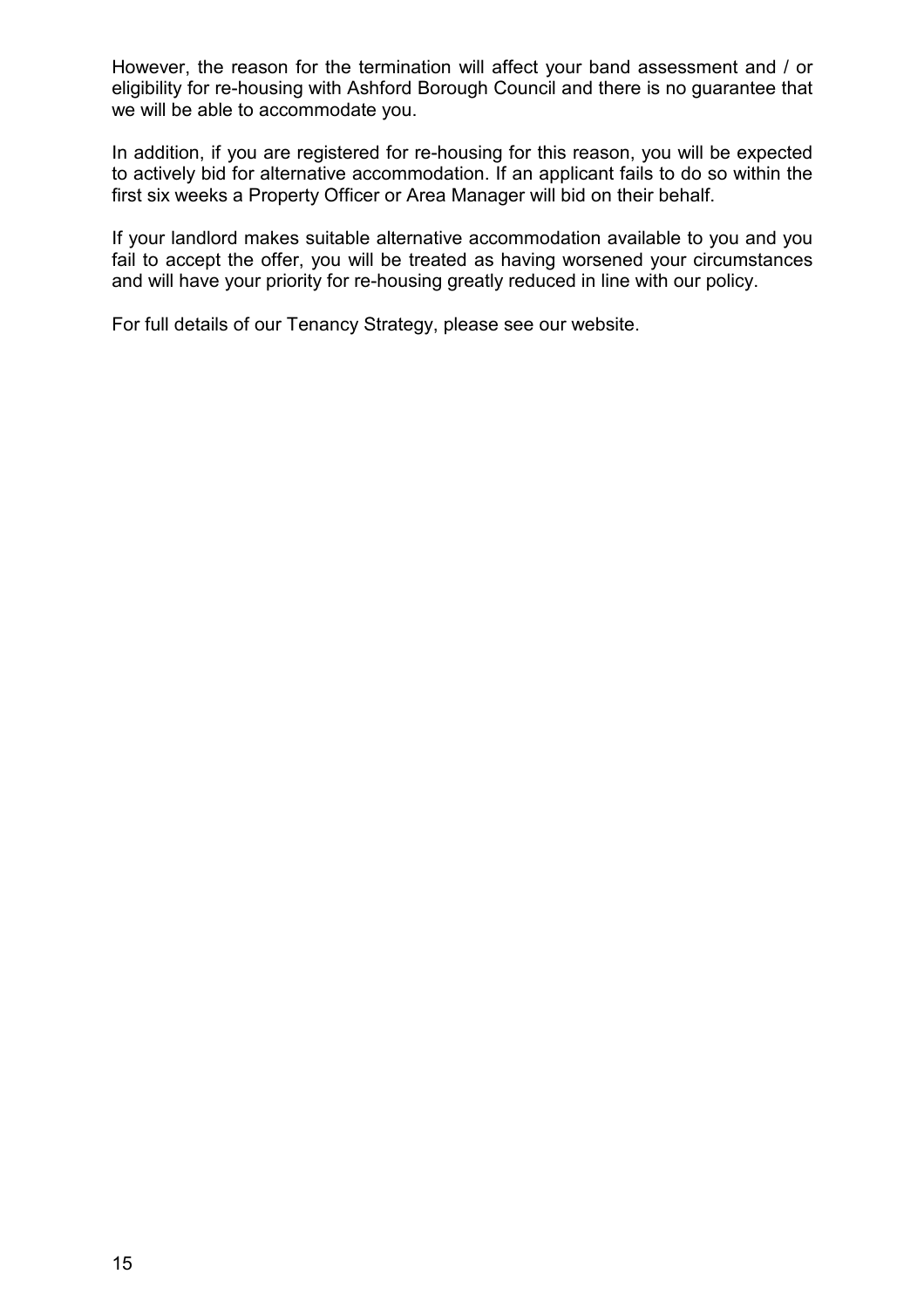# <span id="page-15-0"></span>**7.0 Applying to the Housing Register**

To apply for housing, you need to complete the online Choice Based Lettings Scheme Housing Application. The application can be started and saved for you to return and complete at any time. Upon its submission you will be informed of any supporting documents that you will need to provide within 28 days.

The supporting information should be provided either:

- Uploaded direct to your Kent Homechoice application using the online service
- Sent to cbl@ashford.gov.uk
- By post to Housing, Civic Centre, Tannery Lane, Ashford, Kent, TN23 1PL. Please do not send originals

If the online application is not correctly completed or the information requested is not submitted within the time scale your application could be delayed or even cancelled.

Paper forms are no longer in use. If you require assistance with completing the online form please contact the Customer Service Team on 01233 331111.

If you do not have your own computer with internet access, there are facilities available at the following places:

- The Civic Centre
- Ashford Libraries

**An email address is required to make an online application**. If you do not already have one you will need to create one using a free service. You should do this prior to starting your application as the computers at the Civic Centre do not allow access to the email account websites.

We may ask more questions upon receipt of your application if we need more details so we can assess your degree of housing need or if we need to learn more about your previous housing circumstances.

Following the application you may be asked to provide a reference from your landlord. We also carry out a verification of your application and this may include an unannounced visit to your property.

You must provide copies of birth certificates before we can process an application but we will typically make our assessment based upon the information stated on your application form.

If we need to verify any of your circumstances or need clarification you may be asked to provide proof of residency for household; this could be a copy of a utility bill, bank statement, a copy of your tenancy agreement, confirmation from benefits agency or other documentation.

If you are in employment and we believe that you may exceed our Means Testing criteria we will also ask for a copy of your P60 and your last two months payslips (or Tax Return Summary if self-employed). Applicants that are not currently in employment may be required to show confirmation of the benefits that they receive to confirm that they have no concealed income.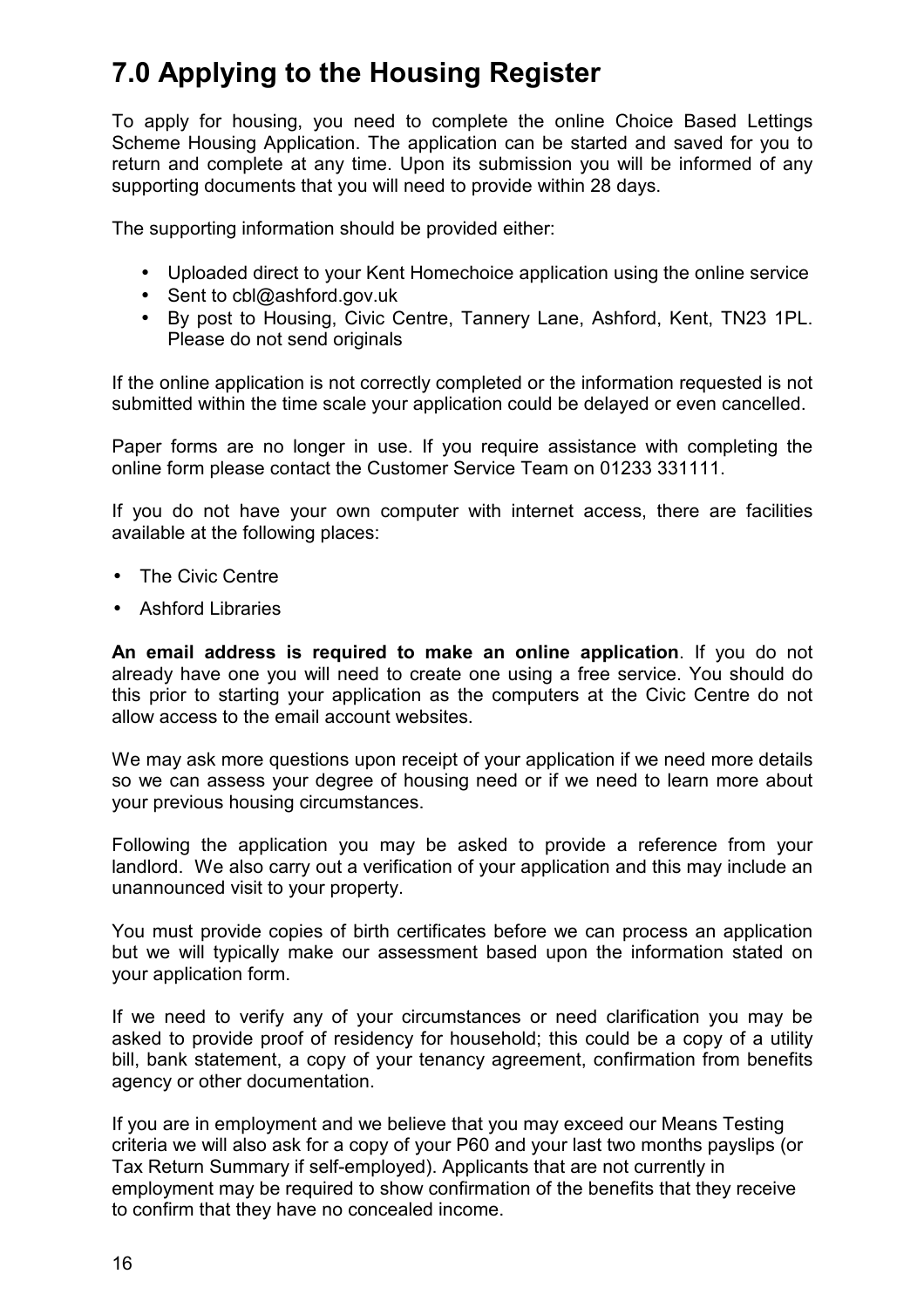We may ask you to provide documentary proof in support of your application, including independent written confirmation of circumstances.

We may also carry out a credit reference check using Experian to establish if information given is correct or where we require verification of a situation. Approval for such a check is required by a Manager and only an officer holding the licence will be authorised to undertake it. The officer will record each use of Experian using the appropriate form.

Advice is available to any person with regard to housing including his/her prospects of obtaining an allocation under the scheme before he/she has completed and submitted an application form and on alternative housing options. This is available via telephone at 01233 331111.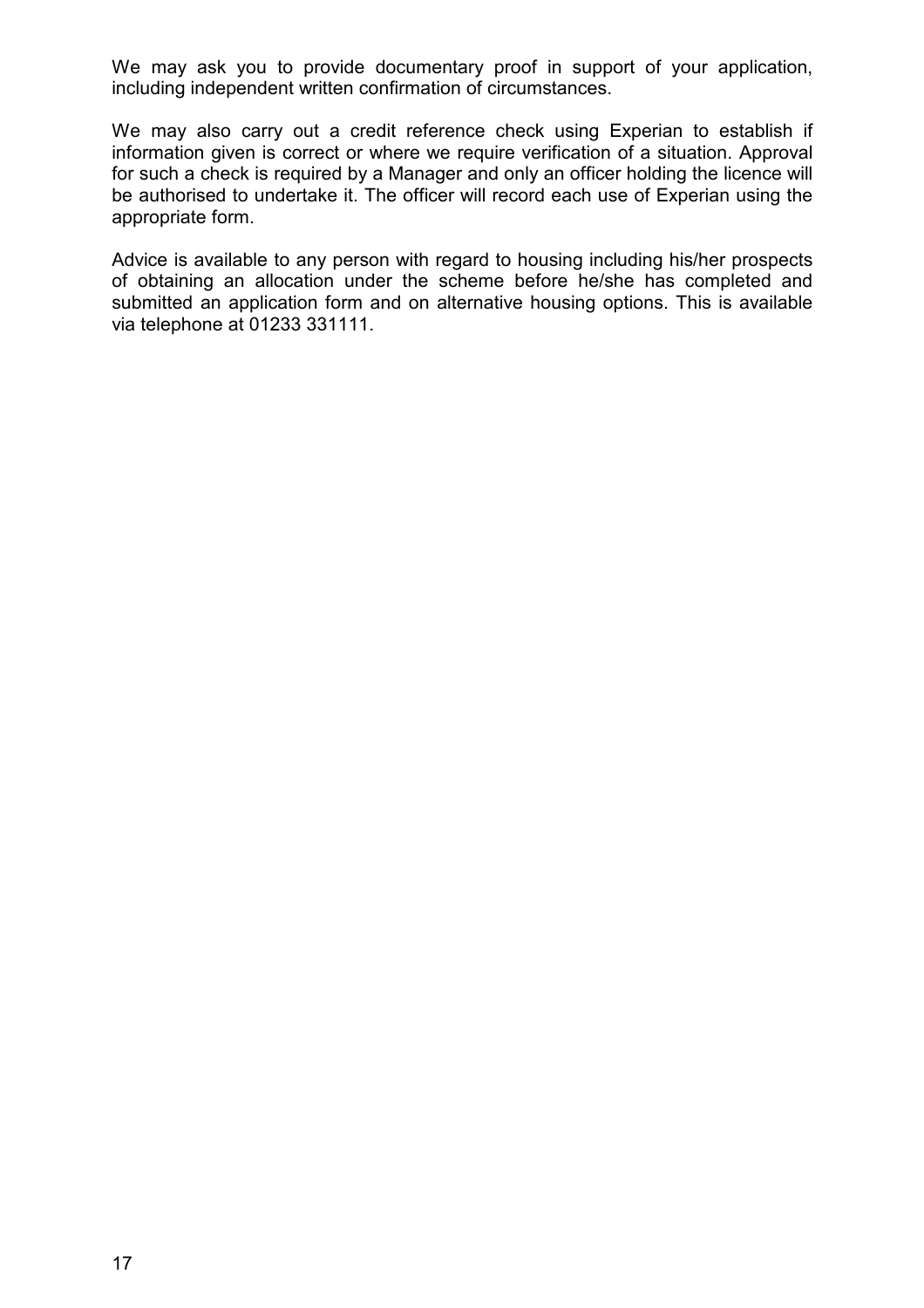## <span id="page-17-0"></span>**8.0 How we Assess your Application**

The Lettings Policy operates with a bands system to measure the level of housing need for each application. All applicants have the right to see what band he/she is allocated and the basis for awarding it under the Housing Act. All applicants are placed in the appropriate group (see section 32.0). Those applicants with the greatest need will have the highest band within their group. The criteria for awarding housing need bands are set out in section 34.0. We may, however, exclude applicants or reduce the priority of applicants as detailed in sections 13.0 and 14.0.

An application for Choice Based Lettings should be submitted as per instructions set out within section 7.0. We then tell you, by letter / email, what band we have awarded and the basis for awarding it to you and try to give you an indication of how long it may take to get a property based on regular bidding activity.

If you do not qualify for an offer of accommodation or will have your priority reduced, we will write and explain why.

An applicant has the right to request the authority to inform him of any decision about the facts of his case which is likely to be, or has been, taken into account in considering whether to allocate housing accommodation to him; and has the right to request a review of any such decision about the facts of his case and to be informed of the decision on the review and the grounds for it.

If your circumstances change, you can reapply, or if you feel that the assessment of housing need is wrong you can ask for a reassessment by way of a review to the Housing Operations Manager.

Because of the high demand for housing, and the large numbers of applicants waiting for housing, being on the Housing Register does not guarantee an offer of accommodation.

#### **8.1 Change of Circumstances**

Where an applicant has had a significant change in their circumstances, the application will be suspended (marked as Awaiting Documents on our system) until we have confirmation of the change via our online form and whilst awaiting reassessment. During the suspension period the applicant will be unable to bid.

This rule also applies where the applicant has made a review of a homelessness decision and is awaiting a final response with a reassessment timescale of 8 weeks.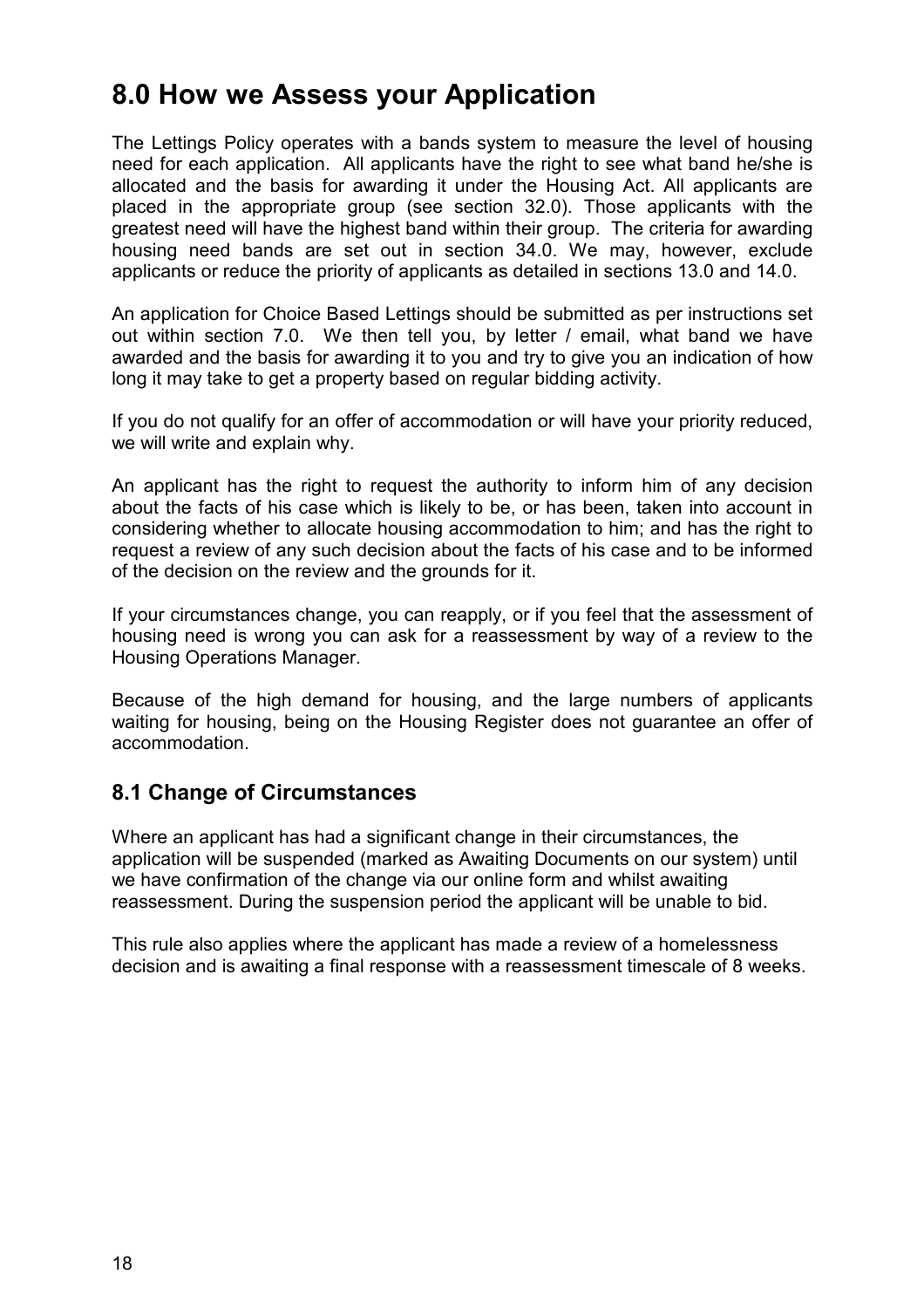# <span id="page-18-0"></span>**9.0 The Next Stage**

## **9.1 Your Assessment**

Once your application has been assessed and entered onto the Housing Register, you will receive a letter, normally within 6 to 8 weeks of receipt of your application confirming your application details. We will:

- State your band award
- State which group you have been placed in.
- Give the size (and if applicable the type) of property you are eligible for.
- Confirm the effective date.
- Include a reminder about informing us of any change in circumstances.
- Give details of our appeal and review procedures.
- Give a registration number.
- Explain, if applicable, why an application is suspended and when the suspension will be lifted.
- Explain if applicable why an application has been refused or had its priority reduced

If your circumstances change, you must complete a change of circumstances form to enable your application to be reassessed. If you inform us of a change in circumstances without providing evidence, your application will be suspended until you provide us with confirmation of that change.

A change of circumstances could include a change of address, the birth of a child, a change in medical condition or threat of homelessness.

If you feel that the assessment of housing need is wrong you can ask for a reassessment.

You can ask to see your personal file, but we make a charge of £14 if the request is manifestly unfounded or excessive or if you request further copies. This to cover administrative costs.

### **9.2 Annual Review**

You will be asked to confirm each year that the information you have given on your application form is correct and that you want to remain on Ashford Borough Councils Housing Register. If you do not respond within 28 days, your application will be removed from the list.

If your application is removed, you may request a review of this decision, which must be made within 3 months to avoid an alteration to your priority date or the need to reapply to the Housing Register.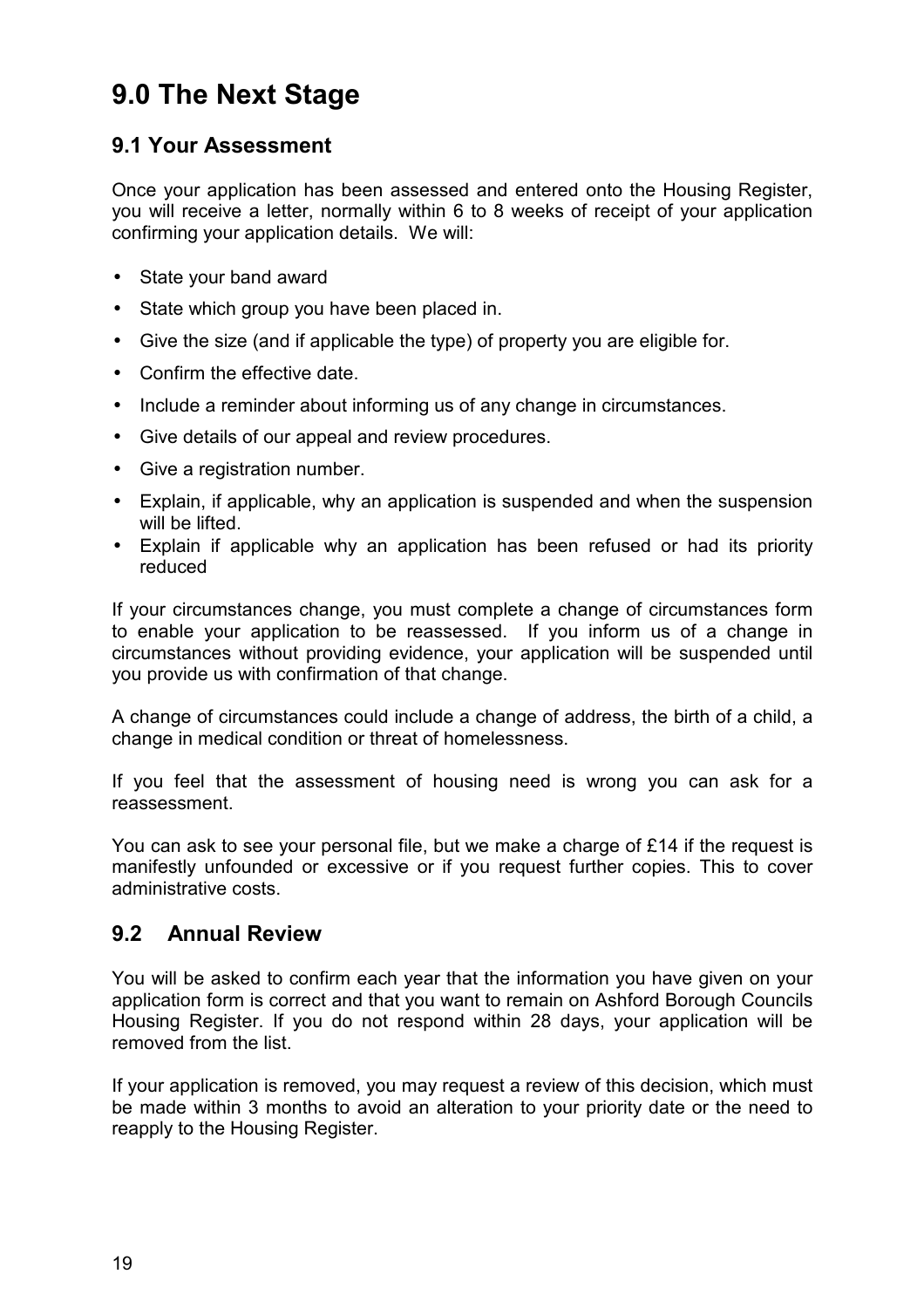### <span id="page-19-0"></span>**9.3 Applications from Minors**

Where an applicant is aged between 16 and 18 their application will be kept on hold until they have undergone an assessment that aims to ascertain their ability to sustain a tenancy.

If the applicant is considered to be able to sustain a tenancy their application will be activated and they will be able to bid for available properties. However, any grant of a tenancy would take effect as a trust in which a designated responsible adult would hold the legal interest and would be subject to the applicant receiving the appropriate level of support.

If the applicant is assessed as being unable to sustain a tenancy, their application will be kept on hold until they become 18 years of age. However, where they have a specific need to be re-housed, the applicant will be referred to Social Services for an assessment and for support in exploring their options, which will include referral for supported housing if appropriate.

Any applicant aged under 18 will need to attend an appointment with their parent or guardian to see a Property Officer or a Housing Advisor.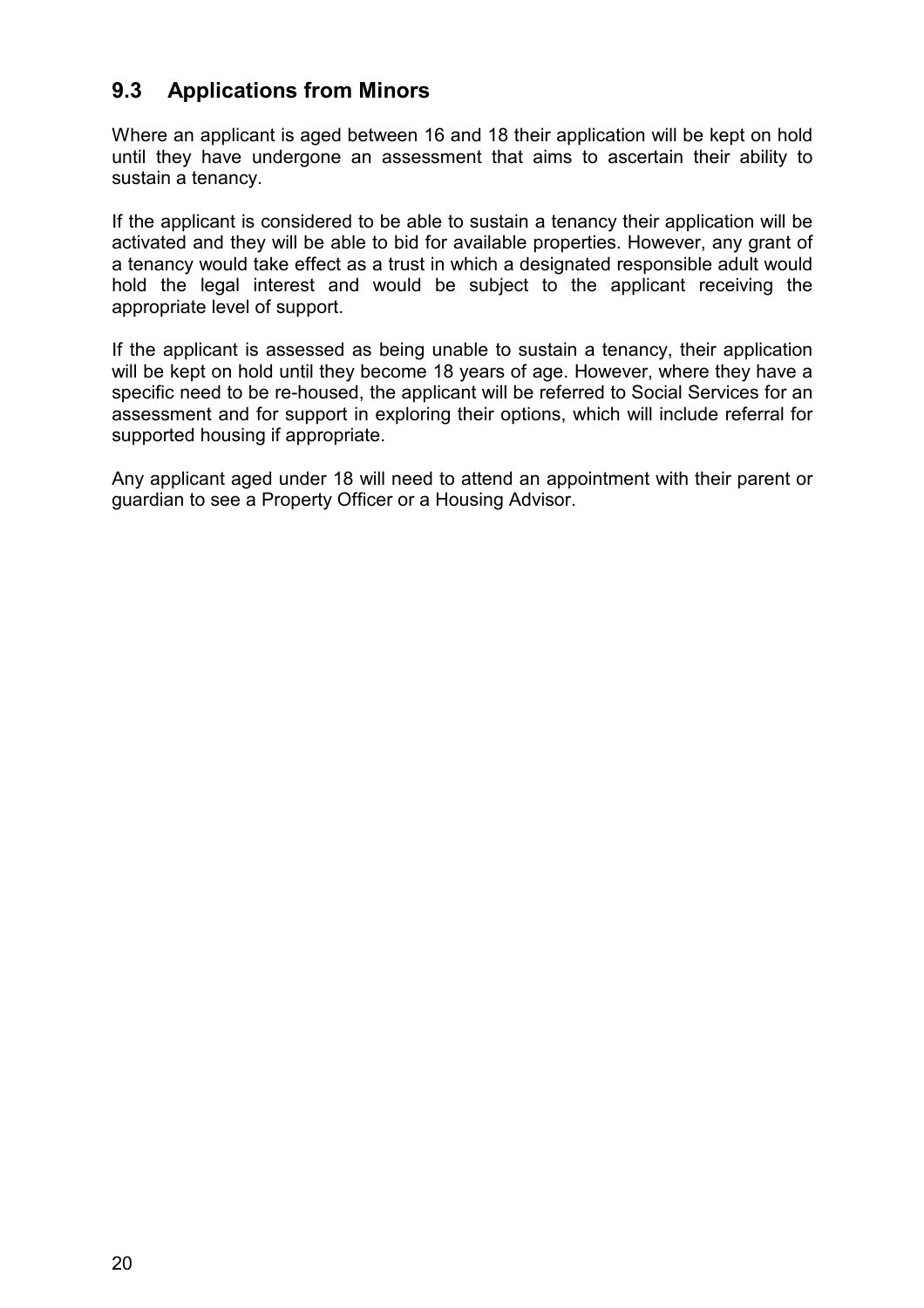# <span id="page-20-0"></span>**10.0 Receiving an Offer of Property**

#### **10.1 Selection Procedure of Successful Applicant after the Bidding Process**

Applicants bid for accommodation themselves via the website or via automated bids.

Automated bids are mandatory for some groups in this Policy but can be added at an applicant's request.

Once the advertisement deadline has passed, the Property Team will produce a report on the computer system listing all the applicants who applied (or bid) for a property.

The successful applicant for each property will be the one who is eligible under this policy to be offered the property with the highest Band, and the earliest Priority Date within the group prioritised for the vacancy.

The priority date is the date the application was registered or the date they were awarded an increased band. Where there are more than one suitable applicant with the same band and priority date the successful applicant will be determined by establishing the time and date that the application was completed (i.e. all information supplied).

Where a property has no suitable Band A-C applicants, those in band D will be considered as eligible but not in the following circumstances:

- They are adequately housed
- They have no local connection
- They exceed the means testing criteria

Exceptions to this may be made for Exception Site, very hard to let or Sheltered / Extra Care properties.

Decisions on which group is prioritised will reflect the quotas shown at Section 32.1. Each potentially successful applicant will be checked to ensure they still meet the eligibility criteria.

Permission from the Head of Housing must be sought where any housing is to be offered to an applicant that is either a member of staff or closely linked with the authority.

## **10.2 Offering a Property**

Prior to an offer being made, the Property Officer will check the applicant's circumstances and ensure all the details given at the time of the application are correct. As part of this check we will request verification documents be supplied within 24 hours of notification of an offer. Notification will be in the form of an email, (or letter if required). If an applicant cannot supply documents within 24 hours, we can give an extension of time (typically a further 24-48 hours) as long as the applicant has made contact with us and are contactable regarding the issue within that 24 hours.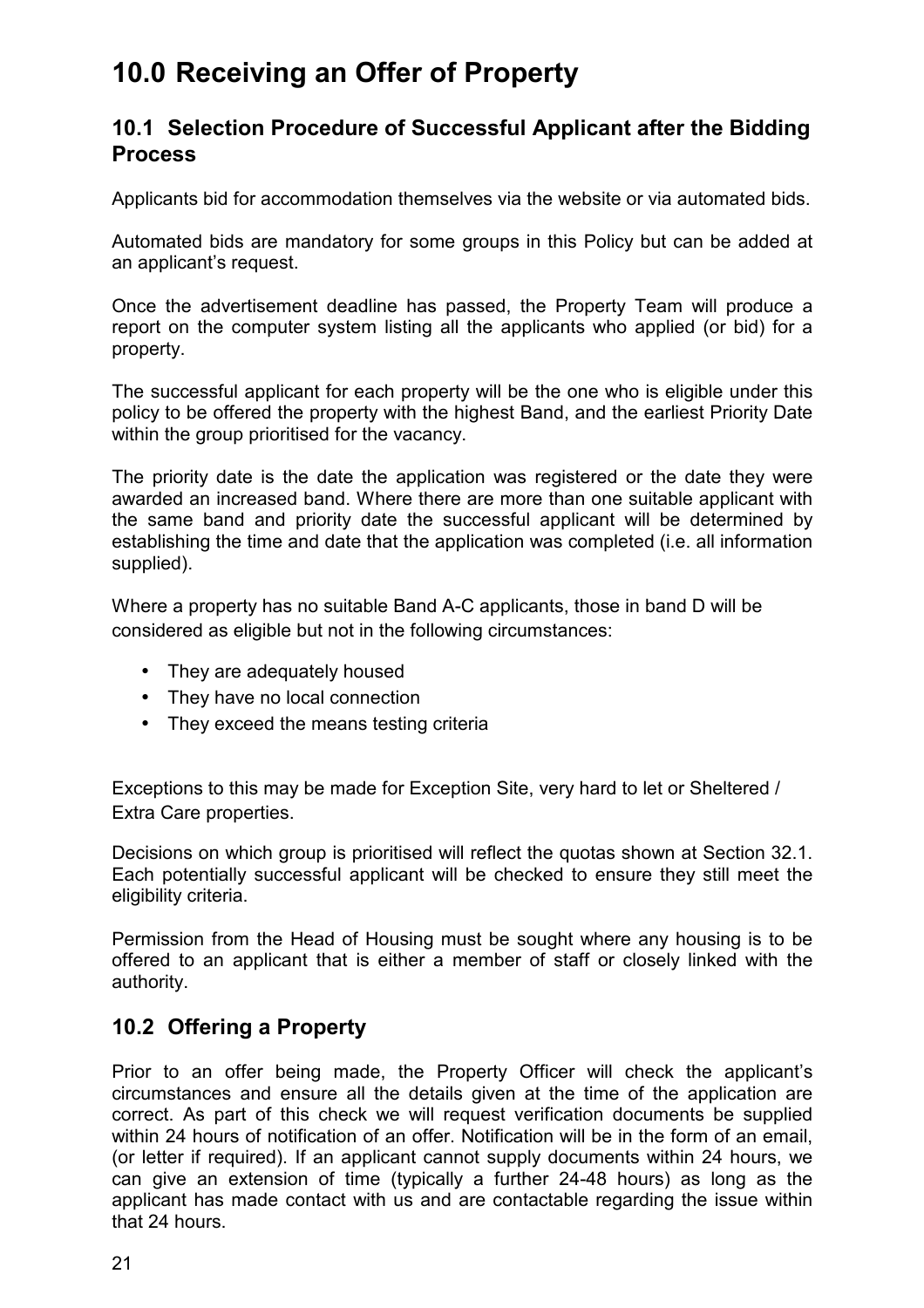<span id="page-21-0"></span>Failure to supply documents within 24 hours or the agreed timescale will result in withdrawal of the offer.

If the check is satisfactory, a formal offer, in writing will be made to the applicant. If, on making the check, the applicant is found not to be eligible for the offer, no offer will be made.

If the property to be offered is owned by a Housing Association then the applicants full details will be made available to the landlord online so that they can contact the applicant directly.

If you are a tenant of Ashford Borough Council and not receiving an Assisted Move, we will inspect your current property before we offer other property under the Choice Based Lettings Scheme. This is to ensure that it meets the required standards, and will not result in any expense to the Council when you move out.

If you are top of a several shortlists, where possible we will endeavour to give you the choice of which property you may be offered. Once you have been offered or nominated to a property, your other bids will be discounted and you will be ineligible to make further bids until you refuse the offer. However, a Property Officer may exercise discretion in special circumstances.

### **10.3 Viewing the Property**

Once the offer has been made, contact must be established within 48 hours to make arrangements to view the property in accordance with the Void Dwellings Procedure. The viewing timescale is also within 48 hours of the offer if the keys are available and the void works are complete. Failure to view within specified timescales or to cooperate with the Neighbourhood Housing Officer can result in withdrawal of the offer.

Personal identification for each prospective tenant will need to be provided at viewing stage. This can be in the form of a passport, driving licence or medical card.

At the viewing, the applicant will be given further information about the property, repairs to be carried out, date when the property is expected to be available, conditions of tenancy and, where necessary, advised if he/she will be awarded a paint pack.

The viewing officer will ask you to read the tenancy agreement to ensure that you fully understand your obligations as a council tenant before signing it. At this point you will also be given advice about how and when to pay your rent and the expected level of behaviour once the tenancy has commenced. You are given your own copy of the tenancy agreement to keep. Please keep it in a safe place, it is an important document and details your rights and responsibilities, and ours as your landlord.

At the time that you collect or receive the keys to the property we will need to know how you expect to pay your rent. If you receive benefit then you will need to have completed a Universal Credit or Housing Benefit application form online (please check with the Neighbourhood Housing Officer which is required). You will not be given the keys to the property without providing confirmation of a completed benefit application or having paid 2 weeks rent in advance.

If you are receiving Universal Credit, are working or are of pensionable age but are not in receipt of pension credit you will need to pay two weeks rent in advance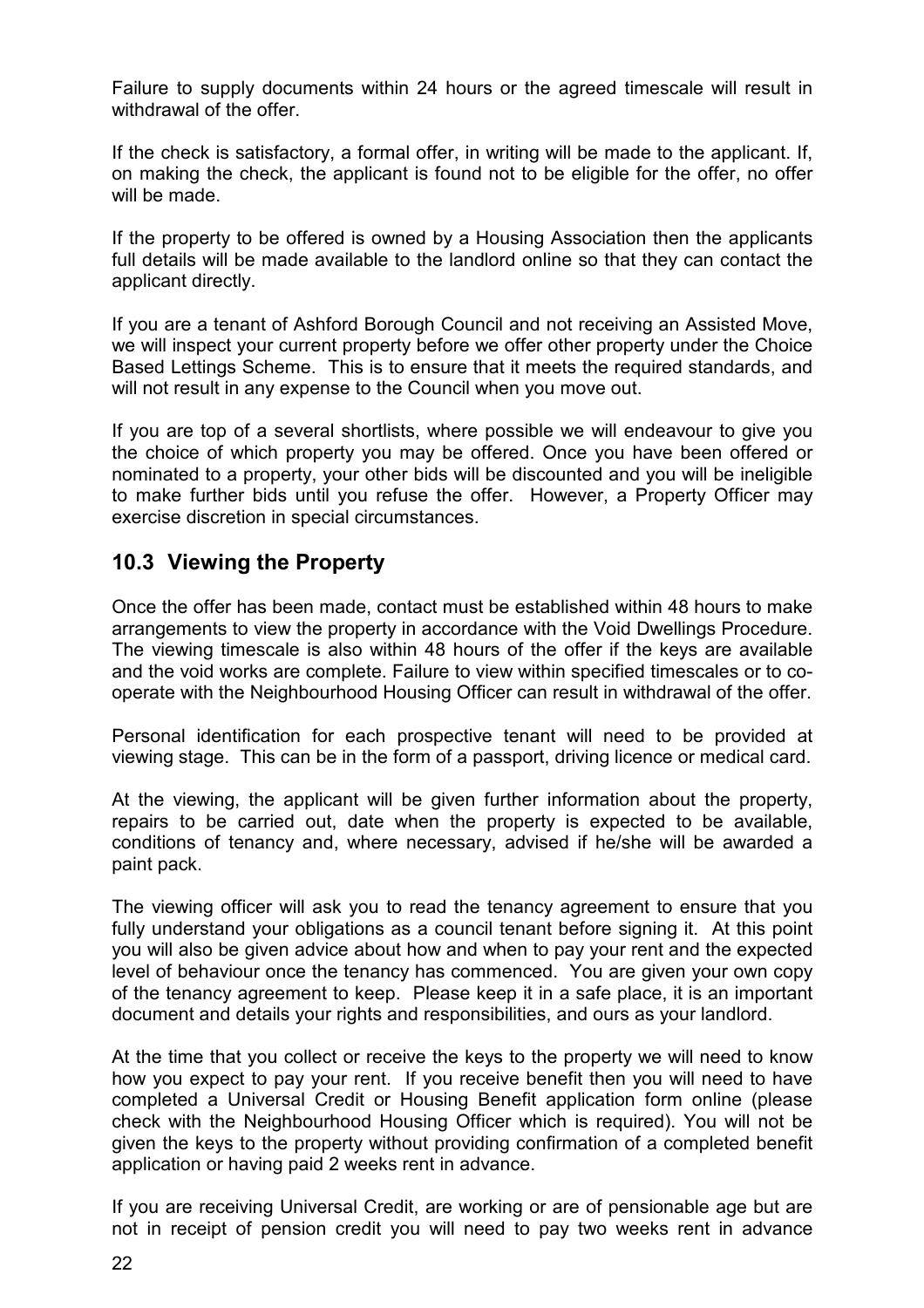<span id="page-22-0"></span>before we release your keys. This is not a blanket policy and if you feel you will have difficulty finding two weeks rent money in advance then you should speak to your Neighbourhood Housing Officer at the time of viewing.

## **10.4 Tenancy Start Date**

This will also be discussed at the time of viewing but is normally the same day of the viewing. Keys are typically made available via a keysafe code supplied at sign up.

## **10.5 Refusals of Property**

Where a property is refused, the applicant with the next highest priority within the same group, if there is one, will be considered. If there is not another suitable applicant within that group the property will either be offered to the person at the top of a different group or re-advertised.

When a property is refused we ask you to complete a refusal form.

If an applicant fails to respond to an offer of accommodation or is not contactable within 48 hours we may suspend the application until we have contact.

As of 1<sup>st</sup> March 2021, two unreasonable refusals within a 12 month period will be subject to a 6 month application suspension during which time bids cannot be placed. An unreasonable refusal can be summarised as (but not limited to):

- No response to offer within 48 hours
- Refusal based on features that the applicant knew about from the advert, or could determine by visiting the location externally (or by internet search) which is expected.
- Refusal based on the internal dimensions of the property offered unless there is a medical or welfare reason for discretion.
- Refusal based on a property not meeting medical needs where it can be feasibly adapted to make it suitable or where we are not in possession of medical evidence to support its unsuitability

This suspension policy will not be applied to:

- Applicants accepted as Homeless and being made a direct offer as their refusals are dealt with under right of review based on suitability as determined by a Housing Options Officer
- Auto bids on behalf of vulnerable customers or those without internet access (although we may review suitability of Auto Bids for that applicant going forward if we have multiple refusals)

A decision as to whether the refusal was unreasonable will be made by a Property Officer. Applicants will have a right of appeal against this decision as set out in Section 37 of the Lettings Policy

The property will be immediately offered to another party.

### **10.6 Requirement to Pay Off Arrears Under Former Tenancy**

Applicants who owe arrears under their former council tenancy will be required, prior to being offered a new tenancy, to enter an agreement to make regular payments to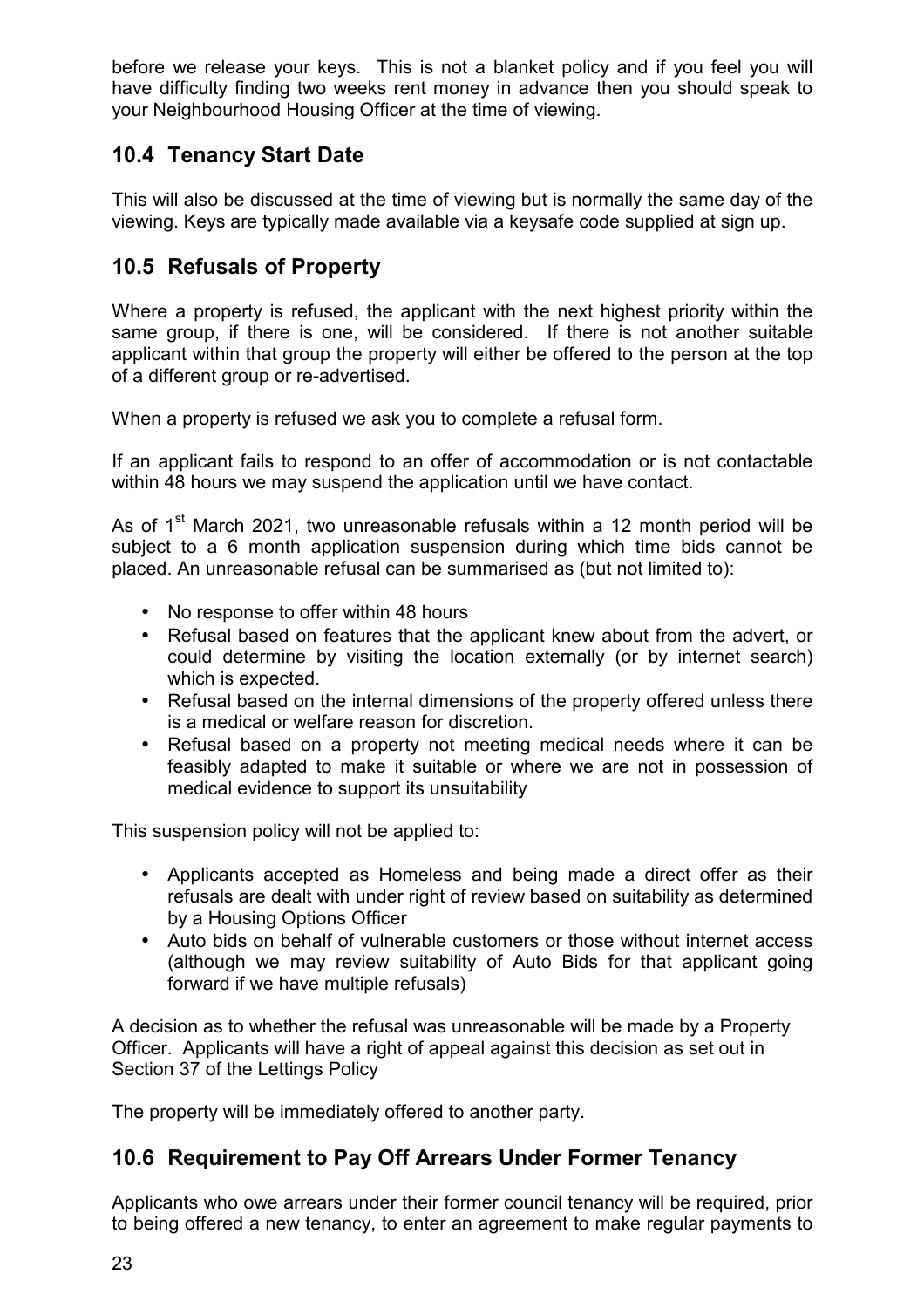<span id="page-23-0"></span>discharge the arrears under the former tenancy. This applies whether or not a possession order was made in respect of the former tenancy on grounds of the arrears.

## **10.7 Right to Buy Applications**

When a council tenant has submitted a Right to Buy application, an offer of rehousing can only be made if the tenant has not accepted their Section 125 Offer Notice, after which time the application will be suspended.

### **10.8 Withdrawing an offer**

Ashford Borough Council reserve the right to withdraw an offer of accommodation prior to the commencement of the tenancy. We will do this only in exceptional cases where there is a clear need to prevent the offer progressing or where the offer has been made in error.

We will advise you of the reason for withdrawal if we are able to disclose it within the limits of data protection and confidentiality restrictions.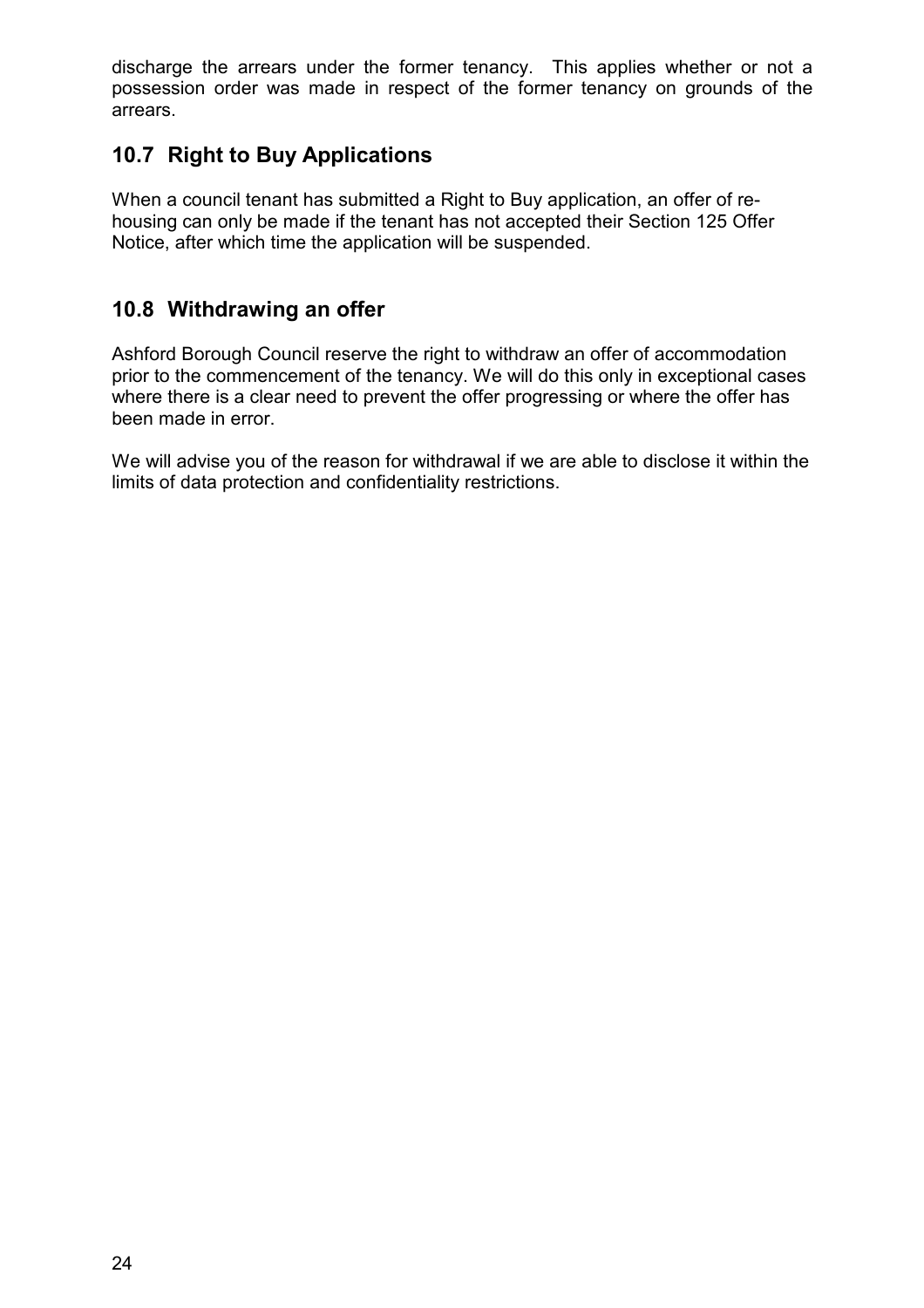<span id="page-24-0"></span>**Part 2** 

**Prioritisation and Allocation**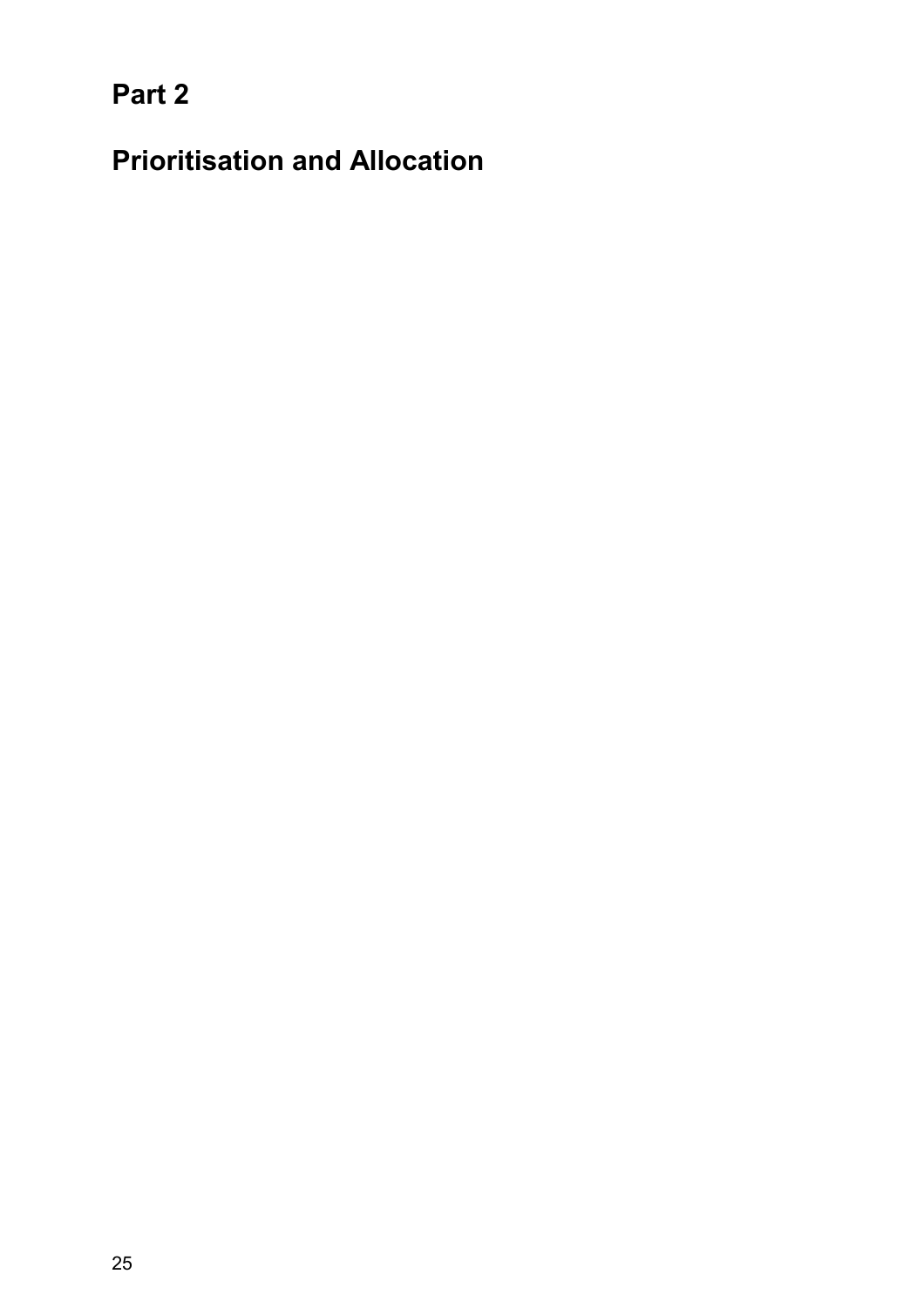# <span id="page-25-0"></span>**11.0 Legal Framework**

This policy complies with the requirements of Part VI of the Housing Act 1996, as amended by the Homelessness Act 2002, and The Localism Act 2011 And Armed Forces Statutory Instrument 2012. Part VI of the Housing Act 1996 covers:

- Lettings of Local Authority stock to new tenants
- Transfers requested by Local Authority tenants
- Lettings of Local Authority stock to current tenants of HA's and
- Nominations that the council makes to the HA's

It sets out the circumstances of applicants to whom reasonable preference must be given when deciding who will be offered property.

The policy takes account of:

- The Allocation of Accommodation, Code of Guidance for Local Housing **Authorities**
- Right To Move: Statutory Guidance on social housing allocations for local authorities in England
- The Homelessness Code of Guidance 2018
- The Homelessness Reduction Act 2017
- The Homelessness (Review Procedure etc.) Regulations 2018

There are certain lettings, which are included within the Lettings Policy, although the rules under the Housing Act do not specifically apply to them as follows:

- Where the council needs to provide alternative accommodation for a council tenant whilst carrying out repairs or improvements to their property.
- Where the council has a duty to re-house residential occupiers following a compulsory purchase and provides suitable alternative accommodation under s39 of the Land Compensation Act 1973, or under the Rent Agricultural act 1976. Where it is not possible to provide a permanent tenancy immediately, the household will be registered with Band A within the scheme.
- Where the council grants a secure tenancy to a former owner-occupier or statutory tenant of a defective dwelling house under the Housing Act 1985, s554 or s555.

### **11.1 The Lettings Policy does not apply to the Following Situations, which are also not covered by the Rules in Part VI**

- Temporary accommodation provided for homeless people under Part 7 of the Housing Act 1996.
- Where the Council grants a service tenancy to a Council employee for the better performance of his/her duties.
- Mutual exchanges between Council tenants or Council and RSL tenants under the Housing Act 1985, s92.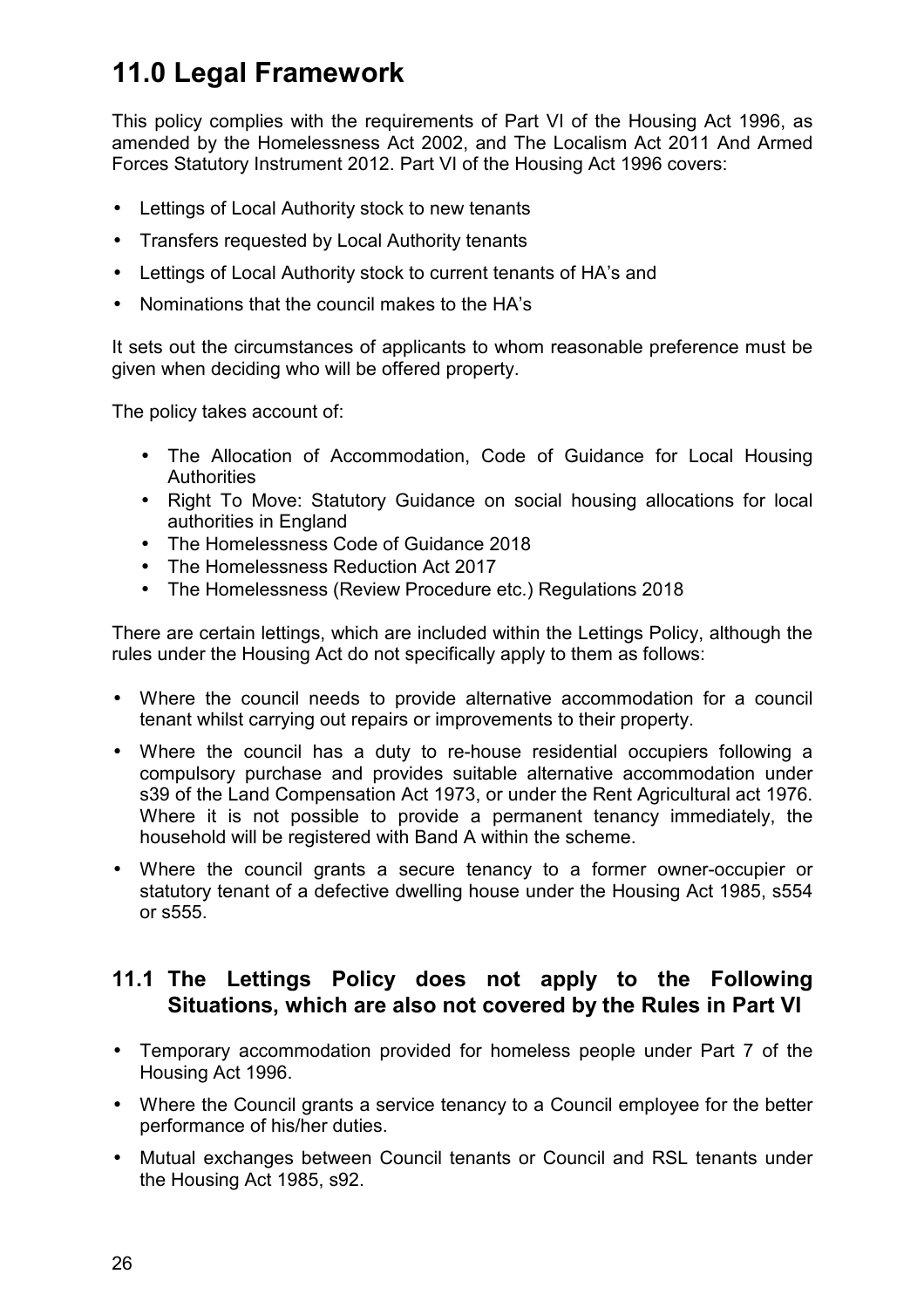- <span id="page-26-0"></span>• Where a secure tenant dies, and there is a person qualified to succeed the tenant under s89 of the Housing Act 1985, then that person becomes the secure tenant.
- Where a secure tenant with a fixed term tenancy dies and the tenancy remains secure by virtue of the Housing Act 1985, s90.
- Where a secure tenancy is assigned to someone who would have qualified to succeed to the tenancy if the secure tenant died immediately before the assignment. That person becomes the secure tenant.
- Where a Court makes an order about who is to be the secure tenant under:
	- (a) s24 of the Matrimonial Causes Act 1972 (property adjustment orders in connection with matrimonial proceedings);
	- (b) S17(1) of the Matrimonial and Family Proceedings Act 1984, (property adjustment orders after overseas divorce); or
	- (c) Clause 1 of Schedule 1 of the Children Act 1989, (orders for financial relief against parents).
	- (d) Part 2 of Schedule 5, or paragraph 9(2) or (3) of Schedule 7, to the Civil Partnership Act 2004 (property adjustment orders in connection with civil partnership proceedings or after overseas dissolution of civil partnership etc).

### **11.2 The Basic Priorities**

The Housing Act 1996 (as amended) requires all Local Authorities to introduce a lettings scheme to reflect the priorities defined by the Act, and to give reasonable preference to: -

- People who are homeless (within the meaning of Part VII of the Housing Act 1996 act;
- People who are owed duties by any Local Authority under Section 190(2), 193(2),195(2) of the Housing Act 1996 Act (or under section 65(2) or 68(2) of the Housing Act 1985) or who are occupying accommodation secured by any housing authority under section 192(3) of the Housing Act 1996;
- People occupying unsanitary housing or who are overcrowded or living in unsatisfactory housing conditions
- People who need to move on medical or welfare grounds including grounds relating to disability. This includes those who have sustained serious injury, medical condition or disability as a result of service in the Armed forces.
- People who need to move to a particular locality in the district of the authority, where failure to meet that need would cause hardship (to themselves or to others)

We are, however, able to take into account the financial resources available to the applicant to meet his/her own housing need as set out within sections 13.0 to 17.0.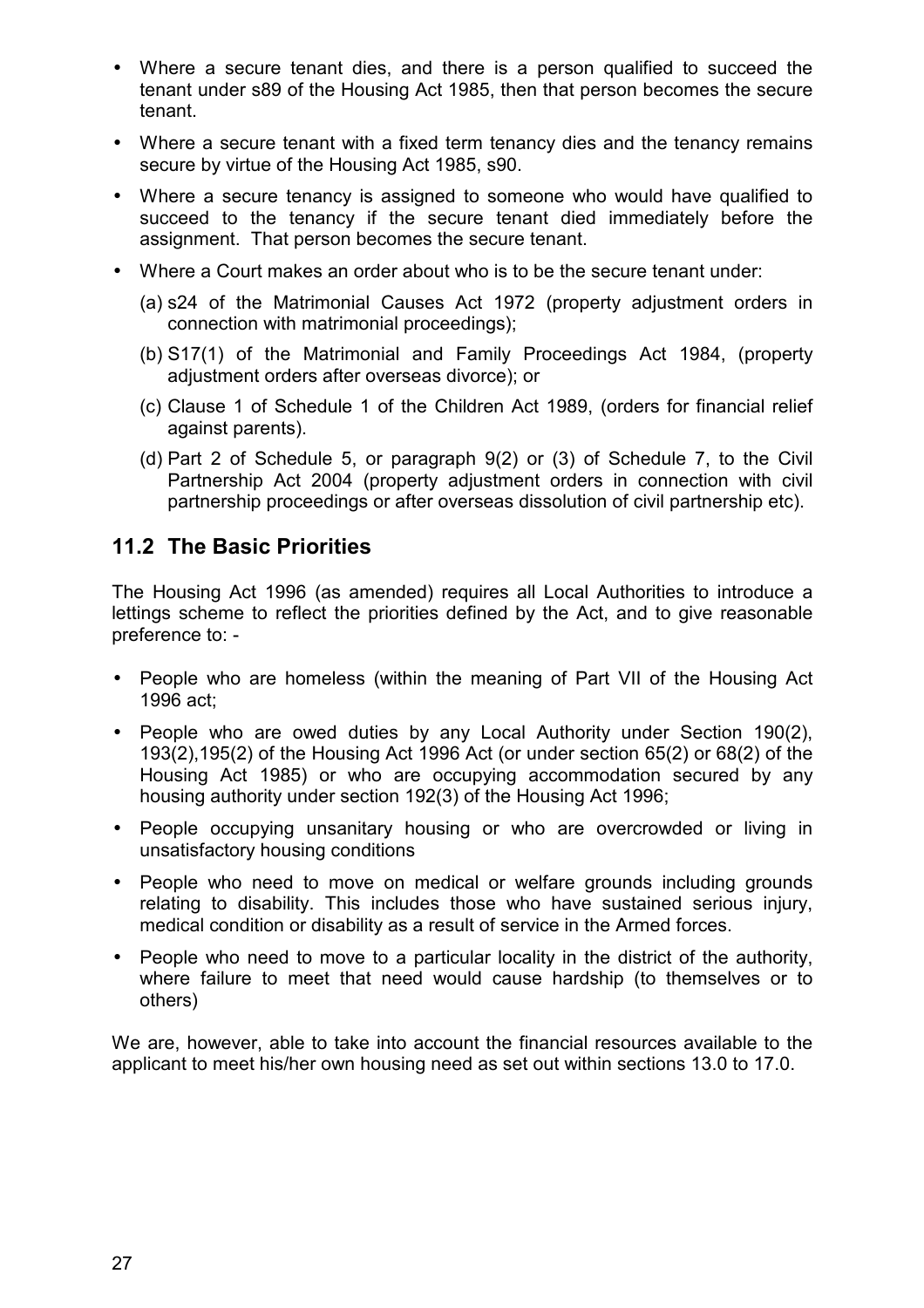## <span id="page-27-0"></span>**11.3 Eligibility to be Considered for an Allocation**

To be considered for an allocation:

- 1. You must have a housing need as defined by this policy
- 2. You must be aged 16 years or over (See section 9.3)
- 3. You must not be ineligible by virtue of s.160ZA (2) or (4) of the Housing Act 1996 (as amended by the Localism Act 2011).
- 4. You must be a Qualifying Person (s.160ZA(6)(a)) as defined by this policy (see section 13.0)
- 5. No allocation can be made to 2 applicants jointly if either of them is ineligible by virtue of s 160ZA(1)(b) of the Housing Act 1996
- 6. You must be eligible as defined by the Allocation of Housing and Homelessness (Eligibility) (England) 2006 as amended by the Allocation of Housing and Homelessness (Eligibility) (England) 2018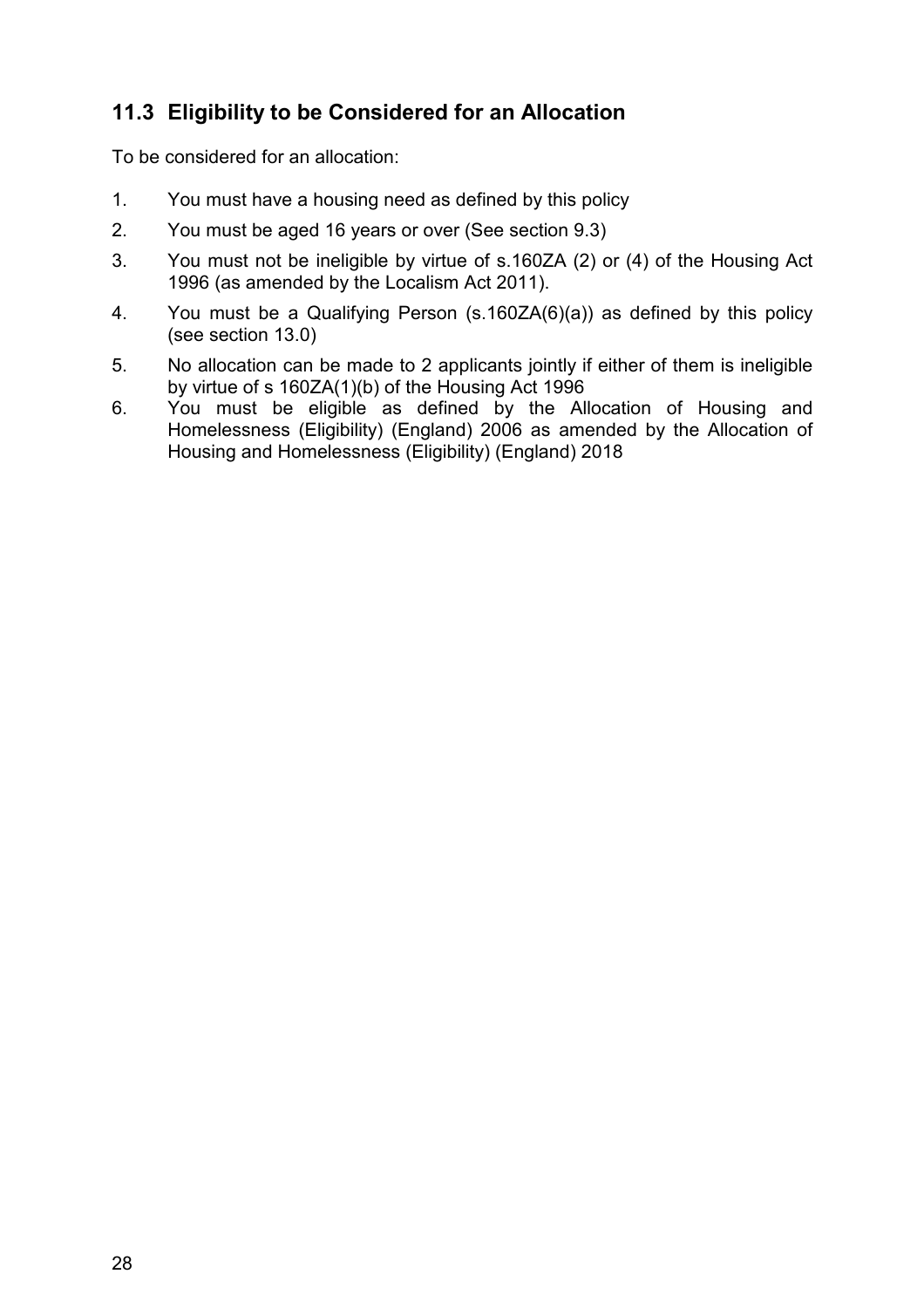# <span id="page-28-0"></span>**12.0 Local Connection**

## **12.1 Outside Applicants**

Applicants living outside the borough may apply to join the Housing Register, but due to the excessive demand on the limited housing stock in Ashford, they may be deemed Non Qualifying (Section 13.0) or their priority may be reduced if they do not meet the local connection criteria, see Bands (Section 34.0).

If you are living outside the borough because you have been placed in temporary accommodation by Ashford Borough Council under the homelessness legislation, your priority will not be reduced if you can demonstrate that you had a local connection to Ashford as defined in Section 12.2 prior to the temporary accommodation placement.

If you are or have been a member of the armed forces, please see Section 19.0

If you are currently in prison, please see Section 29.0

If you are a social tenant outside the borough experiencing hardship in relation to work location see Section 30.0.

An applicant placed in refuge accommodation will not have Local Connection criteria applied but will be given no additional priority.

### **12.2 Definition of Local Connection**

The definition of an applicant who has a local connection to the Ashford Borough, is as follows:

- You have your only or main home within the boundaries of the district covered by Ashford Borough Council and have lived here for a continuous period of at least one year
- You (not a member of your household) must be in permanent paid work in the Ashford Borough (full or part-time employment of at least 16 hours per week) and that employment must have been for a continuous period of one year
- If you live outside of the borough at present, you must have lived in the Ashford Borough for at least five out of the past ten years or
- You have an exceptional need to live within the Ashford Borough Council area as determined by a Property Officer. This is subject to housing need and the reasons why you wish to live in Ashford or
- You need to move to the borough to give or receive support from a close family member (for these purposes immediate family encompasses a parent or parents, a child or children, a sibling or siblings or other relationship where it can be demonstrated there is a genuine need to give, or receive support). Such family members must have been resident for a minimum period of one year.

We will allow registration for Homeless applicants to whom we owe a Relief Duty even if they have not obtained the full years residence as this is necessary to enable the authority to discharge its duty to rehouse them.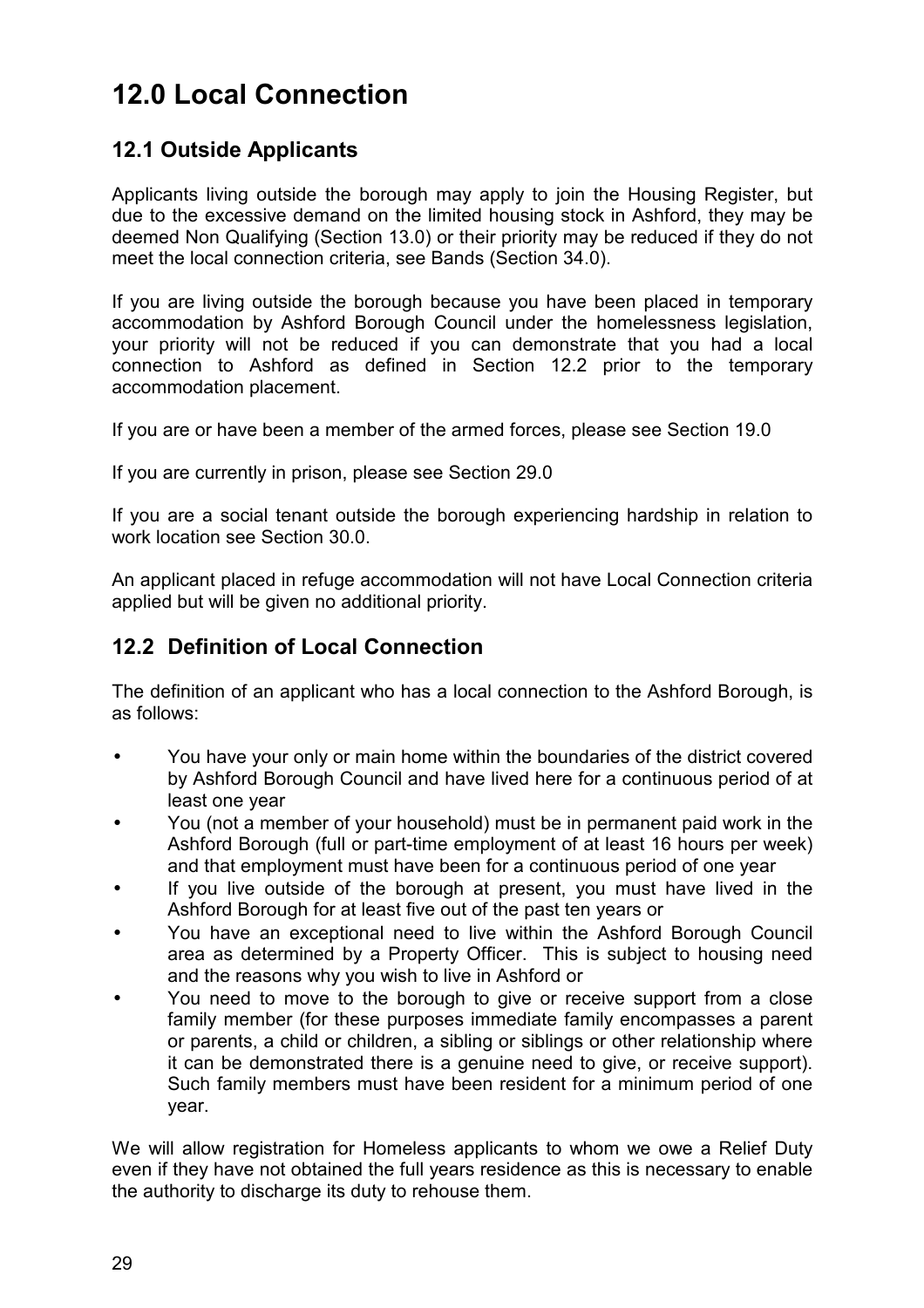## <span id="page-29-0"></span>**12.3 How you would lose your Local Connection**

You would lose your local connection if:

- Since applying to join the Housing Register you have moved outside the borough and no longer meet any other local connection conditions
- You had a local connection through your employment in the area, but this has changed. If you are or have been a member of the Armed forces please see Section 19.0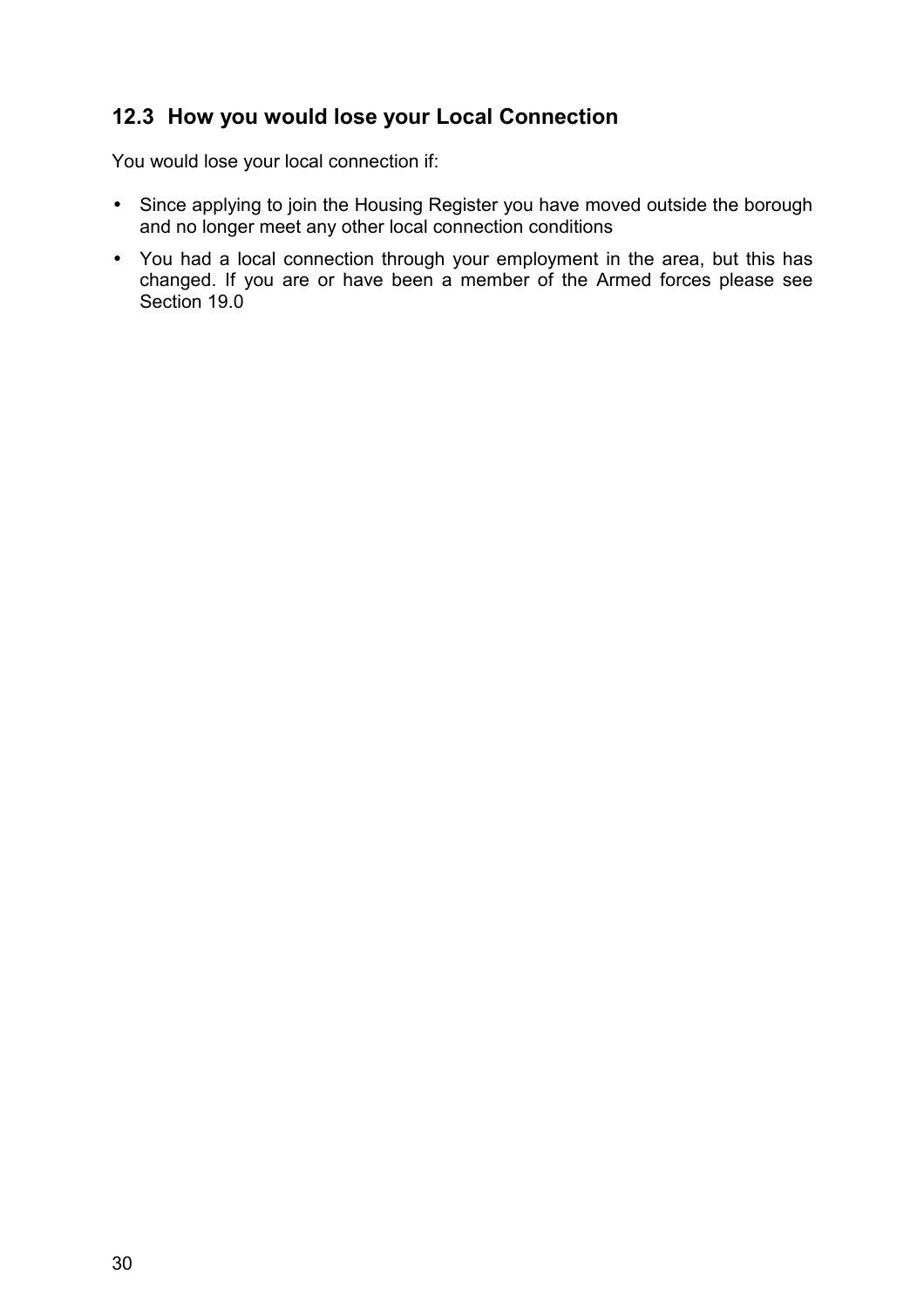# <span id="page-30-0"></span>**13.0 Qualifying Persons**

Under S.160ZA(6)(a) a Housing Authority may allocate to individuals who are defined as "Qualifying Persons". The authority may decide the classes of people who are, or are not, Qualifying Persons (with the exception of those already deemed ineligible (under S.160ZA (2) or (4)) and certain members of the Armed Forces as per section 19.0.

Ashford Borough Council may consider the following when deciding upon whether an applicant is a Qualifying Person. If they are found not to be a Qualifying Person this authority has the power to refuse them entry to the register.

#### **13.1 Behaviour**

An applicant will not be deemed as a Qualifying Person if they or a member of their household have been guilty of unacceptable behaviour serious enough to make them unsuitable to be a tenant.

In making a decision about whether a person is unsuitable, the Council will consider all the circumstances but will particularly take the following into account:

- 1. The existence of any criminal proceedings for or convictions for criminal offences.
- 2. The existence of any Civil Orders or Anti Social Behaviour Orders or pending procedures for such.
- 3. Any Court Orders for possession or pending actions for possession
- 4. Any other matters relating to the behaviour of the applicant or a member of his household such as:
	- Gained or attempted to gain property by giving false information as part of their application.
	- Assaulted, threatened, verbally abused or harassed an employee, agent or elected member of the council or RSL.
	- Have been convicted of financially defrauding a Local Authority

Where an applicant is not deemed a Qualifying Person, their application will not be registered and they will be informed in writing of the decision.

The Council will usually regard a person as non qualifying if the behaviour is sufficient to entitle the Council to obtain a court order for possession under s 84 Housing Act 1985 on any grounds mentioned in Schedule 2 Part 1 of that Act (other than Ground 8) and if they are, at the time of the application, still unsuitable.

Where it is felt that discretion may be exercised due to exceptional circumstances the authority may instead reduce their priority as detailed in section 14.0

Where a member of the household is deemed non qualifying on the grounds of serious behaviour, the application as a whole may be refused. This decision is at the discretion of the Housing Operations Manager.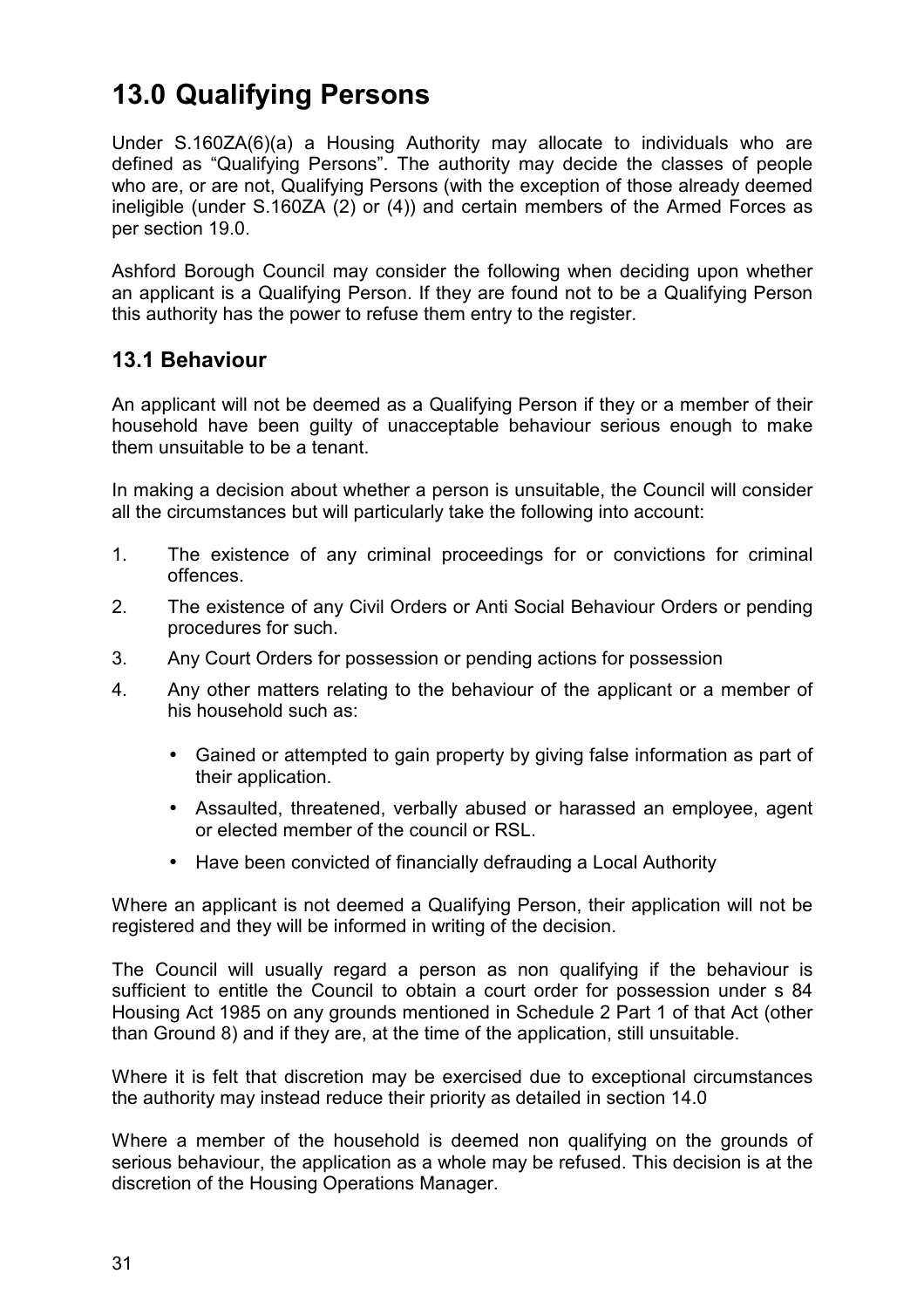### <span id="page-31-0"></span>**13.2 Means Testing**

An applicant exceeding the means testing thresholds will not be deemed a Qualifying Person and their application will be cancelled. There are exceptions to this as outlined in section 17.0.

Where an application is made by a sole applicant where it is known that they have a partner with whom they currently or intend to live with, the income of both parties will be assessed as a whole whether or not both parties are approaching as applicants.

### **13.3 Local Connection**

An applicant that does not meet our local connection criteria (see section 12.0) will not be considered a Qualifying Person and will be informed in writing that they will not be added to the register and be considered for accommodation.

Armed Forces applicants as set out in section 19.0 and Right To Move applicants in section 30.0 will be excluded from this policy.

Further exceptions may be considered whereby a reduction in priority may be given (section 14.3)

### **13.4 Adequately Housed**

An applicant that is deemed adequately housed under this policy will not be considered a Qualifying Person and will be informed in writing that they will not be added to the register and be considered for accommodation.

Exceptions to this may be awarded Band D (or E) at Property Officer discretion but only in the following circumstances:

- Applicants with local connections to exception site developments. These applicants will be deemed ineligible for any other offer and have their priority reduced.
- Applicants over 50 (unlikely to qualify for a mortgage) may join the register for sheltered accommodation only and will have their priority reduced.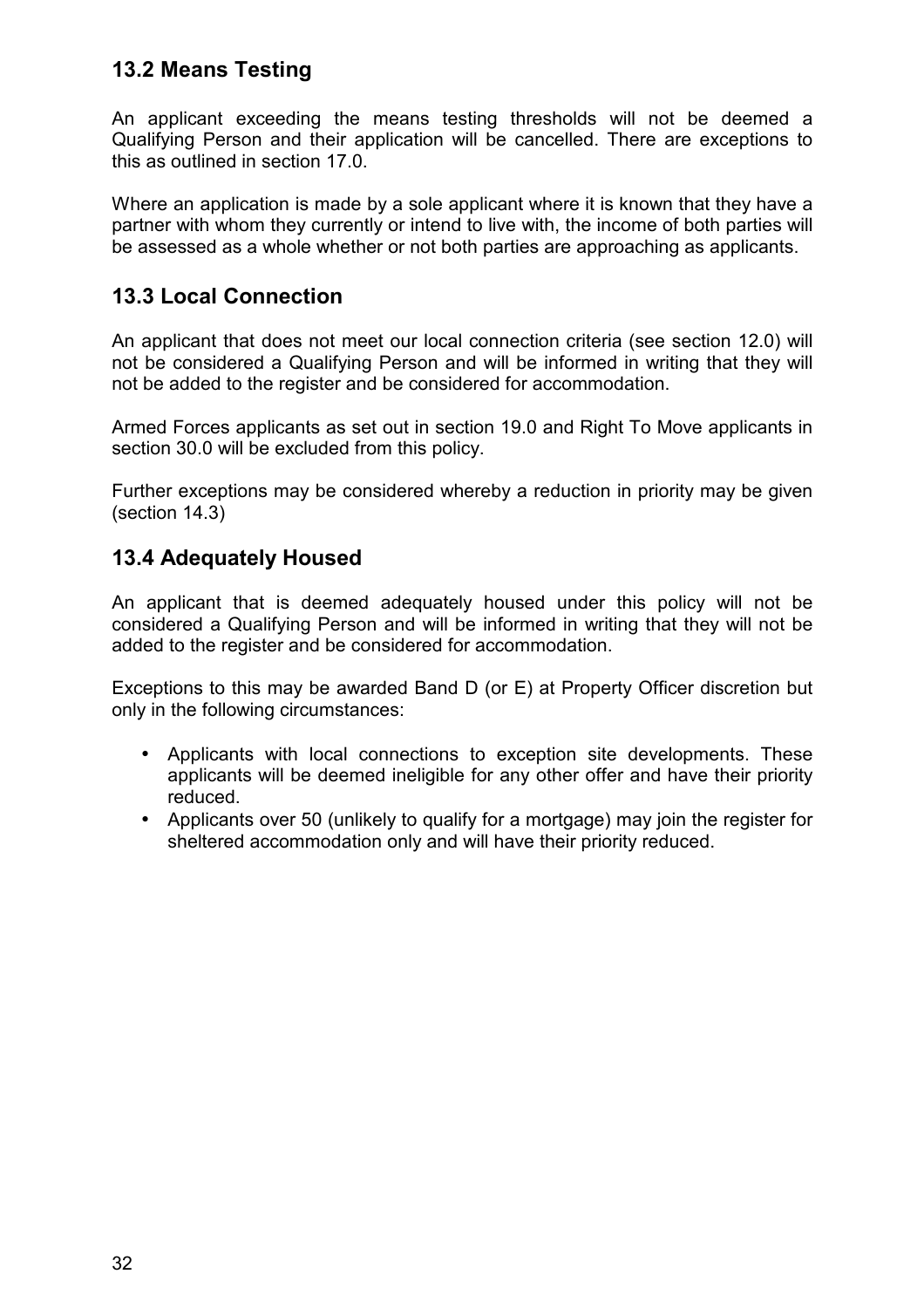## <span id="page-32-0"></span>**14.0 Reduction in Priority**

#### **14.1 Finances**

#### **Means Testing**

Section 166A (5) of the Housing Act 1996 allows us to alter the priority of an applicant.

Applicants that meet or exceed the thresholds set out in Section 17.1 of this policy may have their priority reduced to band D if they are one of the Exceptions. The reduction in priority will be in place until their situation changes.

#### **Debts – Rent Arrears and Former Tenant Arrears**

We may also take into account, using section 166A (5) of the Housing Act 1996, current or former tenancy arrears due to non-payment of rent, charges for use and occupation or due to damage to the property owed to us or to another Local Authority or social landlord when prioritising.

If this applies to you, your application will be registered but you will be ineligible for an offer of accommodation until the debt is reduced to a reasonable level. A reasonable level is considered to be £400.

If your application is already registered but you falls into arrears which exceed £400, your application will become ineligible for an offer of accommodation.

If you are successful in a bid and your arrears are £400 or less, you will be given the opportunity to clear the arrears immediately (within 2 working days). If you are unable to clear the arrears then the offer will not be made.

We would not ordinarily make an offer of re-housing to any applicant with rent arrears of £400 or above and we would not allow an applicant to sign a new tenancy agreement unless they had a clear rent account. This is subject to the discretion of the Housing Operations Manager and exceptions may be made in exceptional circumstances where an agreement to repay the arrears is in place and being adhered to (see section 10.6 above).

If Court Action is being taken to get an outright possession or a Bailiff's Warrant for eviction, no offers of housing should be made without the agreement of a Housing Operations Manager.

If a housing register applicant is a tenant in the private sector and being removed from their property due to wilful or intentionally accrued rent arrears they will be awarded Band D on the housing register regardless of their other housing needs that would otherwise have obtained them a higher band.

If the housing register applicant is in temporary accommodation and being made an offer as part of their homelessness application, they will be required to pay any debt on their rent account prior to offer.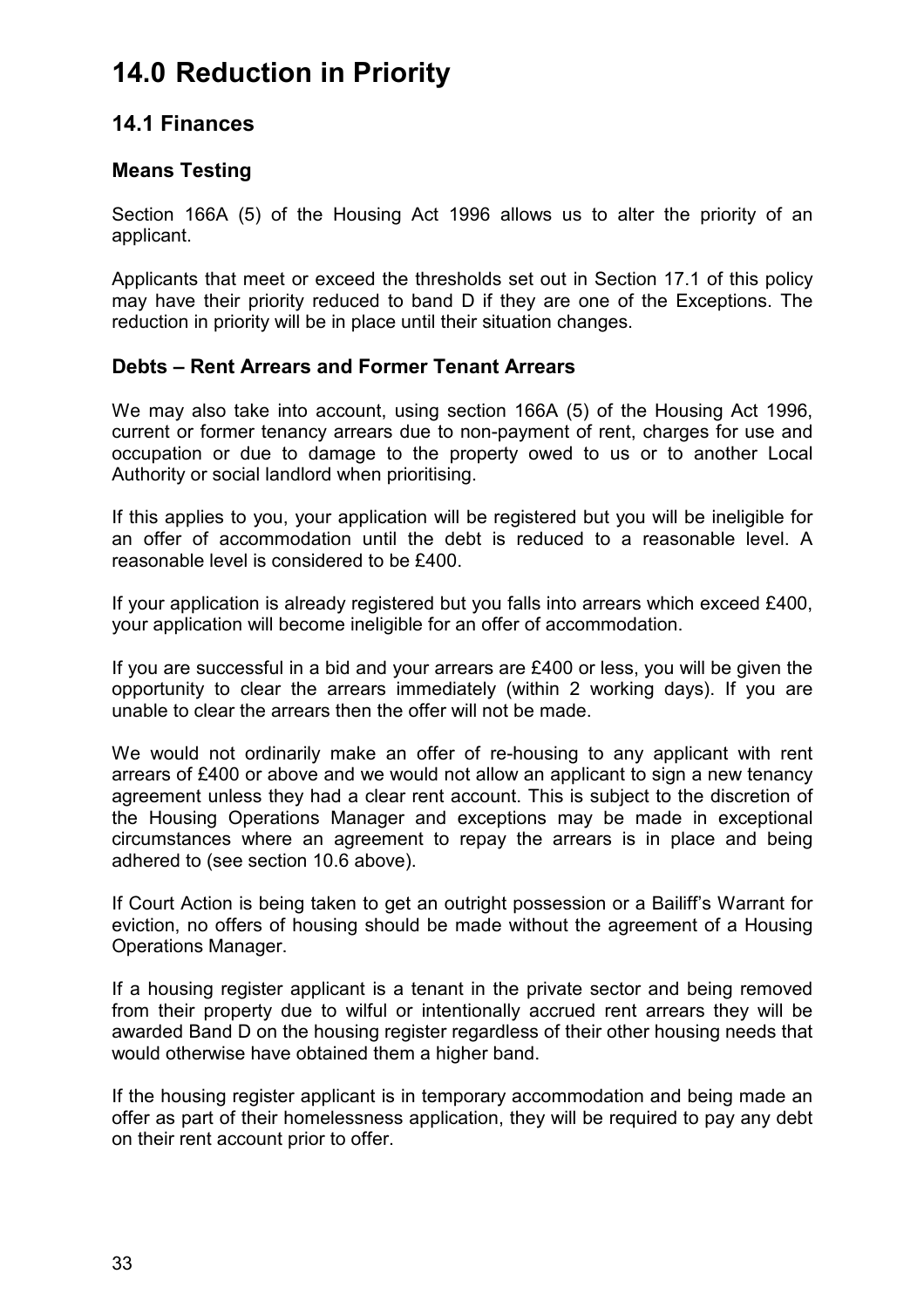### <span id="page-33-0"></span>**14.2 Worsened Circumstances**

Section 166A (5) of the Housing Act 1996 (amended by the Homelessness Act 2002) allows us to alter the housing priority of an applicant whose behaviour or the behaviour of a member of their household has affected their suitability to be a tenant.

The types of behaviour the Council may take into account are deliberately making your housing circumstances worse, for example by giving up secure accommodation such as with a Local Authority or Registered Social Landlord without reasonable cause.

Where this is the case an applicant's priority will be reduced to Band D for a period of two years although this is at the discretion of the Housing Operations Manager.

An applicant can also be considered as having worsened their own circumstances if they refuse an offer of suitable accommodation made to relieve (under section 189B) or prevent homelessness (under section 195).

### **14.3 Local Connection**

Where an applicant does not meet our local connection criteria (section 12.2 above) they would typically be deemed unsuitable for an offer of accommodation as they will not be a Qualifying Person (section 13.0 above).

Exceptions may be considered where the applicant is eligible for sheltered accommodation. However. they will be restricted to this form of accommodation when bidding and have their priority reduced to Band D. This enables the authority to make best use of hard to let stock.

#### **14.4 Personal Housing Plan - Failure to Comply**

As part of new Homelessness Reduction Act 2017, there is a duty to assess and agree a personalised housing plan with our customers that approach due to threat of homelessness. You must cooperate with the plan and take the reasonable steps needed to prevent or relieve your own homelessness. Failure to cooperate with the plan and its reasonable steps can mean that the authority no longer has a duty to provide any further advice or assistance.

A reduction in priority (Band D) may be awarded on the housing register (low priority) for the period of non-cooperation (or until a successful appeal) if you do not take the reasonable steps to cooperate. This will only be applied where the Housing Options Officer responsible for the case has issued an advance warning notice.

Those that are vulnerable or unable to reasonably cooperate will not be subject to the downgrade.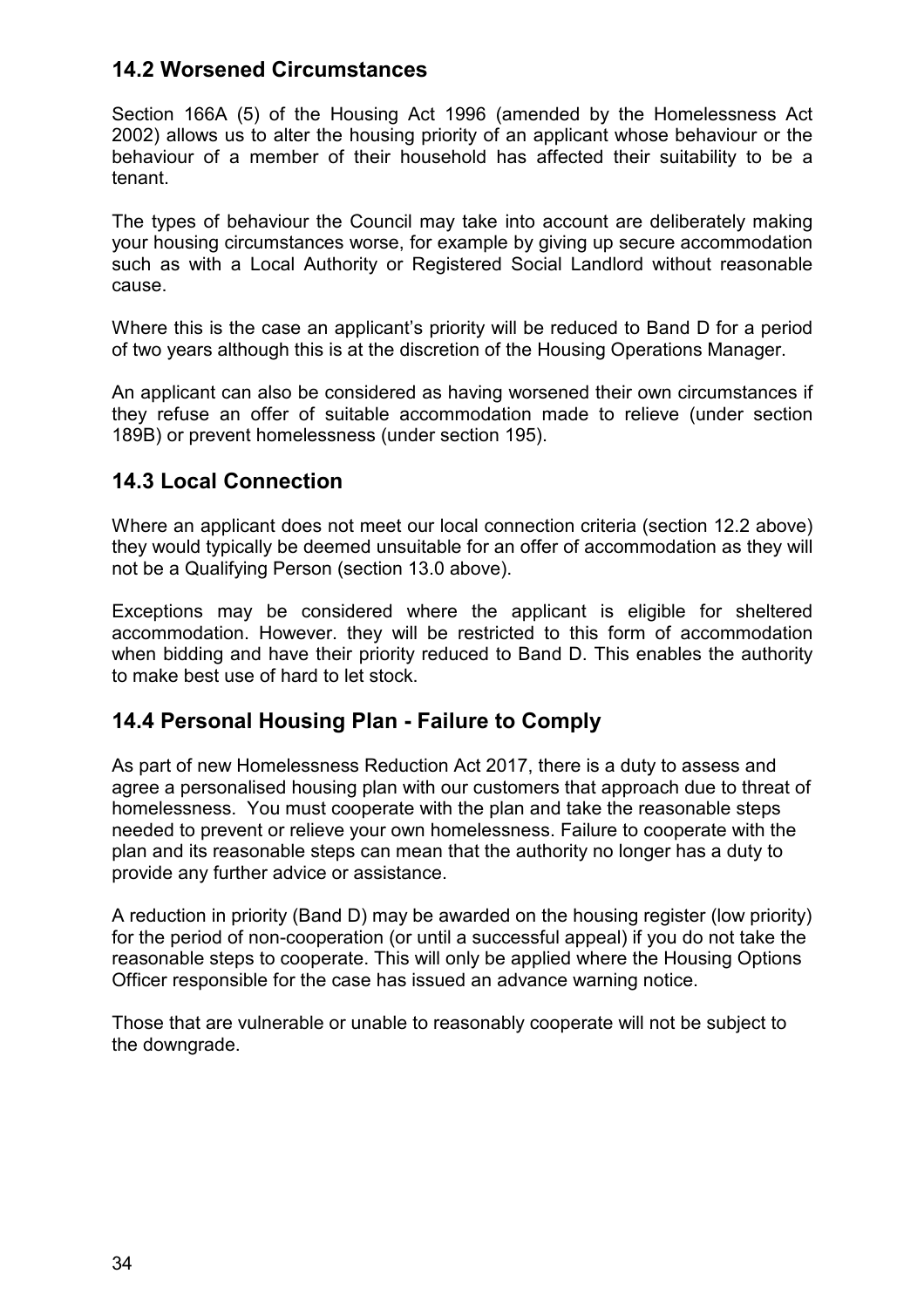## <span id="page-34-0"></span>**15.0 Procedure for Deciding on Cases of Non Qualification / Reduction in Priority**

This decision is taken by a Property Officer and is based on the circumstances at the time of the application, taking account of all relevant circumstances, for example, the health of the applicant, any dependants or other factors.

A determination of an applicant's suitability to be a tenant will be objective and the decision will be taken with reference to relevant information such as Police or Environmental Services reports or by reviewing landlord's records. An applicant will be notified of any decision in writing and of the grounds for the decision (s 160 ZA (9) of the Housing Act 1996.

An applicant who has, in the past, not been deemed a Qualifying Person due to unacceptable behaviour may make a fresh application if they consider their behaviour should no longer be held against them due to changed circumstances. Unless there has been a considerable lapse of time, it will be the applicant's responsibility to show that their circumstances or behaviour have changed. We may ask you to provide us with two references from the police, probation services or your landlord.

A person whose priority is reduced will be notified in writing of the decision and the grounds for it and will be advised that they can request a review of the decision. An applicant will also be notified of any conditions of which it is likely that the council will require to be satisfied before a fresh application may be successful.

If it is decided that your application will be cancelled, suspended or have a band altered for a period of time, you will be notified of this and given details of:

- Any conditions of which the council is likely to require to be satisfied in order to reinstate your application or band before the expiry of the period
- Your rights to a review of the decision and how you can request a review of your application.

The kind of factors of which the council may indicate that it is likely to require to be satisfied in order to reinstate a band or to regard an applicant as Qualifying on reapplication are reduction of rent, a change in circumstances or of immigration status, improved behaviour verified by at least two independent professional bodies or neighbours who have resided beside you for a reasonable period of time.

Where an applicant has worsened their own circumstances by refusing an offer of suitable accommodation made to relieve (under section 189B) or prevent homelessness (under section 195), the band may be reinstated if the offer was not found to be suitable upon the submission of evidence to support this.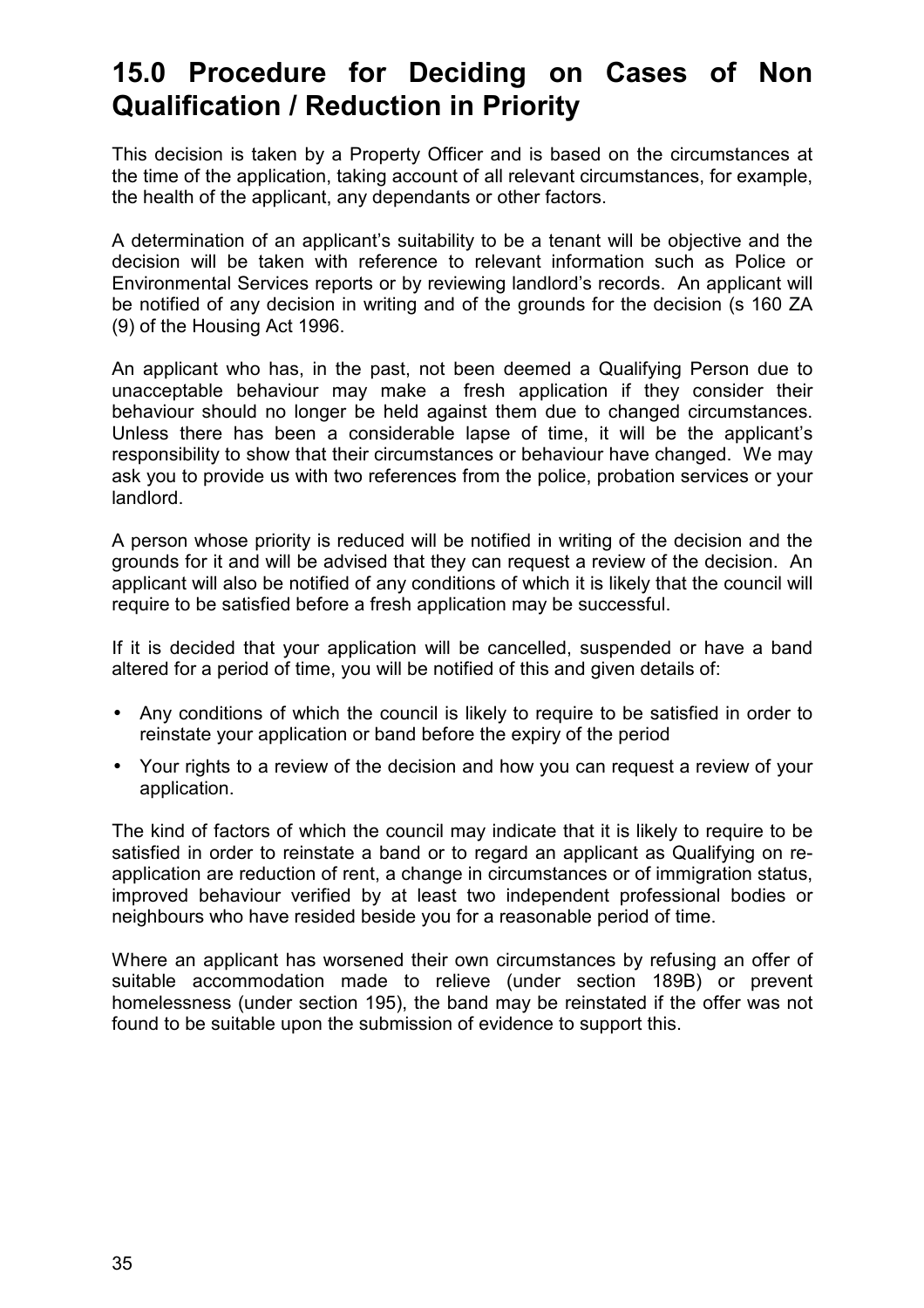## <span id="page-35-0"></span>**16.0 Definition of a Household**

The following are **'households'** for the purposes of this policy. Members of the same family currently living together including:

- § Couples married to each other or living together as husband and wife (or in an equivalent relationship in the case of persons of the same sex)
- § Relatives living together, including parents and children (and step children).
- § Half-relatives will be treated as full relatives. A foster child living with his foster parent is treated as living in the same household as his foster parent.

Other relatives such as grandparents, grandchildren, brothers, sisters, uncles, aunts, nephews, nieces or cousins may be considered as part of one household if there is a permanent and independently proven need for the separate households to be housed together.

Where an applicant requests re-housing with an individual outside of their household, we will require independent confirmation that there is a permanent and significant medical or support requirement that they be considered as one household.

Children included within an applicants housing application must be resident with the applicant on a full time and permanent basis to be able to be considered as part of the household for the purposes of a housing application. We will require evidence of this. The only exception to this will be where there is a court order stating that the applicant has residency of the child for at least 50% of the time.

Where there is more than one child being considered for re-housing who are not resident full time, we may only award one additional bedroom.

Household members that are ineligible or non qualifying under the Housing Act and / or this policy may not be considered as part of the household when assessing housing need.

### **16.1 Bedroom Eligibility**

In April 2013 the government introduced new rules whereby a tenant (of working age) with one or more "spare" bedrooms will have their housing benefit rate reduced. It is important to note that a "spare" bedroom for housing benefit purposes will differ from the current bedroom eligibility as set out within the Lettings Policy.

Therefore, a tenant accepting an offer of social housing that would currently be affordable could find themselves with a benefit reduction resulting in their property becoming unaffordable. If the tenant was unable to make up the shortfall in their rent, they risk the loss of their tenancy.

Applicants being offered accommodation with Ashford Borough Council will be made aware at registration stage and prior to sign up of any potential shortfall. Those applicants being offered accommodation with a Housing Association will be informed at offer stage and may then need to discuss the issue with their Area Manager.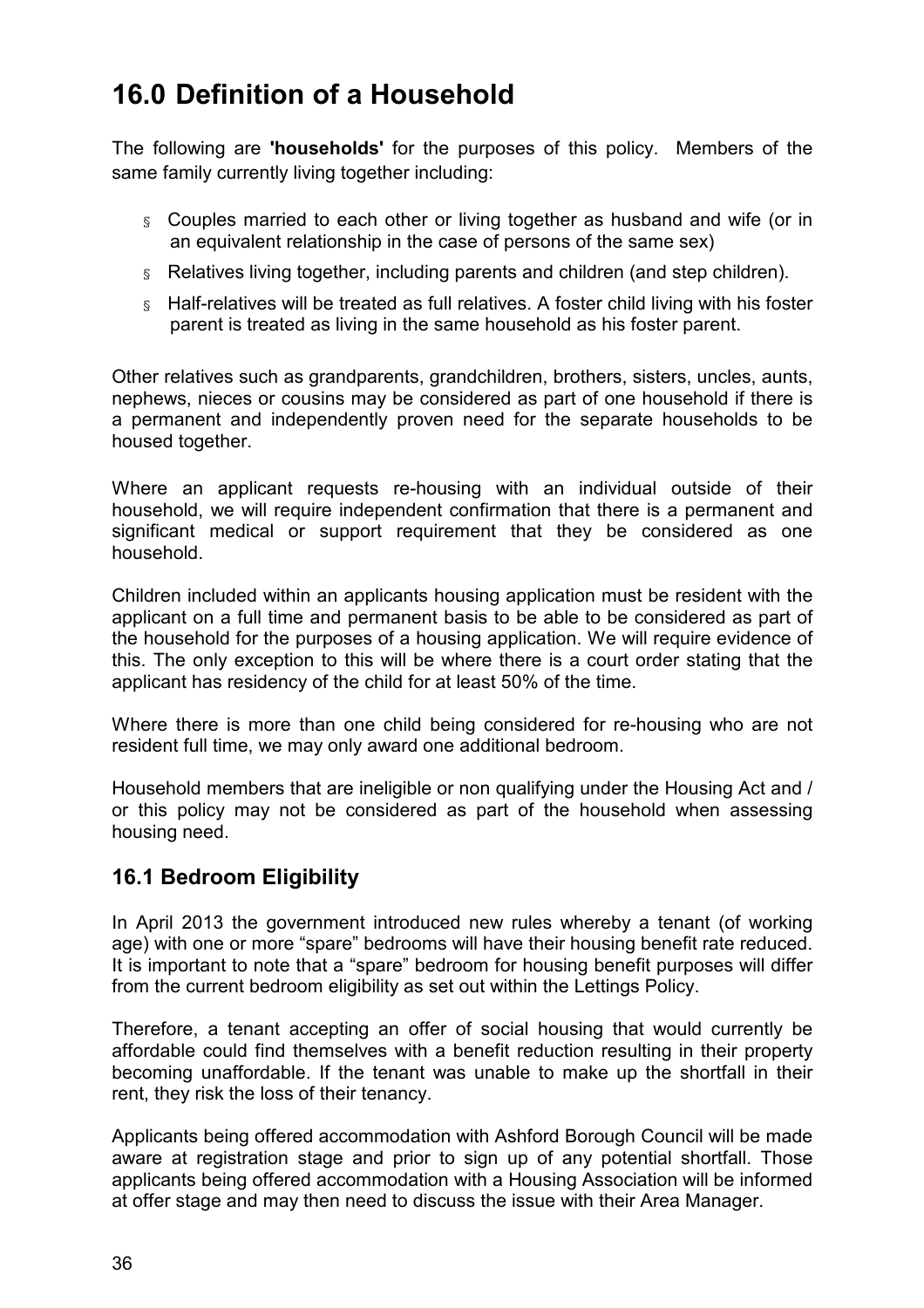If an applicant feels that they would not be able to afford the size of property to be offered under CBL criteria due to the shortfall in housing benefit, they may request an alteration of their application to allow a smaller bedroom eligibility. However, this "bedroom eligibility downgrade" may result in a reduction to their priority in some circumstances. An example is below:

*A family in a one bedroom property with a boy age 6 and girl age 8 will qualify for a three bedroom property on the housing register but will only be eligible for a two bedroom housing benefit rate. This may make a three bedroom property unaffordable and so they may request to be considered for two bedroom property instead. When bidding for three bedroom property their band would have equalled band B (lacking two bedrooms) but as they have given up their need for the third bedroom they only enter band C (lacking one bedroom).* 

Ashford Borough Council has the right to withdraw an offer of accommodation on the basis that it is obviously unaffordable.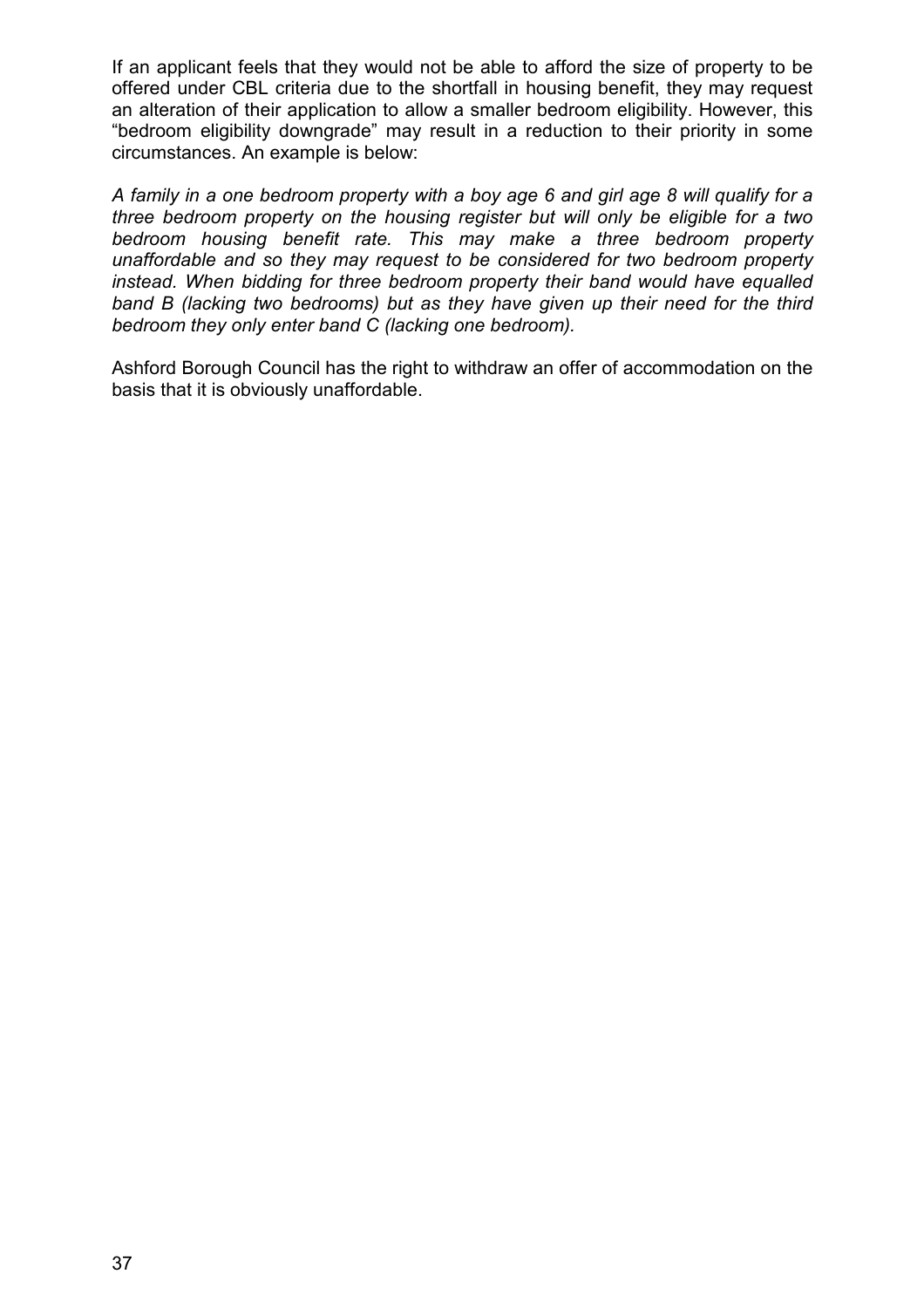# **17.0 Means Testing**

# **17.1 Applicants for General Needs Housing**

Section s.160ZA (6)(a) Housing Act 1996 (as amended by the Localism Act 2011) allows the authority to decide who will be or will not be a qualifying person and section 166A (5)(a) of the Housing Act 1996 allows us to give less priority to an applicant who has financial resources available to meet their need

A person may not be deemed a Qualifying Person if they meet one of the following criteria:

- Exceed the income thresholds (benefits are included with the exception of Child Benefit, Housing Benefit and Maintenance payments)
- Have the means to purchase property on the open market or via shared ownership. As at  $1<sup>st</sup>$  Feb 2020 a sheltered one bed flat can be purchased in the region of £130k.
- Have the means to privately rent suitable accommodation for a minimum of one years (i.e. savings see sections 17.2 and 17.3 below).

#### **Rent Levels**

When considering rental values (for assessing ability to rent for one year or for savings depreciation calculation), we use the updated average rent levels which can be seen at http://www.home.co.uk/for\_rent/ashford/current\_rents?location=ashford

### **Thresholds**

1 Bed Need = £30,000 per annum gross (before deductions) 2 Bed Need = £40,000 3 Bed Need = £40,000 4 Bed Need = £50,000 5 Bed Need = £50,000 The thresholds will be reviewed annually. Last review was March 2020.

Applicants exceeding the threshold or found to have the means to meet their own needs will no longer be deemed a Qualifying Person and their application will be cancelled. They will be informed in writing of this decision and the opportunity for review (See Section 37.0).

Exceptions :

- Applicants requiring adapted or specialist accommodation that cannot reasonably be obtained in the private sector
- Applicants with local connections to exception site developments. These applicants will be deemed ineligible for any other offer and have their priority reduced.
- Those wanting sheltered accommodation. These will only be eligible for sheltered accommodation and have their priority reduced.
- Transfer applicants (Ashford Borough Council and Registered Providers within Ashford) will not be deemed non-qualifying but may have their priority reduced unless under occupying or giving up specialist accommodation.
- Applicants over 50 (unlikely to qualify for a mortgage) may join the register but will have their priority reduced.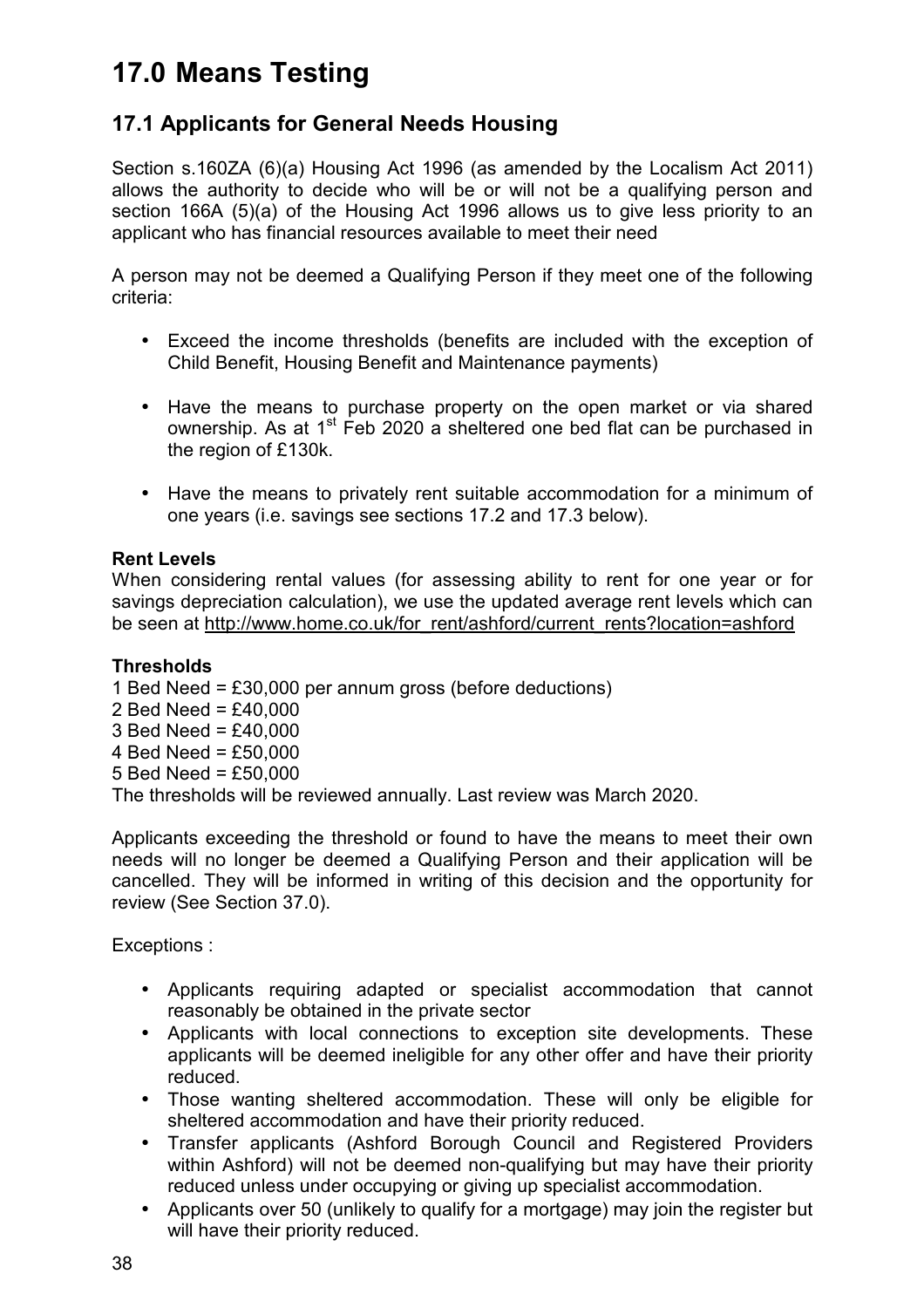• Applicant accepted as Homeless where discharge into the private rented sector is not possible at current time.

Appeals over eligibility or reduction in priority on the grounds of means may be dealt with via a refused application to Homebuy and / or an expenditure sheet completed via Citizens Advice Bureau or StepChange which would show inability to sustain rental or mortgage repayments.

Their application for CBL will be held as Suspended until the results of the Homebuy application / expenditure sheet are received.

## **17.2 Owner Occupiers**

If an applicant owns a home, the equity available will be considered as part of the assessment.

If the home has been sold within the last 6 years we will use a depreciation calculation of equity received minus the approximate average yearly expenditure for rent for each year that has passed since the property was sold. If the property was sold more than 6 years ago we will not take this into consideration when assessing means unless funds are still available which should be disclosed as savings.

If the applicant has equity that would enable them to privately rent a suitable property for a minimum period of one year then they will not be deemed a Qualifying Person.

If you are an owner-occupier and need to move please give all details on your application. The Council's Property Officers will assess whether you can meet your housing needs from your own resources. In making this assessment we will ask you to give details of your income and savings, and two independent valuations of your property, also mortgage or other costs outstanding.

## **17.3 Savings**

If an applicant has savings, these will also be considered as part of the assessment.

If the applicant has savings that would enable them to privately rent a suitable property for a minimum period of one year then they will not be deemed a Qualifying Person.

## **17.4 Reduction in Priority for Means**

The decision to reduce an applicant's priority or deem them to no longer qualify is discretionary and all of the circumstances will be taken into account in making the decision.

At the initial interview/assessment stage of an application we would discuss the various options available and would take into account any high priority debts, i.e. rent arrears, council tax, gas, electricity, unpaid fines and maintenance. We will also consider threat of homelessness.

Where an applicant requires specialist accommodation (i.e. supported, sheltered or adapted as confirmed by a health professional) the Housing Operations Manager will decide whether a reduction in priority should apply on the grounds of means.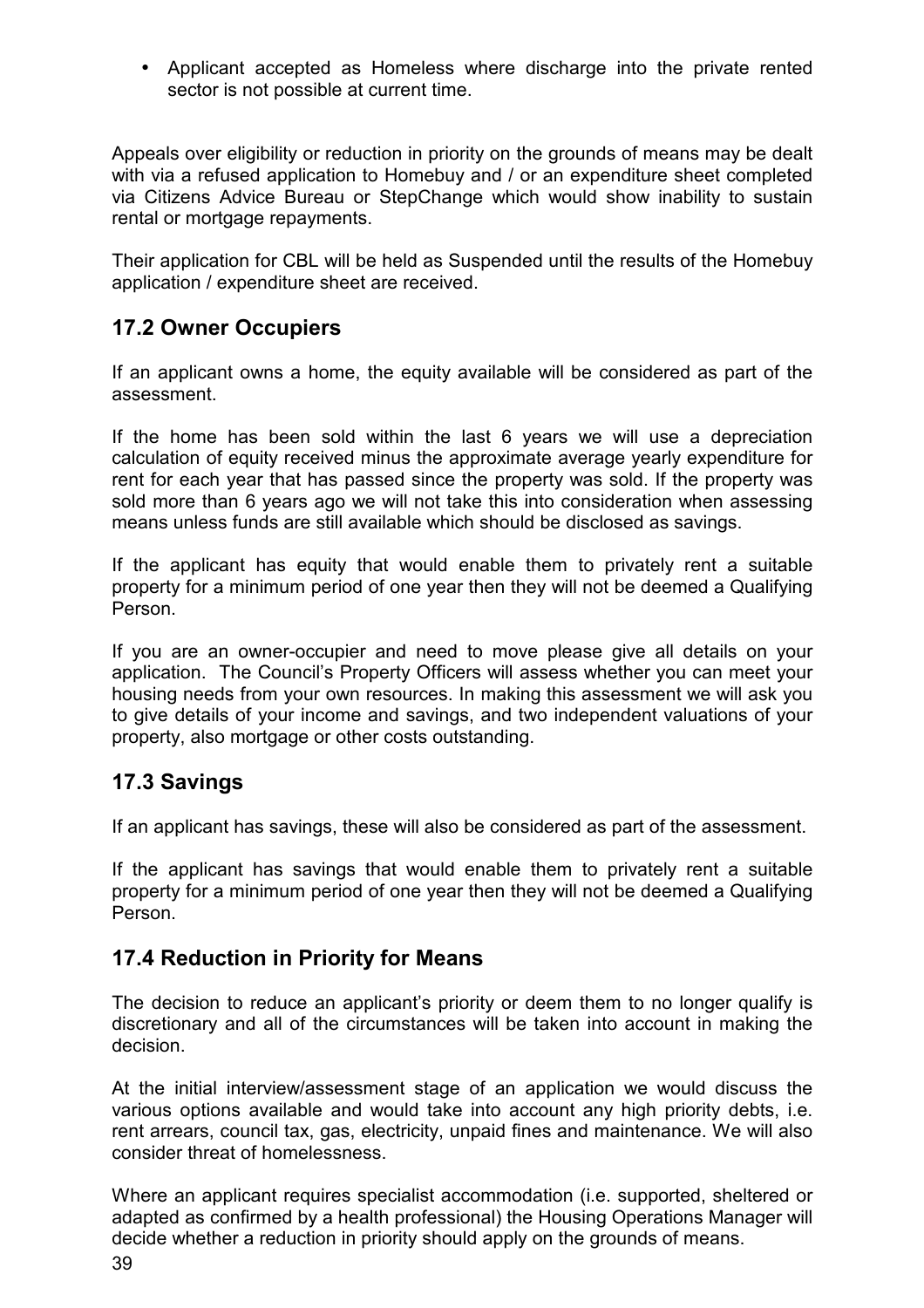# **18.0 Health or Medical Problems**

## **18.1 Medical /Welfare Need**

Medical or welfare priority is awarded where the current housing is adversely affecting the health or wellbeing of an applicant, or member of their household, and whereby a move would positively improve their health or wellbeing. Below are examples of where priority would be awarded.

#### **Band A – Acute medical or welfare needs**

- Any life threatening illness being made worse by housing conditions
- A person who is completely housebound due to stairs or steps (e.g. using a wheelchair in an upstairs property)
- Any person who requires fully adapted or specialist accommodation which they are lacking i.e. fully wheelchair accessible. This is over and above a bathing adaption alone.
- Any person who cannot be released from hospital until alternative accommodation is secured.

### **Band B – High medical or welfare needs**

- Severe mental health problems affected by current accommodation where there is a confirmed risk of hospitalisation or imminent harm to themselves or others. This needs to be supported by a Mental Health worker and the applicant should be engaged with the Mental Health Service.
- A person with significantly restricted access into / out of their property due to confirmed risk of falls or injury. This does not cover temporary conditions / situations i.e. broken limbs or lack of mobility due to ages of children.

#### **Band C – People needing to move on medical or welfare grounds, including grounds relating to a disability**

- Moderate mental health problems affected by current accommodation and where they would be improved by a move to alternative accommodation.
- Persons with arthritis which significantly affects mobility (e.g. spine, legs) living upstairs or on a steep hill.
- Conditions requiring on going medical treatment, being very severely exacerbated by living conditions (e.g. extreme cases of asthma).
- Conditions causing a reduction in mobility (e.g. breathlessness, dizziness) when combined with stairs or poor location.
- Any person who requires accommodation with a flush floor shower which they are lacking

To be assessed under this criteria we ask you to complete a medical form which is assessed firstly by a Property Officer. To confirm the situation we may require the applicant to submit supporting evidence such as their medical record or other documentation.

Applicants should be aware that even if they provide supporting information from a professional stating that their need is urgent or essential, it is for the authority to determine the appropriate level of priority in accordance with this policy.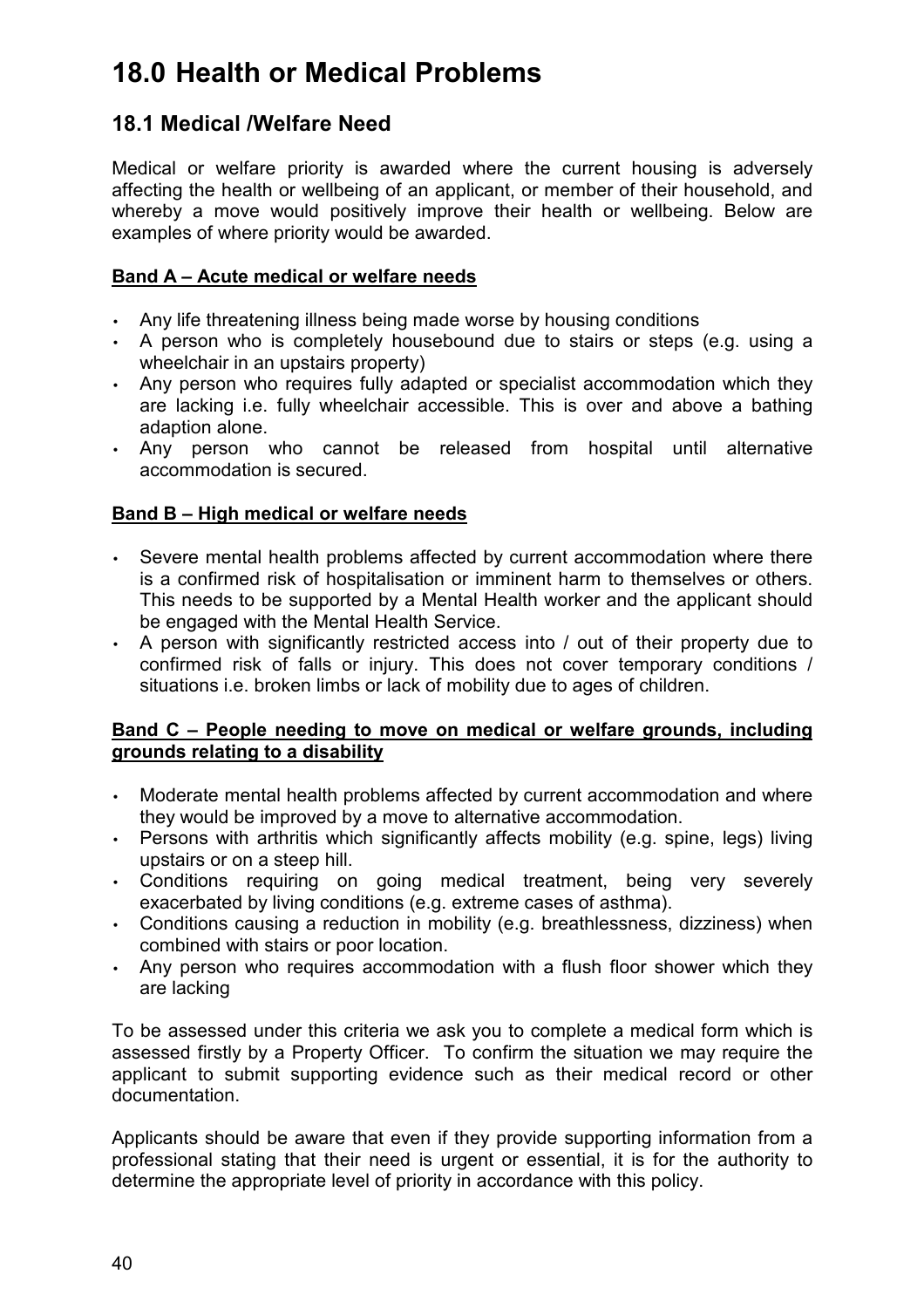The authority is not obligated to request information on your behalf or to pay GP fees. However, we will where necessary and with the applicant's permission, contact their medical practitioner or request that their supporting agency complete a Kent Agency Assessment (section 18.3 below).

Where other members of the household who are on the application have medical /welfare problems we award the band based on the individual in the highest need.

Where other members of the household have a medical condition but are not on the application, we are unable to take them into consideration.

Where a condition can be relieved by the applicant taking reasonable steps, we will factor that into the assessment (i.e. behavioural diagnosis made worse by overcrowding where bedrooms can be released by parents for the child to create the space required).

If you do not feel that the initial decision is correct, you will need to supply further evidence to support your claim. If the situation is not clear cut, the case can be taken to a Medical Panel consisting of two officers who will review the file.

## **18.2 Physical Disability**

Where property for those with physical disability is needed, we may need to take the advice of the Occupational Therapy Department, Kent County Council.

They advise on the suitability of any accommodation being offered as necessary.

When an offer of this type of property is made, the offer may be subject to confirmation from the Occupational Therapist that it fully meets the applicant's needs.

Where the property doesn't fully meet your needs then an assessment will be carried out as to the nature, extent and cost of any (further) adaptations and a decision will be made about the suitability of the offer.

This is especially important where applicants have a need for an adapted three bedroom property as ground floor properties of this size are rarely available. However, offering an applicant accommodation that requires major adaptations to meet their needs will only be allowed where all other options have been exhausted.

We may also refuse an application on the basis that the current accommodation is adequate either now or in the future if it can be made suitable via a request for adaptations from the OT service.

If your current accommodation has already been adapted to meet your needs but a move is being requested on other grounds, we will consider if the request is reasonable given any prior and / or proposed costs to the authority.

## **18.3 Kent Agency Assessments (KAA)**

Under Kent Agency Assessments, Social Services, the Health Authority or other statutory sector agencies may request priority consideration for clients with special needs that are being adversely affected by their current accommodation. Examples would include a patient who cannot be discharged from hospital because their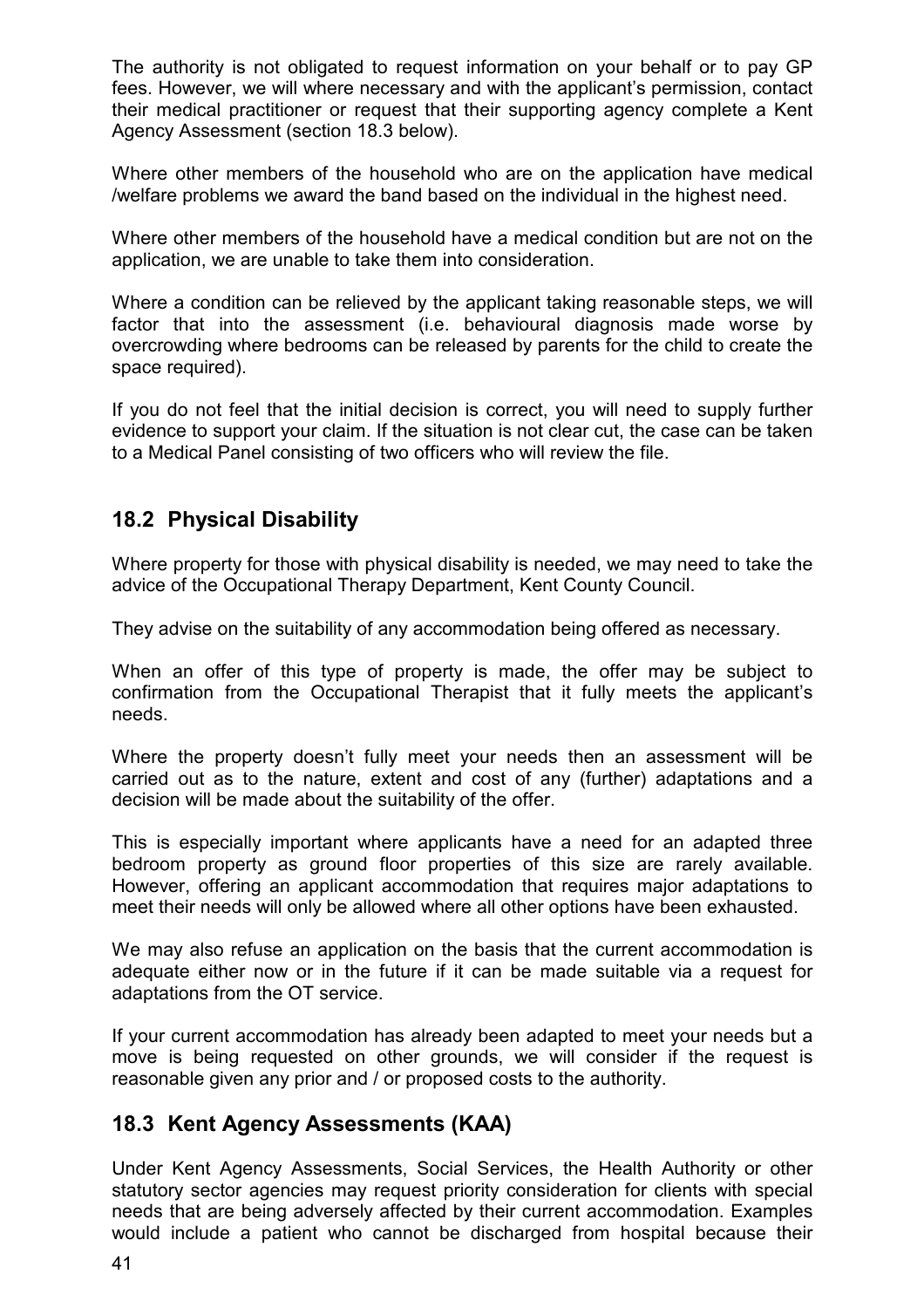accommodation will adversely affect their condition, or a person whose mental health is being made worse by their accommodation and a move would improve their prognoses.

If more than one KAA is received per household, i.e. one for each applicant, then the band will only be awarded against the KAA providing the highest priority.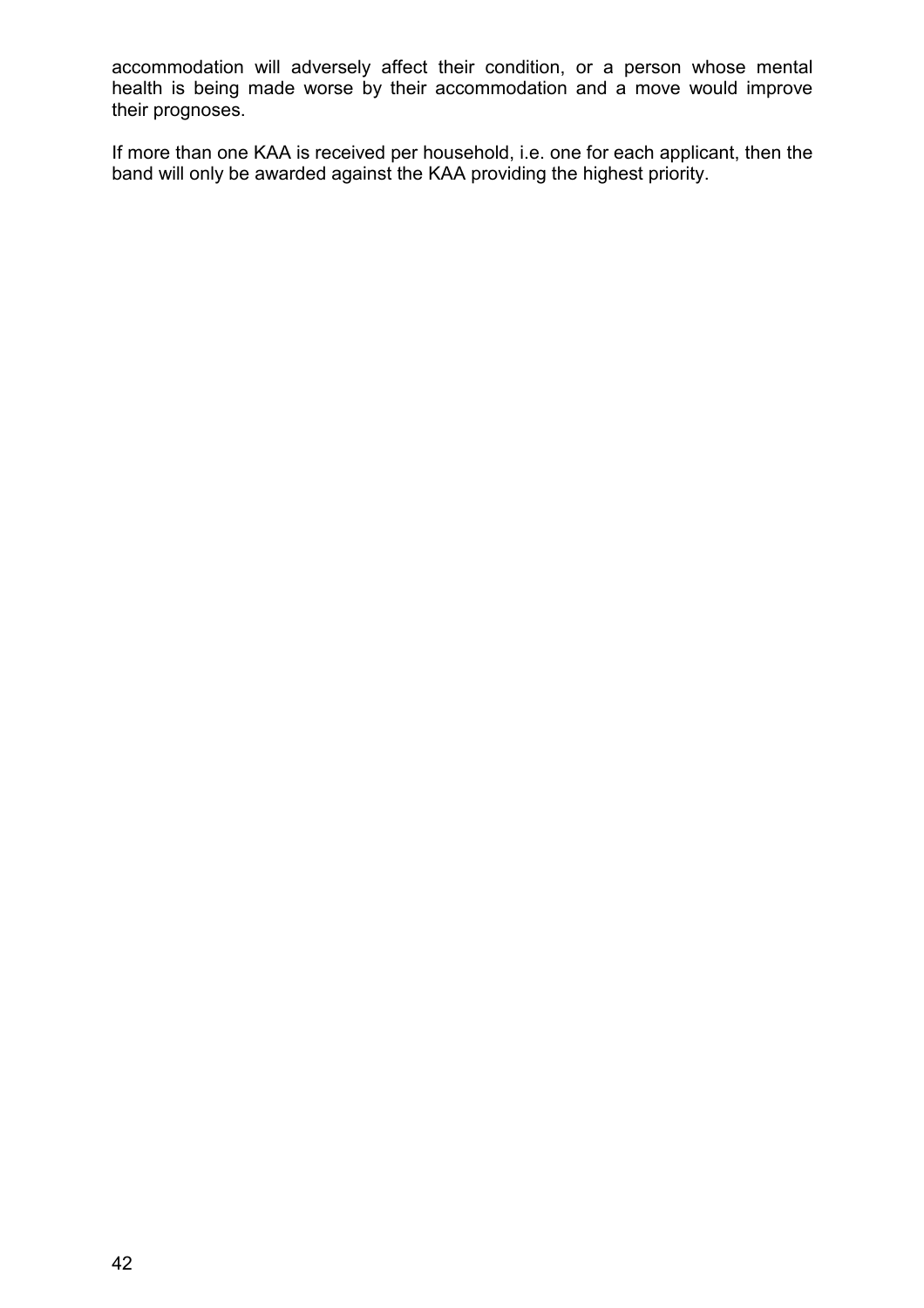# **19.0 Forces Applicants**

Forces applicants are assessed under the same criteria as all other applicant.

However, further to the Localism Act 2011 and Housing Act 1996 (Additional Preference for Armed Forces) (England) Regulations 2012/2989, regular armed forces applicants will not be subject to assessment under local connection criteria.

A relevant person under this legislation is a person who:

- is serving in the regular forces or who has served in the regular forces within five years of the date of their application for an allocation of housing under Part 6 of the 1996 Act;
- has recently ceased, or will cease to be entitled, to reside in accommodation provided by the Ministry of Defence following the death of that person's spouse or civil partner where
	- (i) the spouse or civil partner has served in the regular forces; and (ii) their death was attributable (wholly or partly) to that service; or
- is serving or has served in the reserve forces and who is suffering from a serious injury, illness or disability which is attributable (wholly or partly) to that service

Where an applicant served prior to 5 years from the time of their application, they will be assessed under the local connection criteria.

Where the applicant is currently serving in the regular Armed Forces, we only assess the application when we have a confirmed date for discharge.

A decision of ineligibility for forces applicants, who do not meet the local connection criteria, will not be applied if an applicant can demonstrate that their welfare would be seriously prejudiced. Means testing will still be applied although lump sum compensation payments may be disregarded in exceptional circumstances.

For this purpose "the regular forces" and "the reserve forces" have the meanings given by Section 374 of the Armed Forces Act 2006.

### **19.1 Armed Forces Covenant**

Whilst the Covenant does not confer any specific advantage for the armed forces community it does require that members (current regular / reserve personnel, veterans and service families) don't suffer any disadvantage as a result of their armed forces connection.

Under the Covenant, children of armed forces personnel (whilst still at dependent age) are considered part of the armed forces community regardless of the marital status of their parents (and so covered under the Covenant). The MOD encourage local authorities to include provision for separated/divorced spouses or civil partners as they transit out of the Armed Forces Community and therefore each application will be given due consideration to ensure that they are not disadvantaged.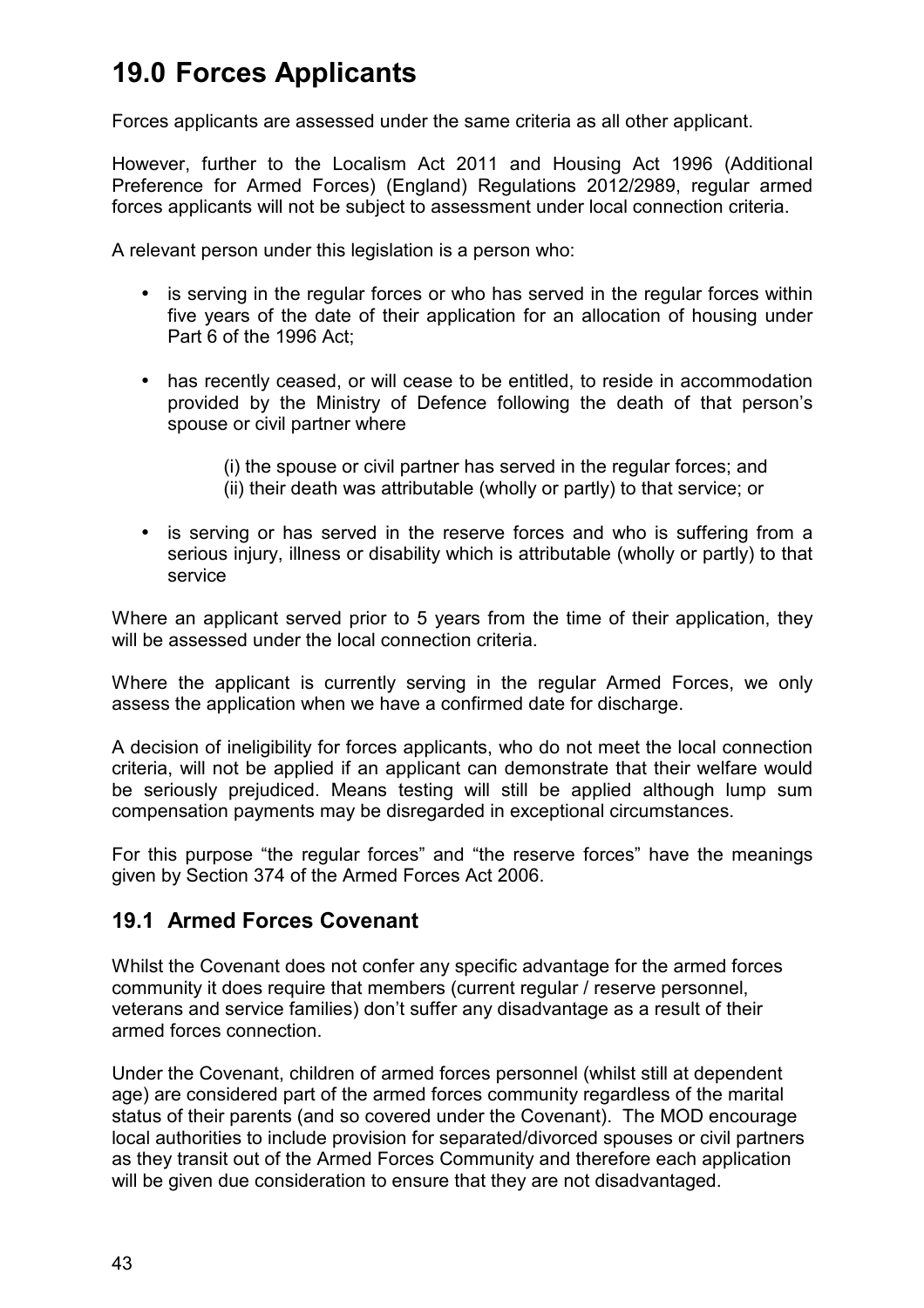# **20.0 Tied Accommodation for Farm Workers**

For Ashford applicants, this authority will inform the Employer and the Occupier of our decision within three months of a request for re-housing via an Agricultural Dwelling House Advisory Committee (ADHAC). If it is accepted the application will be registered and awarded band A.

Where Ashford Borough Council is under a duty under s 27 and 28 Rent (Agriculture) Act 1976 it has the power under this Lettings Policy to make a direct offer of suitable accommodation to the occupant of the dwelling-house concerned in order to comply with that duty.

A direct offer of accommodation will be made if the applicant has failed to bid or be successful in a bid within 8 weeks. If suitable property has not been available to bid for then we will consider extending the time that the applicant may bid before we make a direct offer.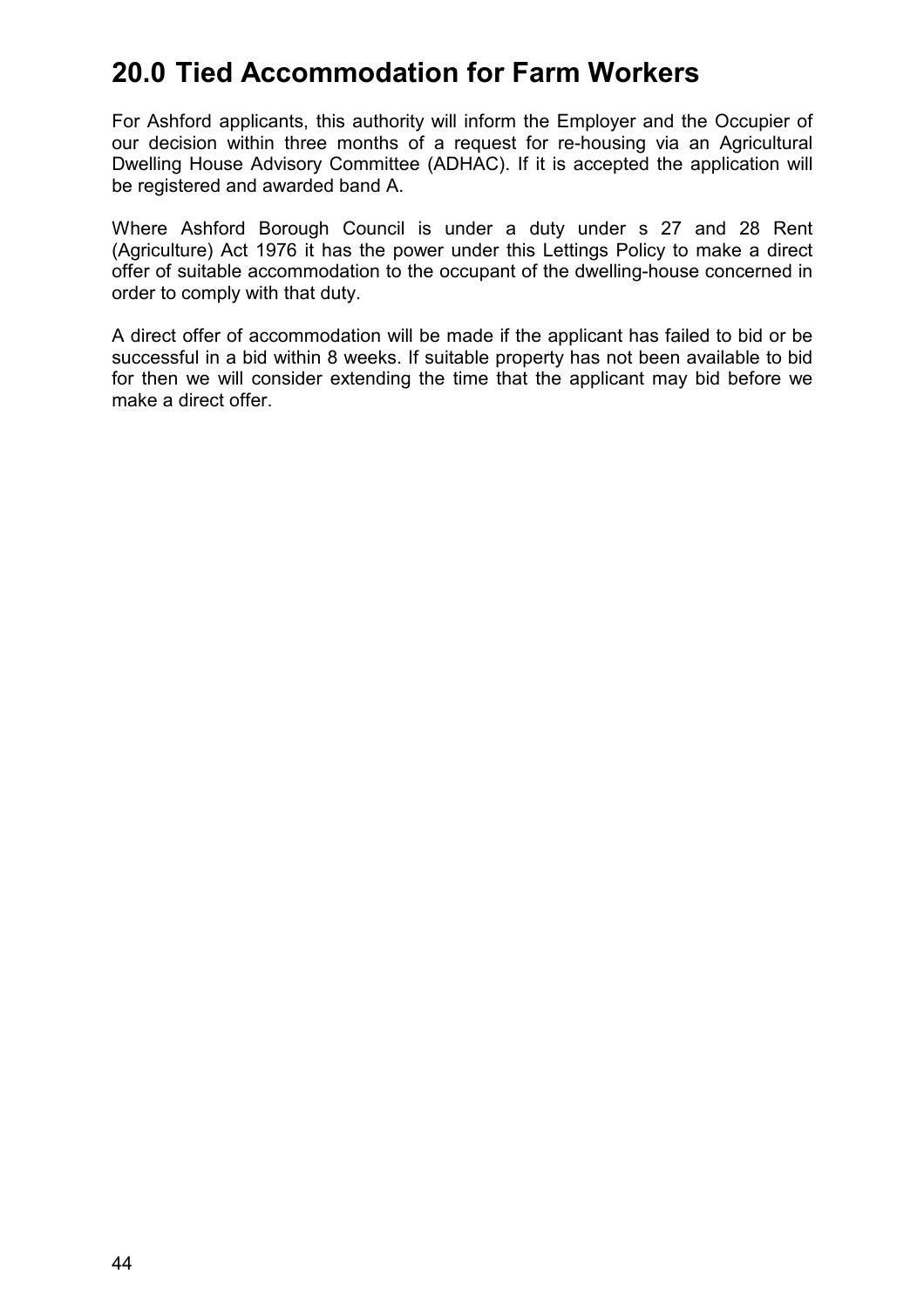# **21.0 Management Moves from Social Housing**

In **very exceptional circumstances only**, the Head of Housing (in their absence delegated to a Housing Operations Manager) may authorise Band A. In circumstances where Management Move band A have been awarded, this will be recorded and monitored.

Where band A is awarded, it will be applied to the application for a period of 8 weeks. After 8 weeks we will review whether you have been bidding for suitable properties. If you have not made effort to bid for suitable property or if you have refused suitable property then we will consider removing your band award. Alternatively, if suitable property has not been available to bid for then we will consider extending the time that the band is placed on your application.

Band A for Management Move can only be applied in relation to council tenants or housing association tenants in Ashford whose landlords have agreed to make any vacancy available to the council. The exceptions to this are sections (iv) and (vii).

Those awarded a Management Move will be subject to Automated Bidding to ensure that regular bids are made for available accommodation. Failure to accept a suitable offer made via an automated bid may result in the removal of the band award.

Consideration to awarding Management Move band A would only be given in the following circumstances:-

#### **(i) A Move Required On Grounds Such As Structural Problems with Property**

Management Move points would be awarded if you are a tenant of an Ashford Borough Council property and a permanent move is required to enable structural problems with your property to be rectified.

### **(ii) Discretionary Tenancy Succession Where No Rights Exist**

See section 22.1 below for details.

#### **(iii) Where an Ashford Borough Council Employee with a Tied Tenancy Is Leaving Employment**

Residential Scheme Managers with tied tenancies who have been satisfactorily employed by the Council for at least five years may be given management move points to obtain accommodation via the Housing Register when they leave service or are asked to leave their accommodation provided they are eligible under the criteria set out in this policy.

#### **(iv) Reciprocal Arrangements between Authorities for Enabling Cross Boundary Lettings in Cases of Extreme Need (Kent and Medway High Priority (Reciprocal) Scheme.**

In very exceptional circumstances, where it is of strategic benefit to the Authority, Housing Officers may negotiate a reciprocal letting arrangement with another Local Authority in Kent. Authority to agree to a reciprocal arrangement must be obtained from the Head of Housing. In the event that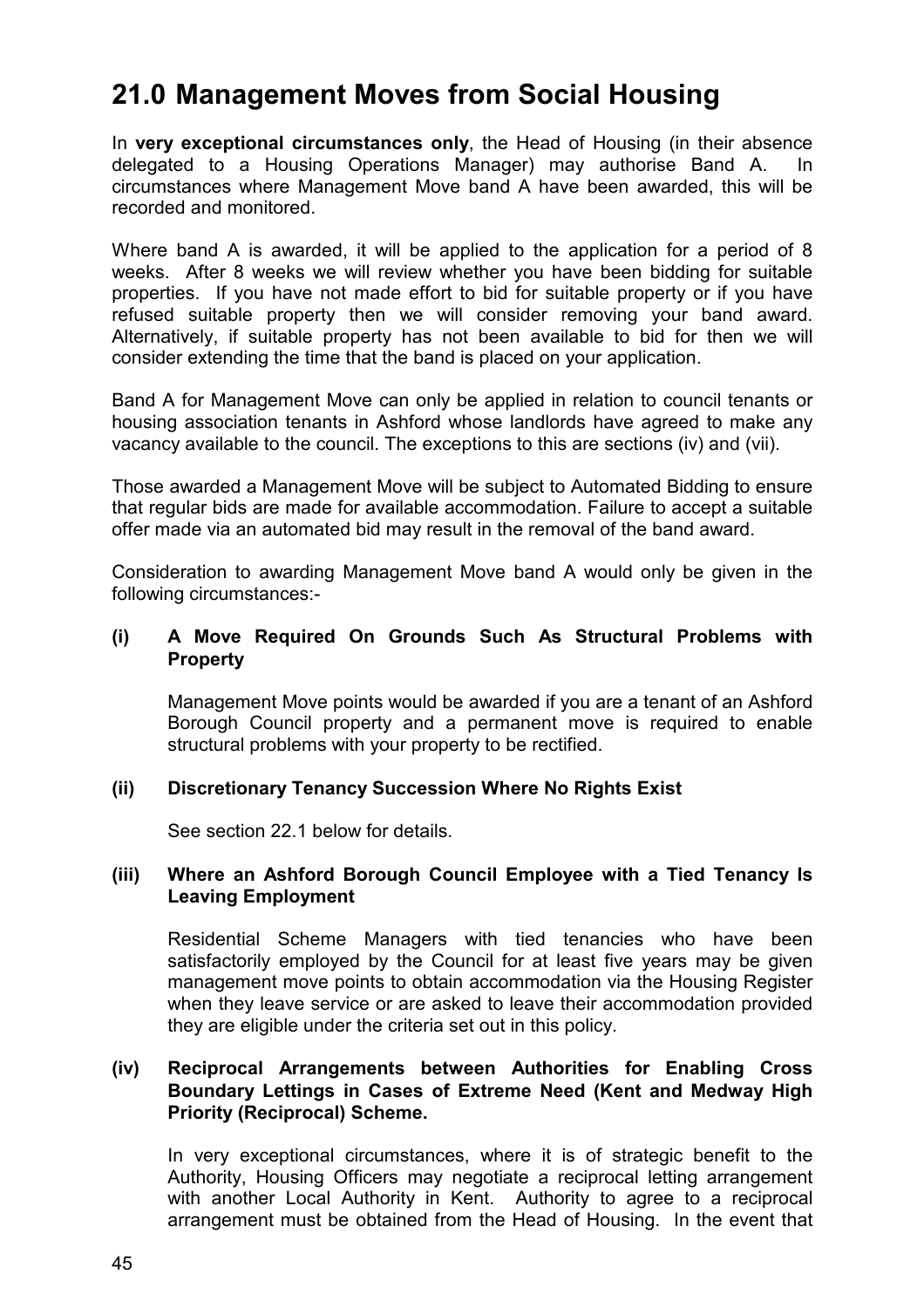authority is given, band A may be applied to the applicant nominated by the other local authority. The Band will only be applied following written confirmation from the other Local Authority that they will reciprocate with an urgent offer to a nominee of our choice as and when required.

#### **(v) Domestic Abuse**

Ashford Borough Council works with survivors of Domestic Abuse to offer help and guidance and to try to resolve housing issues.

Where a case of Domestic Abuse has been established and where the victim is unable to return home, the Housing Options Officer will look at all the housing options available to the victim. Where no other options are available the applicant will be given Band A and, if they have been a tenant of the council or of an Registered Social Landlord immediately prior to the Domestic Abuse, they will be allowed to bid for a property of the type and size that match their previous home.

#### **(vi) Crime and Disorder**

Where an applicant is a victim of a serious incident of crime or disorder in their current home or in the vicinity of their current home, Ashford Borough Council will work with the Community Safety Unit to enable them to stay in their home. However, where this is not possible and where the Community Safety Unit and the Council agree that it is unreasonable for them to continue to occupy their home, the Head of Housing may authorise band A.

#### **(vii) National Witness Mobility Scheme**

The National Witness Mobility Scheme (NWMS) is funded and managed by the Office for Criminal Justice Reform in the Home Office and works with police forces and housing authorities to streamline the process of rehousing seriously intimidated witnesses.

The purpose of this scheme is to enable witnesses to relocate outside their local authority area to a place of safety. In some circumstances within this category of management move only, the applicant may not currently be a tenant of social housing.

In cases of this nature NWMS will work with Ashford Borough Council in accordance with the provisions of the Housing Act 1996 and the Homeless Act 2002. This means that we will have a duty to investigate where we believe individuals are threatened with homelessness because it is not reasonable or safe for them to remain in their current home or because they are suffering from domestic violence. Households awarded Band A via the National Witness Mobility Scheme will be limited to 2 per financial year.

On occasion it may be necessary for the individual to apply for housing via our Housing Register and the Head of Community & Housing **may** consider authorising band A.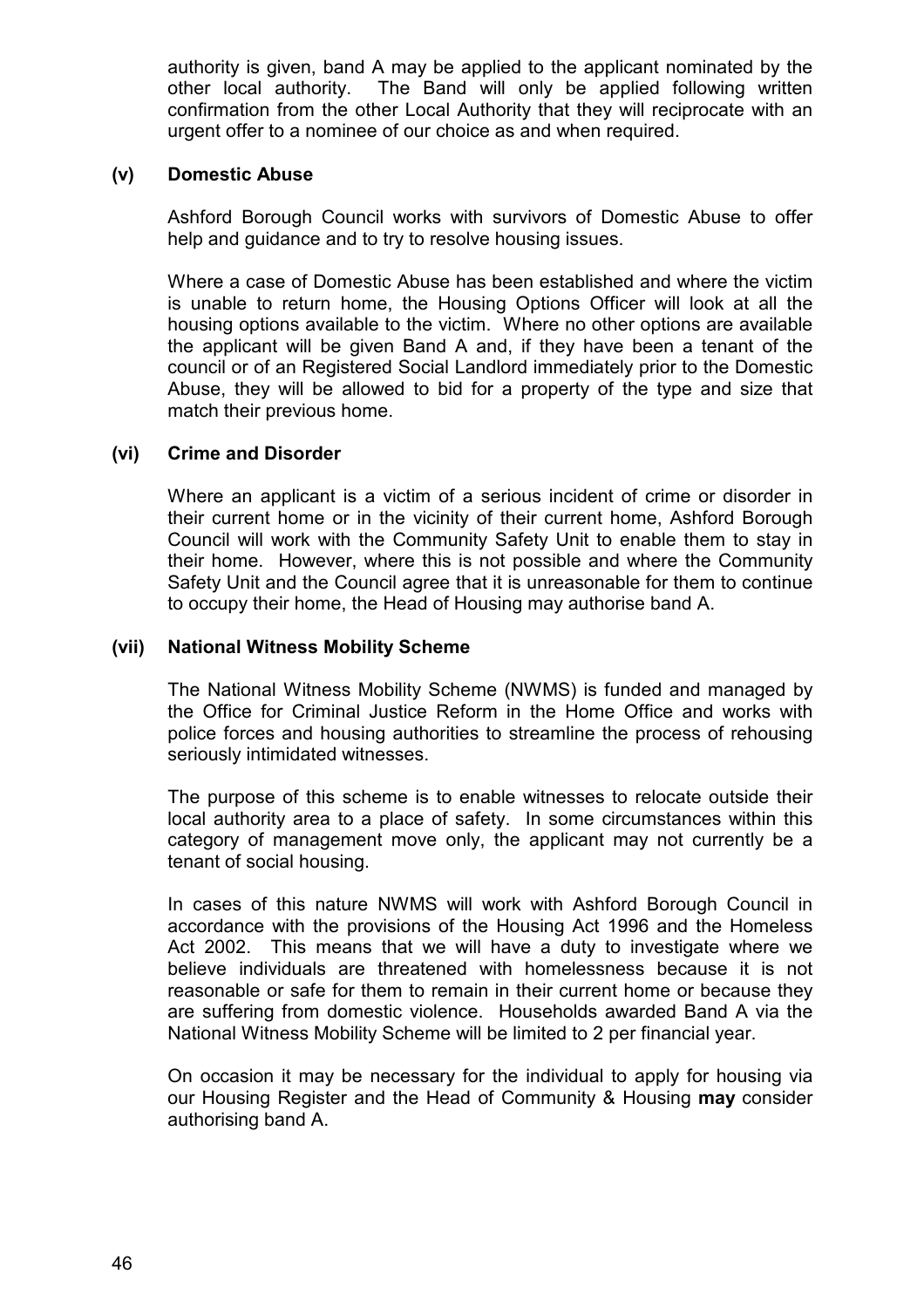#### **(VIII) Discretionary Grant of New Tenancy after Joint Tenant Has Served Notice to Vacate**

Where a joint tenant provides this authority with an Notice to Vacate the tenancy will be terminated. A new tenancy may then be signed by the remaining tenant if the property is deemed suitable under this policy (section 22.2 below).

If the property is found not to be suitable i.e. it is too large, we will award the applicant band A so that they can secure an offer of suitable accommodation via Choice Based Lettings.

#### **(VIIII) Strategic Award for Four Bedroom Downsizers**

A social tenant in Ashford living in a four bedroom plus property and under occupying by a minimum of two bedrooms will be awarded a Band A at the discretion of the Head of Housing but only where there is a proven need to move and a better use for the property strategically.

To encourage a move there is a short list of incentives that would be tailored to the tenant in Line with the Assisted Move options as authorised by the Housing Operations Manager.

#### **(X) FIT Termination**

Where a Family Intervention Tenancy has been conducted successfully and the applicant is ready and required to move on to suitable settled accommodation, the applicant will be awarded Band A and subject to the usual 8 weeks' time frame for bidding via Auto Bids.

#### **(XI) SAFE Project**

Where a SAFE Project Tenancy has been conducted successfully and the applicant is ready and required to move on to suitable settled accommodation, the applicant will be awarded Band A and subject to 12 weeks' time frame for bidding via Auto Bids.

Award of Band A under these circumstances is not automatic and it will only be given where the tenant is unable to return to their previous accommodation.

#### (**XII) Strategic Discretion**

Any other situation as agreed by the Head of Housing where a need to Transfer within our own stock has been evidenced and where it would be of significant strategic benefit to the authority.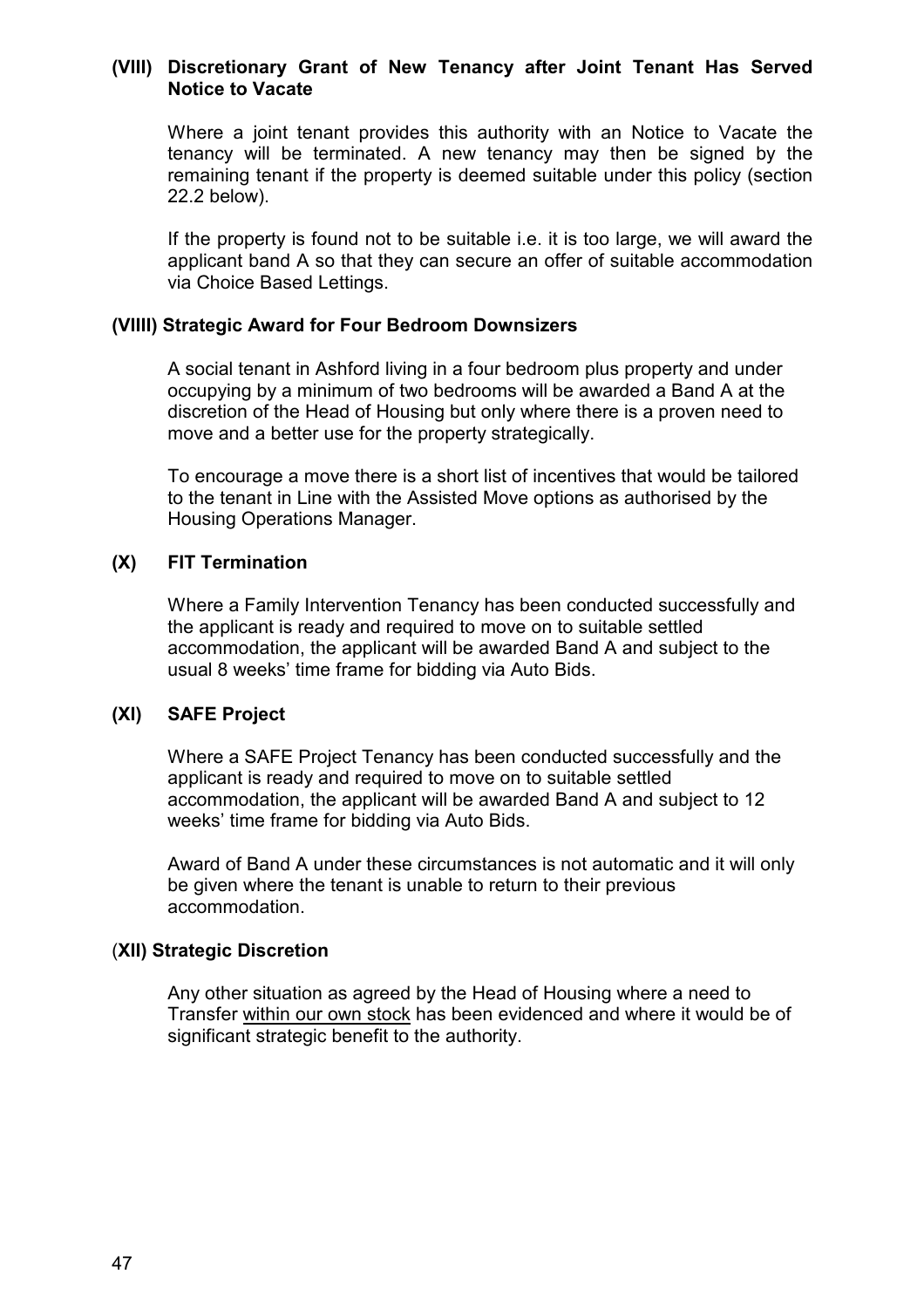# **22.0 Tenancy Succession**

## **22.1 Discretionary Tenancy Succession where no Rights Exist**

The Head of Housing will consider awarding band A for Management Move, if the applicant was living in the accommodation in question as his/her only or principal home at the time of the tenant's death and either

- (a) had been living with the tenant for the year prior to the tenant's death; and
- (b) is a close family member, partner or carer
- or
- (c) the applicant has accepted responsibility for the tenant's dependants and needs to live with them in order to do so

In accordance with section 86A of the Housing Act 1985 (as amended by the Localism Act 2011) if the tenancy commenced on or after 1st April 2012, this band will only be available if the applicant was living in the accommodation in question as his/her only or principal home at the time of the tenant's death and be the deceased's tenants spouse or civil partner.

The applicant will be given a time frame of eight weeks to bid and obtain property of a size deemed adequate by Ashford Borough Council for their needs. This period can be extended only if a property of a suitable size is unavailable during this period.

Alternatively, the Head of Housing may grant a tenancy of the same property to the remaining occupant, should he/she see fit and should such an allocation have no adverse implications for the good use of the housing stock and should the applicant have sufficient priority under the allocation scheme. This type of allocation is authorised as an exception to normal letting arrangements under s 166A(6) of the Housing Act 1996. Applicants will be classified as a Transfer if they are succeeding the tenancy and as a Homeseeker if the tenancy has already been succeeded.

## **22.2 Discretionary Grant of New Tenancy after Joint Tenant Has Served Notice to Vacate**

The Housing Operations Manager may authorise the allocation of a tenancy to the remaining joint tenant following the notice to vacate in the circumstances that such an allocation does not have an adverse implication for the good use of housing stock and our ability to provide for housing need. This type of allocation is authorised as an exception to normal letting arrangements under s 166A(b) of the Housing Act 1996 and would allow the remaining tenant to apply for a fresh tenancy and the council to grant it.

In the circumstances that the allocation of the property would not be a good use of housing stock and would effect our ability to provide for housing need, the existing applicant will be given a time frame of eight weeks to bid and obtain property of a size deemed adequate by Ashford Borough Council for their needs. This period can be extended only if a property of a suitable size is unavailable during this period.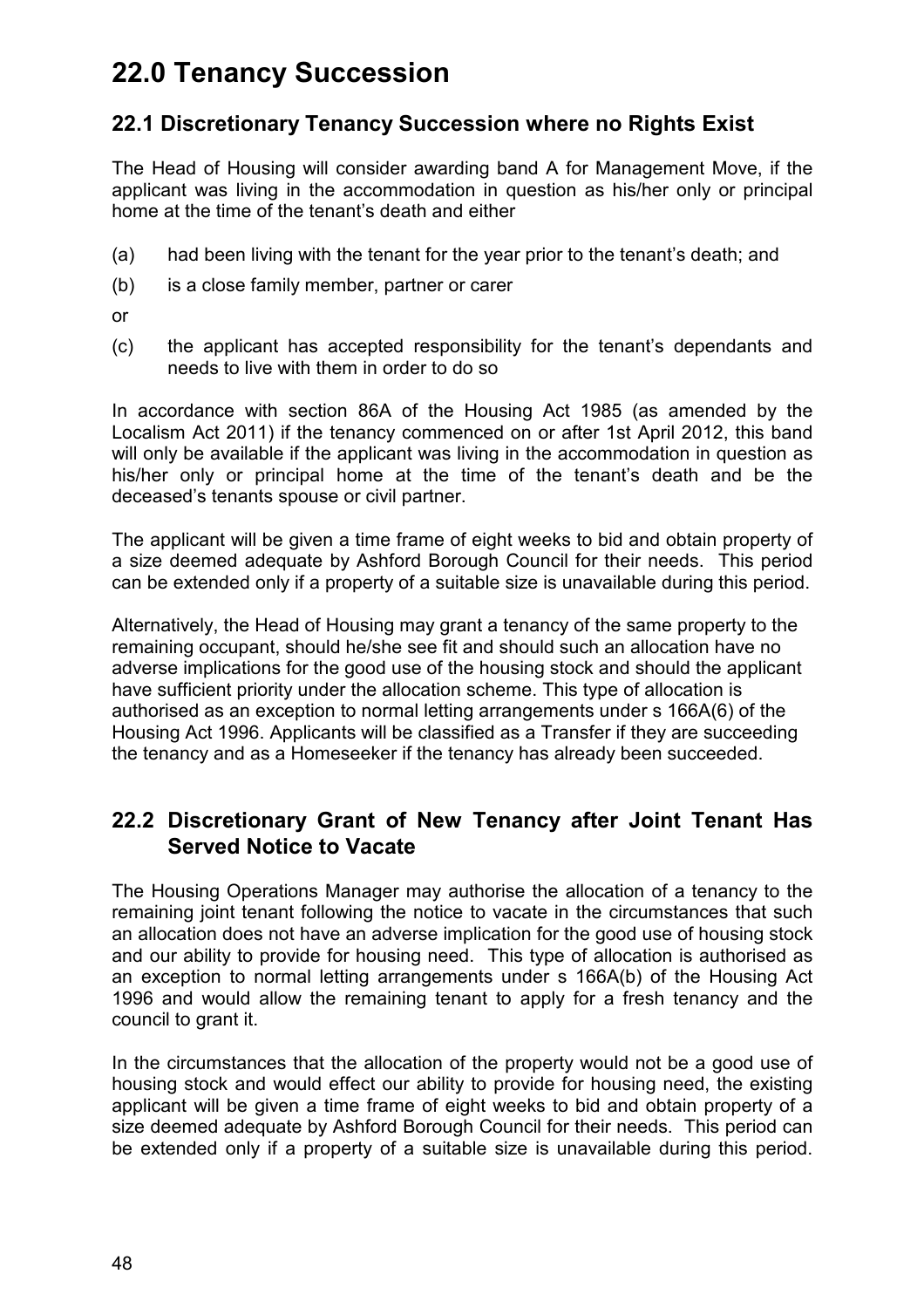# **23.0 Homeless Applicants**

Homeless applicants are expected to actively seek accommodation in both the social and private sector and to comply with the Personal Housing Plan.

In offering accommodation to homeless applicants, local authorities can discharge their legal duties to households in a variety of ways. Under Part VI of the Housing Act 1996 [as amended] and for the purposes of the allocation of social housing to homeless households, Ashford Borough will duly notify applicants that they have discharged their legal duty under the provisions of Section 193 (6) (c) of Part VII of the Housing Act 1996 [as amended].

For the purpose of this policy only, an applicant is categorised as Homeless (HML) when this authority owes a Relief Duty as advised by a Housing Options Officer. See Section 32.0. Those being assessed under the Prevention Duty will be classed as Homeseeker (H) until such time that they enter the Relief Duty.

A Final Part 6 Offer which is:

- an offer of accommodation under Part 6 of the Housing Act 1996, i.e. resulting from an allocation of social housing
- which is made in writing, and
- which states it is a final offer for the purposes of section 193C.

Homeless applicants may also be offered accommodation in a Private Sector Leased property, see Section 23.3

## **23.1 Homeless applicants: Offers of Settled Accommodation in Social Sector**

The council may make a Final Part 6 offer directly to a homeless household (HRACT Case) as permanent accommodation in order to relieve (under section 189B) or prevent (under section 193) homelessness.

An applicant on an introductory tenancy which has been conducted satisfactorily for a period of 12 months will automatically be converted.

Introductory tenants are usually prevented from moving via transfer within the first 12 months of their tenancy. However, applicants will be allowed to remain on the register if there is an identified and proven need to move to alternative accommodation.

Applicants will have their application removed if the property is considered settled and suitable in size and type.

Alternatively, the authority may choose to refrain from offering social housing and instead discharge its duty directly into the private sector (section 23.2)

## **23.2 Homeless Applicants: Offers of Settled Accommodation in the Private Sector**

The council may make a Final Accommodation Offer of a property in the private sector to a homeless household as settled accommodation in order to relieve (under section 189B) or prevent (under section 193) homelessness.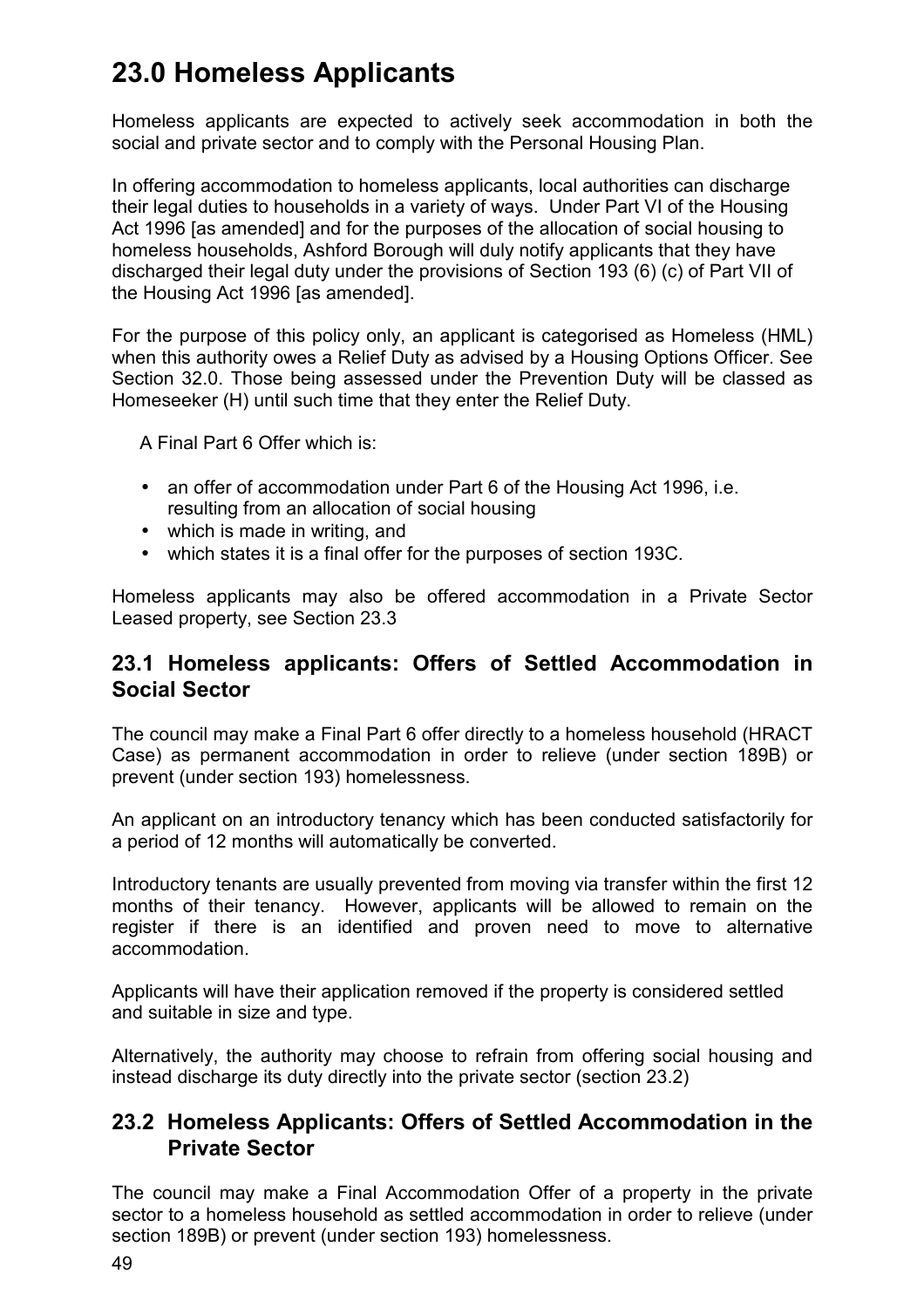An applicant's agreement is not required.

These private rented sector offers must be 6 month Assured Shorthold Tenancies (or longer) and the accommodation must be suitable

Applicants have the right to request a review of the suitability of the accommodation.

Those that lose this accommodation intentionally may be subject to a band reduction on the grounds of "Worsened Circumstances" should they re-apply to the housing register.

## **23.3 Homeless Applicants: Special Bidding Requirements under CBL**

It is now mandatory for Homeless applicants to have automated bids added to their application. This includes those that are placed:

- into Temporary Accommodation where the main duty has not yet been discharged
- into a social home on an introductory, non-secure or an Assured Shorthold tenancy, but who require a move to a more suitable property in order to discharge the main duty.

Failure to accept a suitable property offered as a result of a successful auto bid can result in the discharge of the applicants Relief or Main Duty.

An applicant in a PSL property may receive a final offer of accommodation as detailed in 23.1 and 23.2.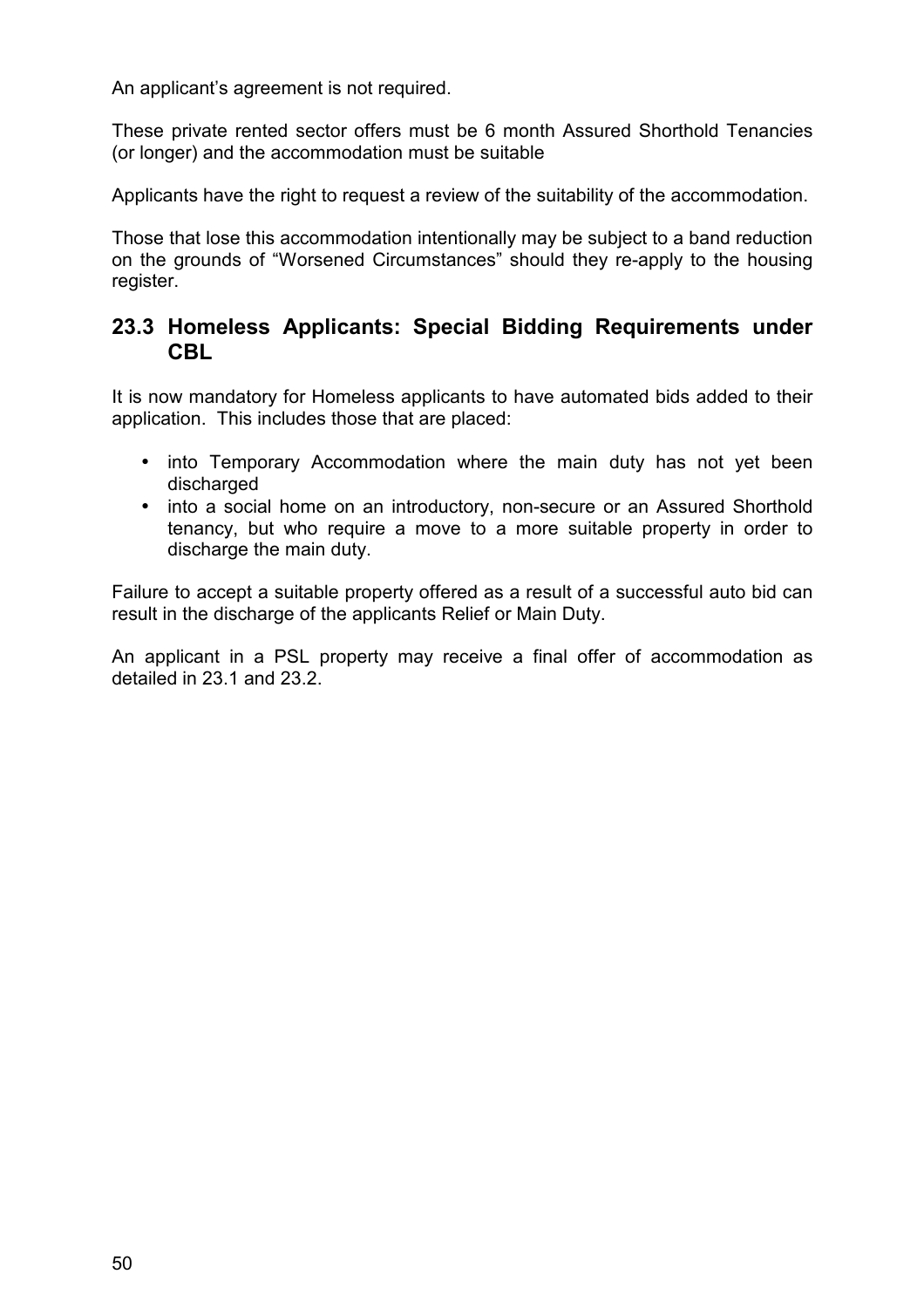# **24.0 Decant Applicants**

#### **Applicants' Requiring a Move because of a Requirement to Decant them from their Existing Property as a Consequence of a Private Finance Initiative (PFI) or for Any Other Reason**

Ashford Borough Council tenants who need to move for the purpose of decanting them from their existing home will be awarded band A and allowed to bid for properties in accordance with the policies set out within this document.

If they have not successfully bid for property within the first 6 months of being registered, their application may be passed to a designated officer who will bid regularly for suitable sized property on their behalf or set up automated bidding. Occasionally, for the purposes of meeting any targets set within the terms of the PFI, it may be necessary to make a direct offer of property.

It is at the discretion of the Head of Housing whether this policy be applied to tenants of other social landlords where the landlord cannot meet the need themselves and where it would be of benefit for the borough for Ashford Borough Council to assist.

Where a block of flats is being decanted and the residents registered for CBL on the same date, priority on the shortlists will be determined firstly by eligibility for the property and then by date of occupation.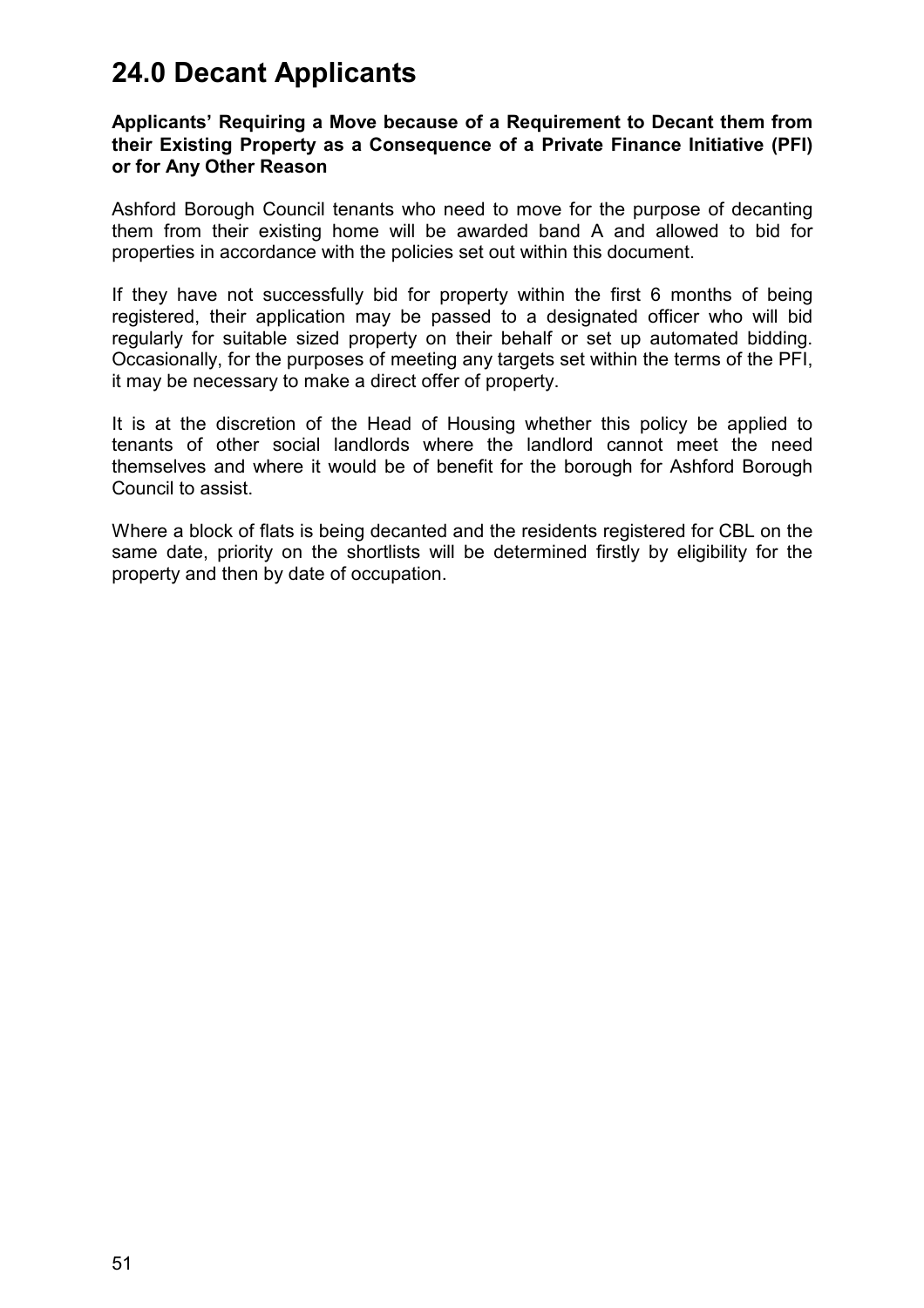# **25.0 Care Leavers: Award of Band**

Where an applicant applies to us upon leaving care and is aged between 18 and 21 and has been in care for a consecutive period of two years then they will be regarded as a vulnerable applicant and at risk without secure accommodation and will be awarded a band C as such. A reduction of band for care leavers who do not meet the local connection criteria, will not be applied if an applicant can demonstrate that their welfare would be seriously prejudiced. For these applicants, additional local connection criteria may be considered such as to establish a connection of some kind with the borough such as a resident family member or past residence.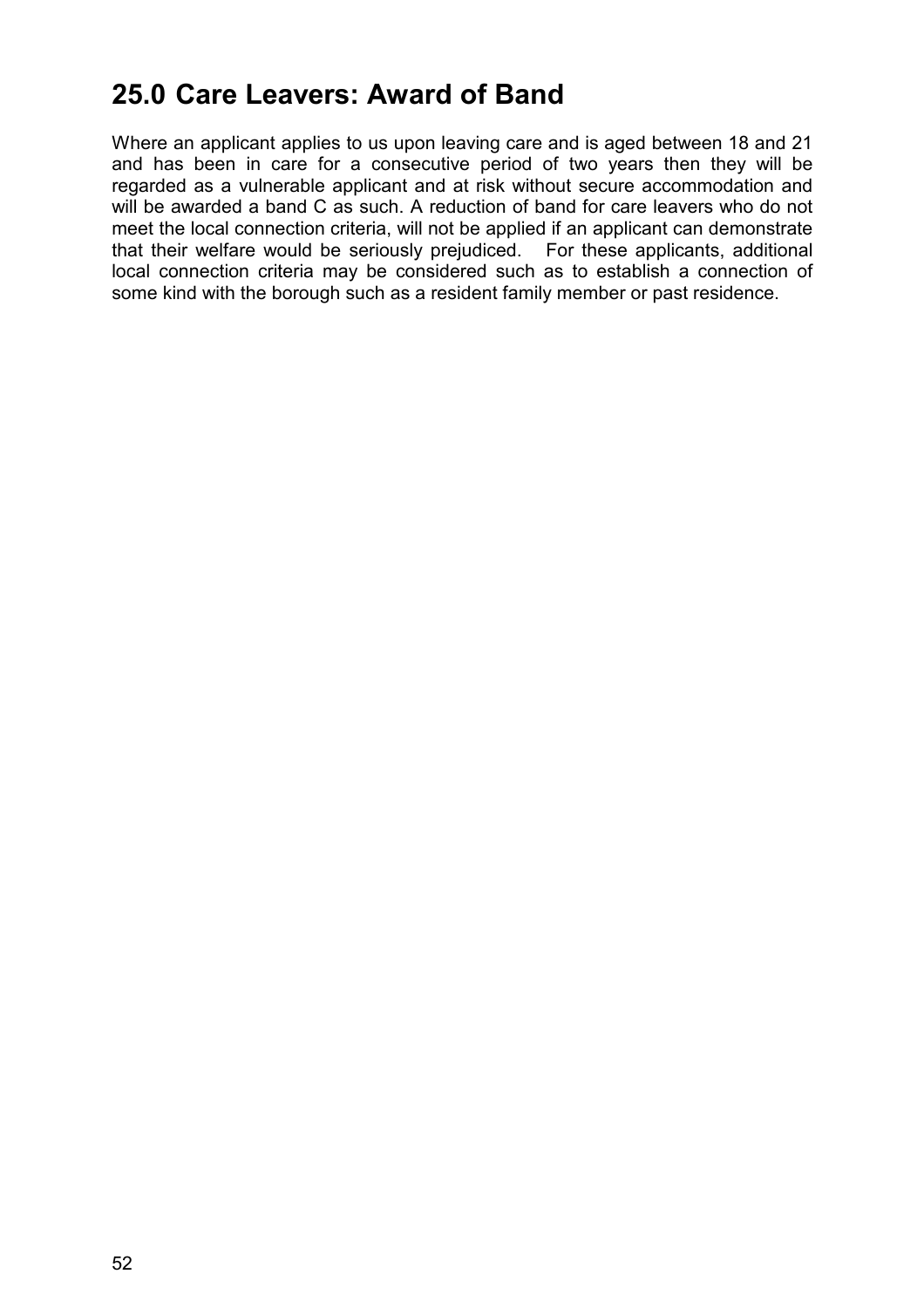# **26.0 Key Workers**

Key workers should visit [www.helptobuyese.org.uk](http://www.helptobuyese.org.uk/) to investigate their housing options as they are no longer routinely prioritised for social housing via Choice Based Lettings in Ashford. There may however be the rare exception as set out under a specific Local Lettings Plan or by a particular Landlord.

A key worker is usually defined as a police officer, nurse, doctor, schoolteacher, firefighter or person whose work is of particularly high importance to the well-being of the community and who works in the borough of Ashford or within a 20 mile radius from the borough boundary. A decision of who qualifies as a key worker will be determined by the Housing Operations Manager, with a right of appeal to Members. A supporting letter from your employer may be required.

The decision as to whether an applicant qualifies as a key worker may be determined before or after an applicant has made a bid for property earmarked for priority for key workers under the Choice Based Lettings Scheme.

Currently the only scheme identified as giving priority for Keyworkers is the New Quarter (Stour Heights and Somerset Heights). A housing need under this policy is required to determine eligibility and further details are present within the Local Lettings Plan.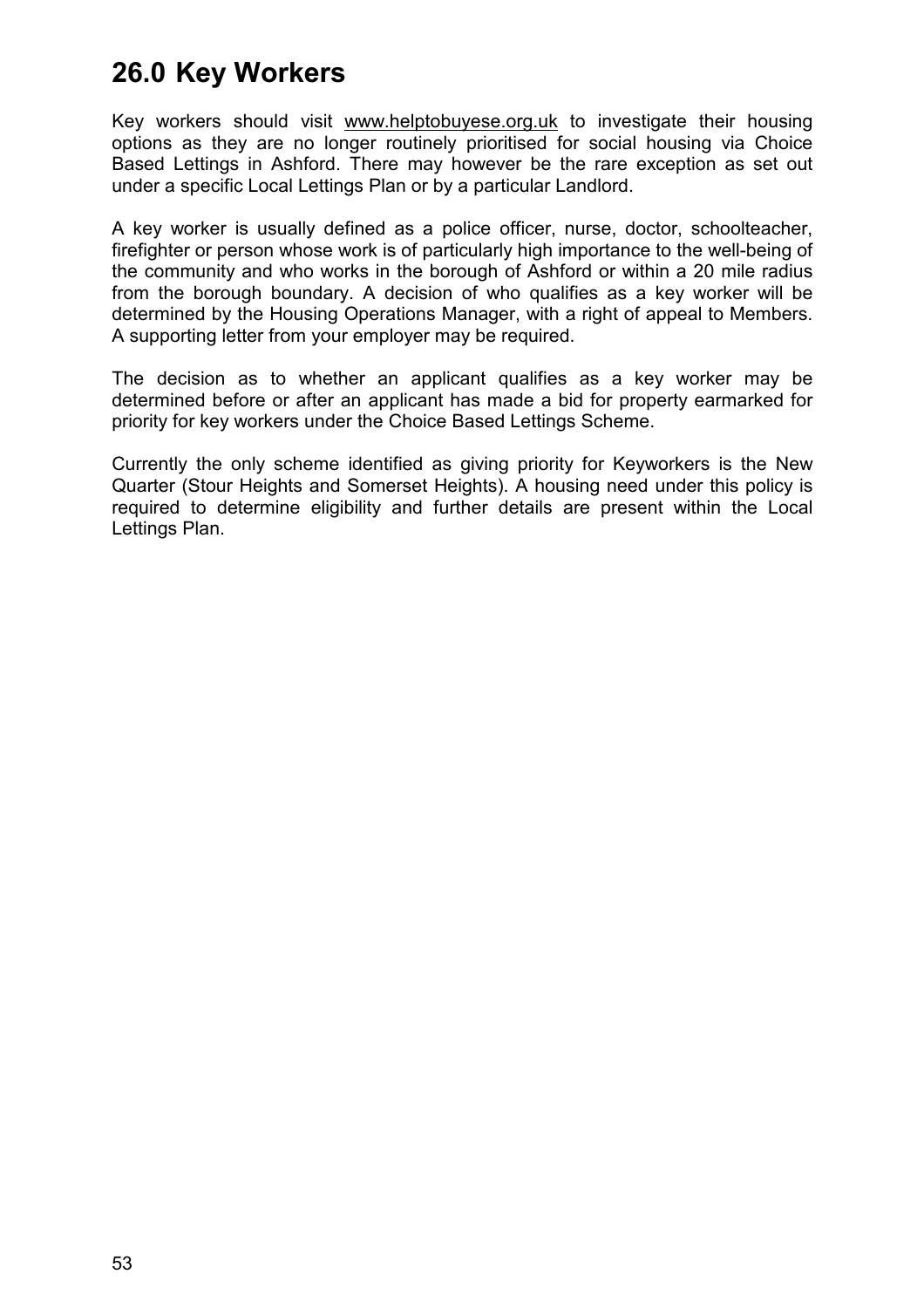# **27.0 Over 50's Schemes and Assessment**

## **27.1 Sheltered Accommodation**

These schemes provide tenants with their own independent home and there is usually a communal area for social activities. Sheltered Housing Schemes also provide housing related support to those that need it. Most schemes are very active, with clubs, classes and social functions available.

Accommodation varies in each scheme, but normally consists of flats of various styles and sizes, and 7 of the schemes have a few one or two bedroom bungalows. There is a guide about sheltered property that gives more information, if you would like a copy please contact the Housing Management Team on 01233 330688 who will be happy to send you one or look online at www.ashford.gov.uk.

This type of property is for older people with support needs and a decision on an applicant's need and level of required support and their eligibility for sheltered housing would be made by either a Property Officer or by a Scheme Manager either at the time of application to the housing register, at point of shortlist or at an applicant's request.

Occasionally we will consider an applicant who is younger than 50 where this would be the best use of the property and where it provides the best solution to an applicants needs. Some schemes run by Housing Associations, however, specify that you must be aged 60 or over.

A needs assessment helps us to decide whether you would be suitable for Sheltered Housing. The assessment will look at some of the following:

- Do you require assistance with mobility in your home
- Do you require assistance with mobility outside of your home
- Do you need assistance with organising your finances
- Do you currently have a care package
- Are you able to cope with routine household chores yourself?
- Are you isolated or vulnerable as a result of a condition or your age?

Where the Scheme Manager does not consider that you are suitable for Sheltered Housing, your case would be referred to the Housing Operations Manager (Older Persons Services) for a decision.

If you are not considered suitable you may not be offered Sheltered Housing.

When allocating sheltered properties the hierarchy of priority is as follows:

- 1. Preference to those assessed as requiring sheltered accommodation and over 60 and then over 50.
- 2. If no such applicants then preference to those over 60 years of age (without assessed need)
- 3. If no such applicants then preference to those over 50 years of age (without assessed need)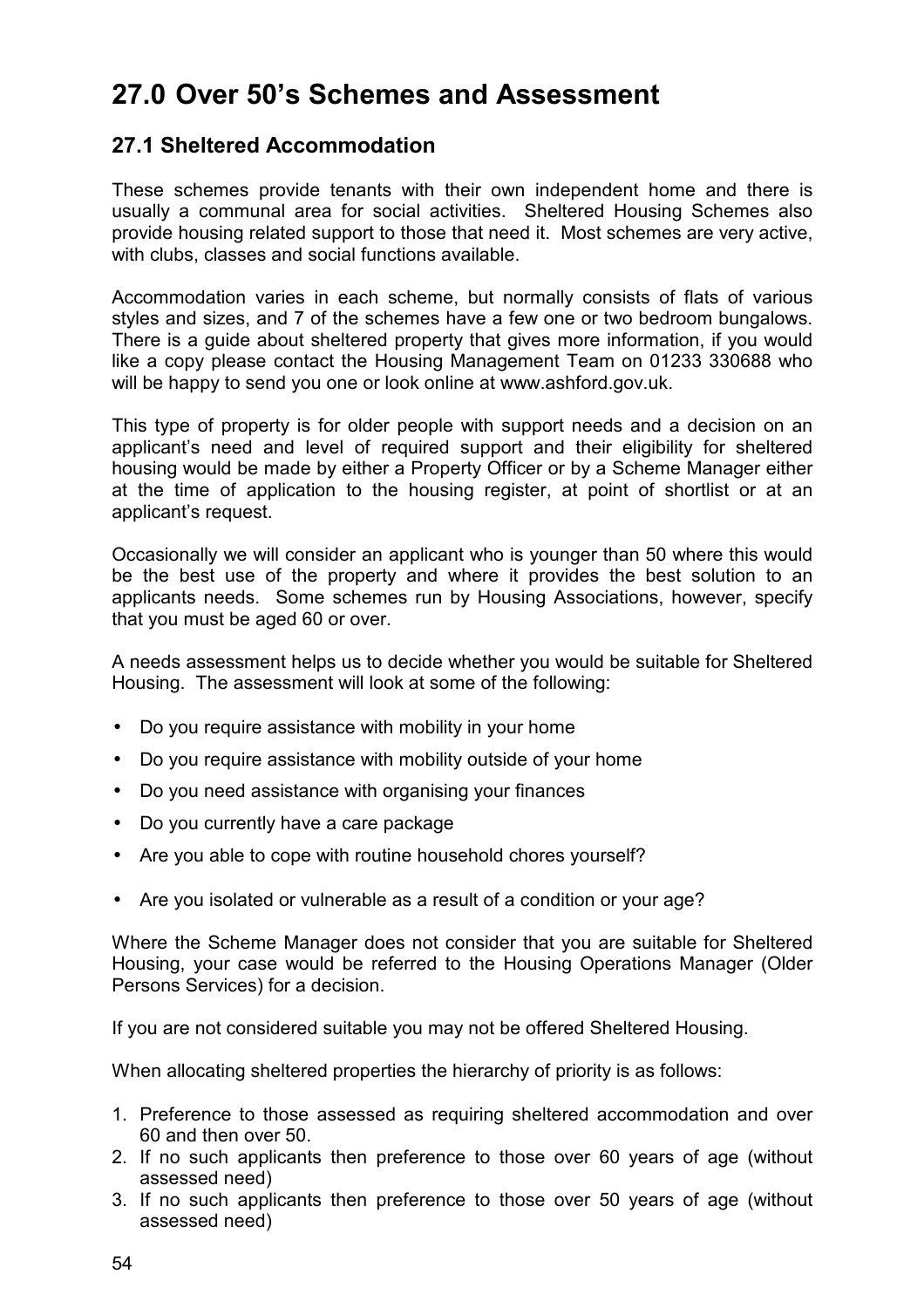# **27.2 Non Sheltered**

Our bungalows, and some designated blocks of flats (Ferdi Lethert House, Engineers Court and Martin House) are for over 50's only.

Our non sheltered bungalows are for over 50's only unless it has full wheelchair access or a flush floor shower present, in which case priority is for those in need of those adaptations as confirmed by a medical professional such as an Occupational Therapist.

Occasionally we will consider an applicant who is younger than 50 for an un-adapted over 50's property where it would be the best use of the property and where it provides the best solution to an applicants needs.

St Mildred's in Tenterden is not age restricted but there are many older residents in situ and so whilst these will not be designated over 50's flats we will let any vacancies sensitively which means that we will carefully select the incoming tenant to compliment the existing community.

Berry Place is an Independent Living Scheme with priority to over 60's then 50's but the Section 106 advises that those under 50 can be considered.

## **27.3 Extra Care Sheltered**

Extra Care Sheltered Accommodation is for over 55's with a confirmed care requirement.

There are currently four schemes in Ashford advertised via Choice Based Lettings:

- Joseph Hadlum Court (Housing & Care 21) Ashford Town Centre
- Chamberlain Manor (Housing & Care 21) Ashford Town Centre
- Quarry House (Housing & Care 21) Aldington (Local Connection Scheme)
- Spires (West Kent Housing Association) Tenterden

Priority is not based on the housing register position alone. Instead a panel meeting is held for each available property to discuss the interested applicants and establish the most suitable candidate.

If you are interested in these properties, you should apply to our housing register at [www.kenthomechoice.org.uk](http://www.kenthomechoice.org.uk/) and contact Adult Social Services (03000 416 161) to request an assessment of your care needs.

Chamberlain Manor has a proportion of flats available for shared ownership. You should contact Housing & Care 21 (0345 608 4021) if you are interested in these properties.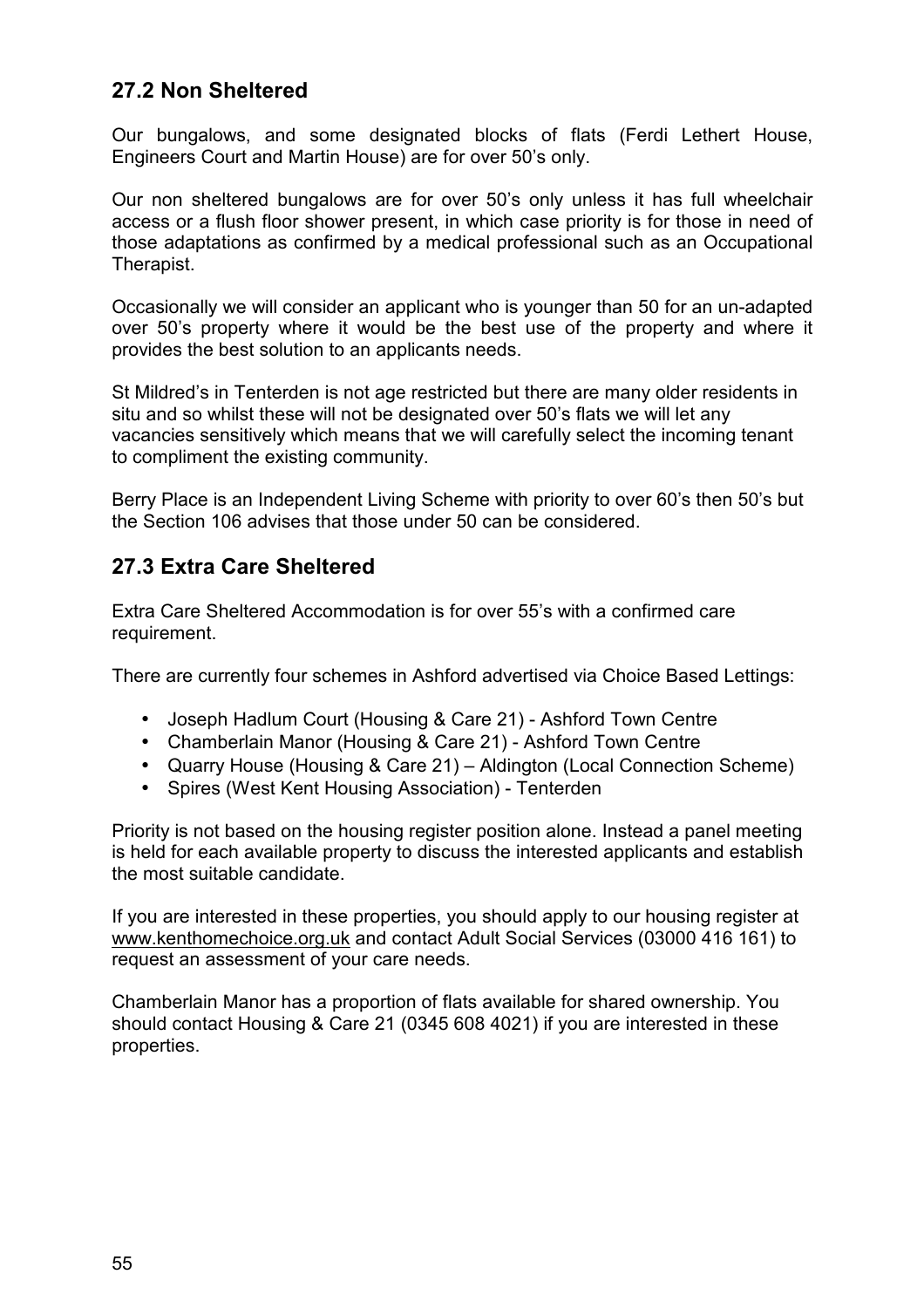# **28.0 Under Occupation**

## **28.1 Assisted Move - Eligibility Criteria**

This scheme helps tenants who are currently living in Ashford Borough Council owned, family size accommodation and who wish to move to smaller accommodation via the Choice Based Lettings Scheme.

To qualify you must be a tenant of this Council and your rent account must be at an acceptable level as agreed with the Housing Operations Manager depending on the individuals' circumstances.

For applicants in family sized accommodation you must also be aged 50 years or above and be moving from a house, flat or maisonette with at least two bedrooms to a smaller flat or bungalow. If you meet these criteria, you would be given Band B for under occupation / releasing family sized accommodation and would be advised via your registration letter that you are eligible for the Assisted Moves Scheme.

The property you move to may be owned by the Council or a Housing Association.

We undertake all arrangements, including disconnection and reconnection of things such as telephone, T.V. cooker, washing machine. In addition we may be able to make a cash payment. The cash payment will be subject to a clear rent account and upon the returned property having not been subjected to abuse.

The payment values are:

- £1000 for downsizing and releasing family accommodation
- An additional £500 for those releasing four bedroom accommodation
- An additional £1000 if transferring to a sheltered bedsit.
- Where a tenant is unable to fully clear the property, we may provide assistance although this is the discretion of the Senior Neighbourhood Manager.

This scheme as detailed above is also extended to include any tenant left in occupation of a property fully adapted for the use of a disabled person where the need for the adaptation no longer exists.

## **28.2 Under Occupation and bedroom eligibility**

A social tenant within Kent that is under occupying may be entitled to a minimum award of Band C (Band B if within Ashford) unless they fail to be a Qualifying Person or require a band reduction.

A social tenant within Ashford (over 50) that is under occupying and wishing to downsize with a one bedroom requirement may apply for two bedroom older person's accommodation in the interests of releasing large family sized accommodation. They will have the same level of priority as those with a one bedroom need.

This will only be permitted if the applicant is state pension age or if the tenancy is considered as financially sustainable by the Senior Area Manager (Income and Arrears) who will make a decision based on the current rent account, the applicant's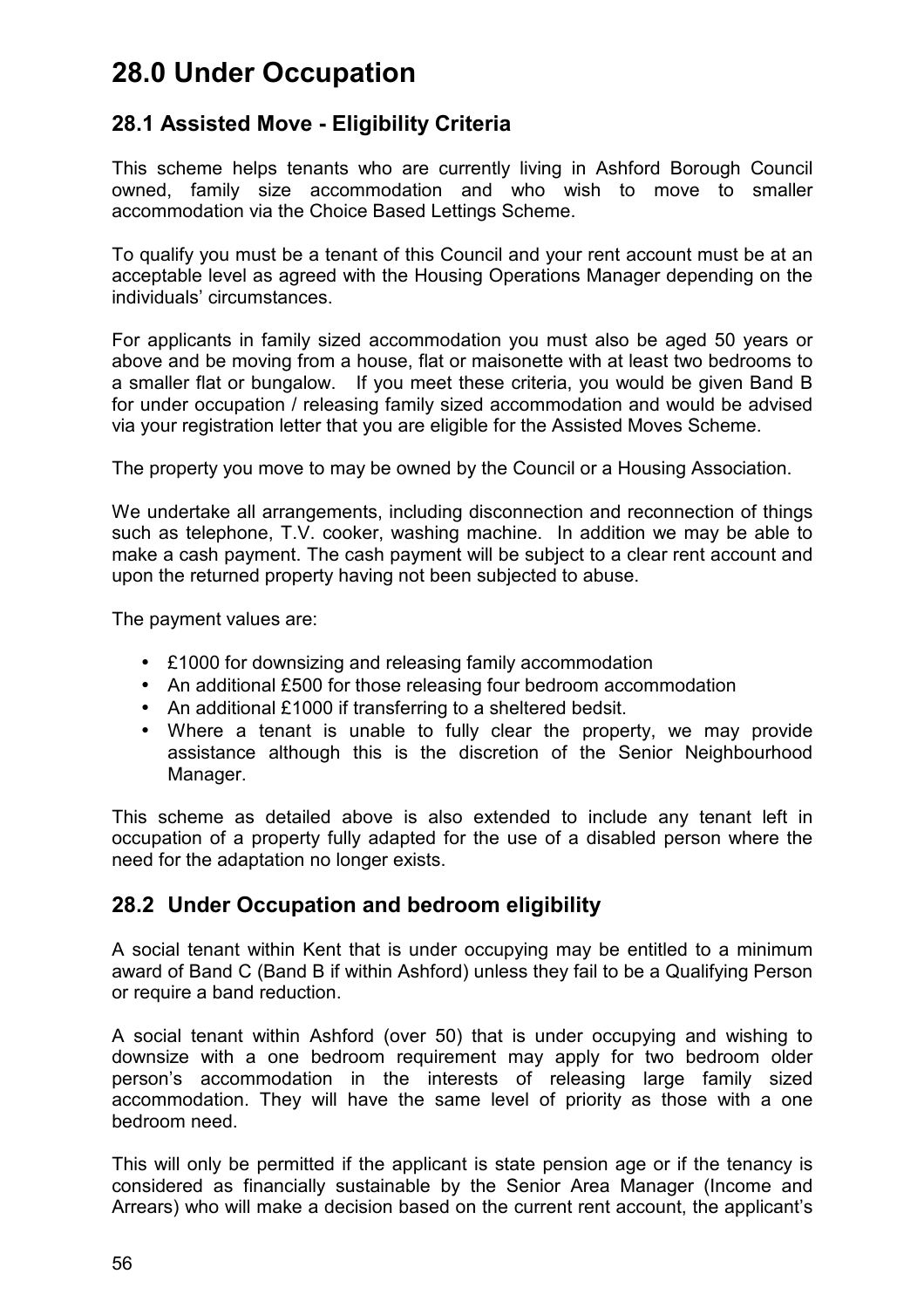income and after discussion with the applicant to advise how much they would need to pay and the repercussions of rent arrears.

# **28.3 Assistance for Remedial Works**

Where we need to carry out any remedial work, and the nature of the work means the tenant/s cannot reasonably remain in occupation, we provide suitable alternative property. We arrange for the move and the return to the property when the work is completed. This includes disconnection and reconnection of services, telephone etc.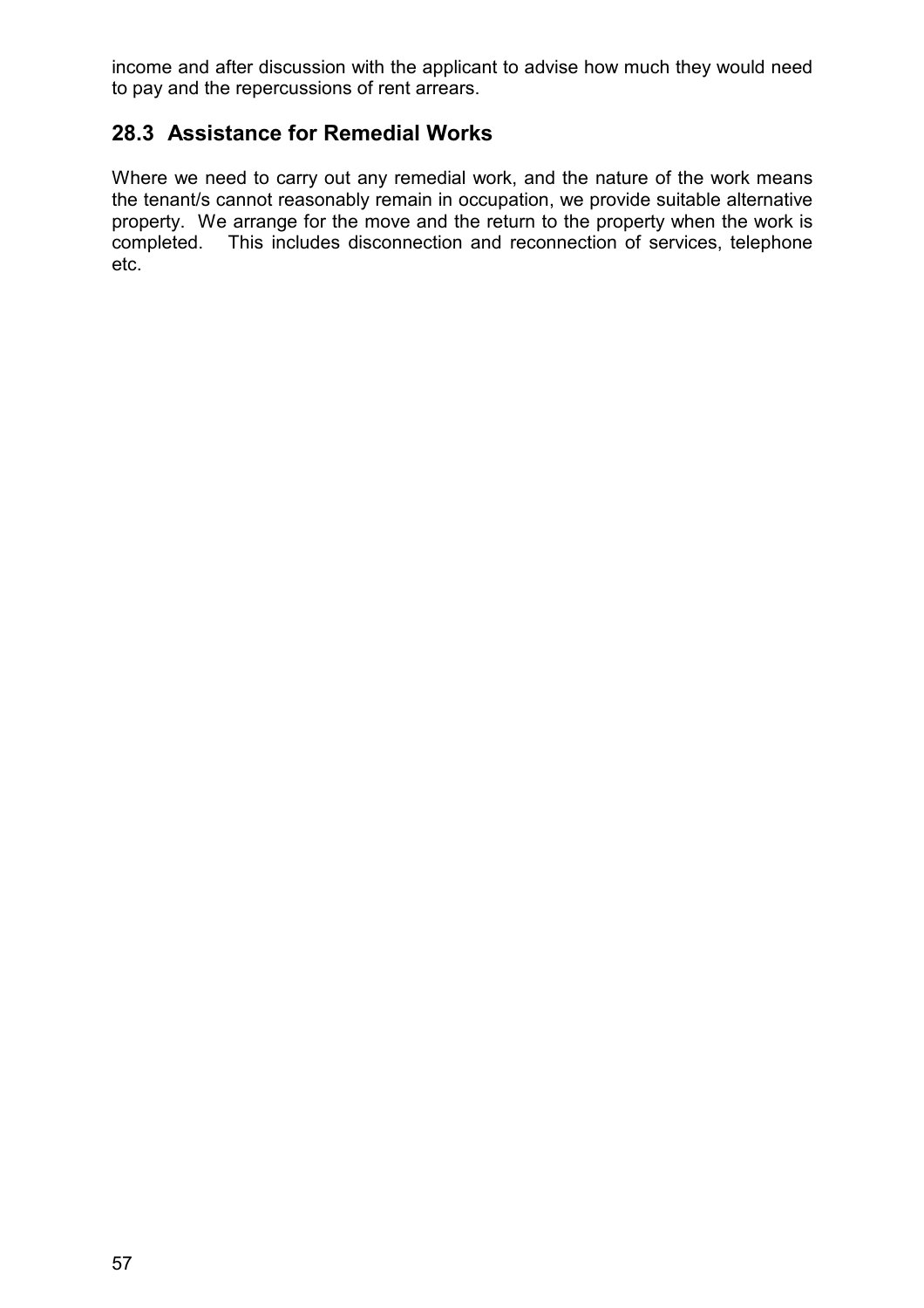# **29.0 Applicants in Prison**

A band cannot be awarded until your day of release and upon confirmation of your living circumstances. An appointment should be made to see a housing adviser immediately upon release to discuss housing options and to provide a correspondence address.

If an applicant is to be homeless upon release the homeless protocol should be submitted by the prison relocation officer prior to the date.

## **29.1 High Risk Offenders – Special Arrangements**

The housing of High Risk Offenders will be carried out as part of a multi-agency arrangement with the police, probation services, social services, health professionals and other relevant bodies. An area and type of property acceptable to the council, taking into account the advice from all other agencies, will be agreed and a High Risk Offender will be offered a limited amount of choice via the Choice Based Lettings Scheme. The address of the Offender will be disclosed to the relevant agencies.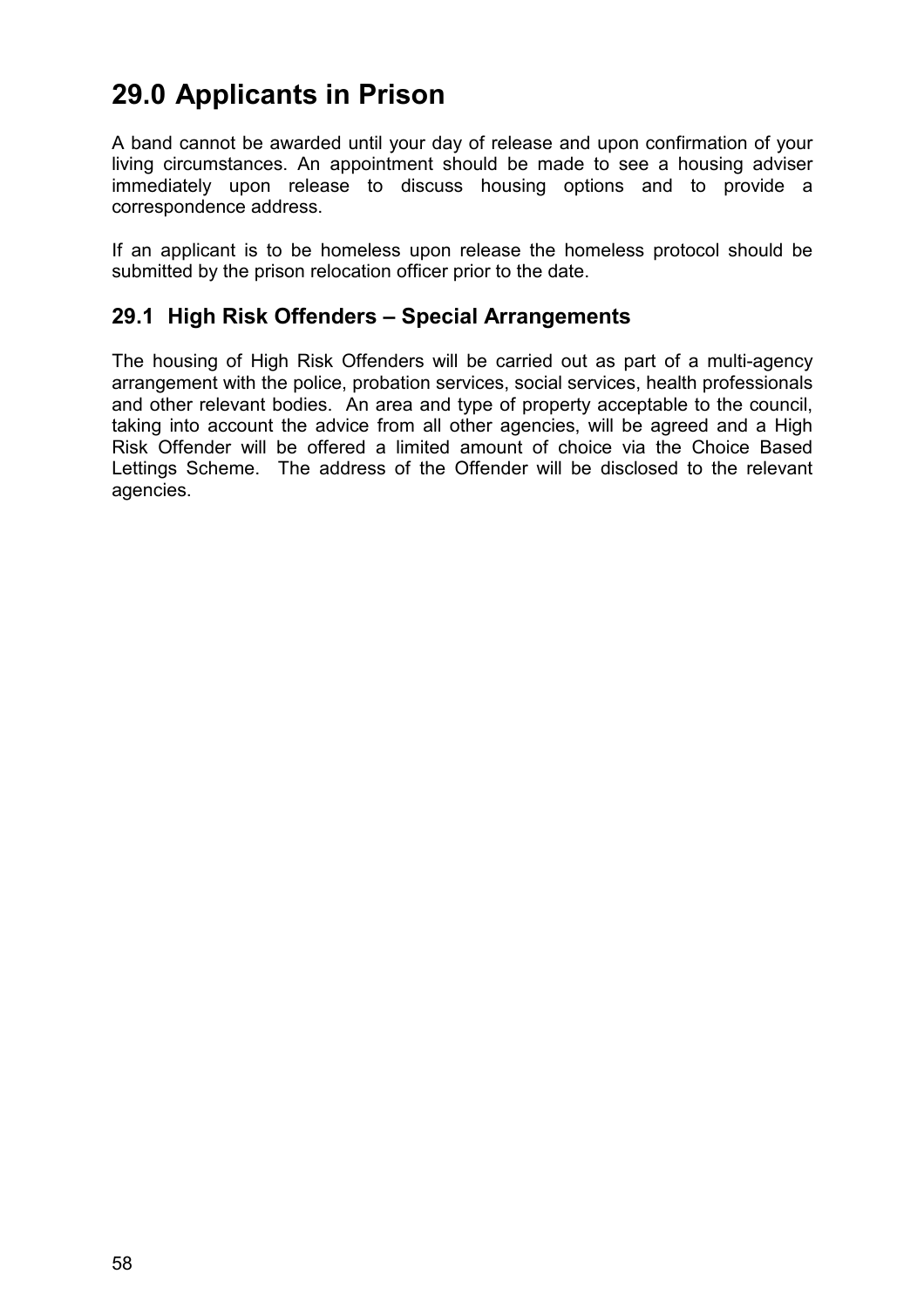# **30.0 Right To Move**

The government has issued Right to Move - Statutory guidance on social housing allocations for local housing authorities in England.

The purpose of Right to Move is to allow existing social tenants to apply to move across local authority boundaries and not be disadvantages by Local Connection criteria with the intention of preventing hardship and encouraging tenants into work.

The Right to Move regulations prevent local authorities applying their usual local connection criteria to existing social tenants who work in the borough or need to take up an offer of work where hardship would be experienced if they continued to live in their current location. Existing local connection criteria for Ashford states that the applicant must have worked here for a minimum of one year and so this will be expanded for Right to Move applicants with the removal of the one year timescale and to include those that have offers of work.

When considering the definition of work for this purpose, the guidance document sets out what should be considered and the authority will satisfy itself that the work is genuine and appropriate.

In terms of the priority awarded to such applicants the guidance advises that existing social tenants should be given reasonable preference. Band C will be awarded to those meeting the Right to Move criteria only. If they have additional housing needs, they will be able to attain the higher bands if appropriate.

However, Band C would result in a two to three year wait for rehousing due to low supply and so the hardship experienced could result in loss of the employment or inability to take up the offer. Therefore, to assist such applicants the government advises a Right to Move quota be implemented whereby a small proportion of properties per year (1% equating to approximately 6 properties for Ashford) are set aside and prioritised for these applicants.

The Right to Move quota will be reviewed and monitored after the first year and annually after.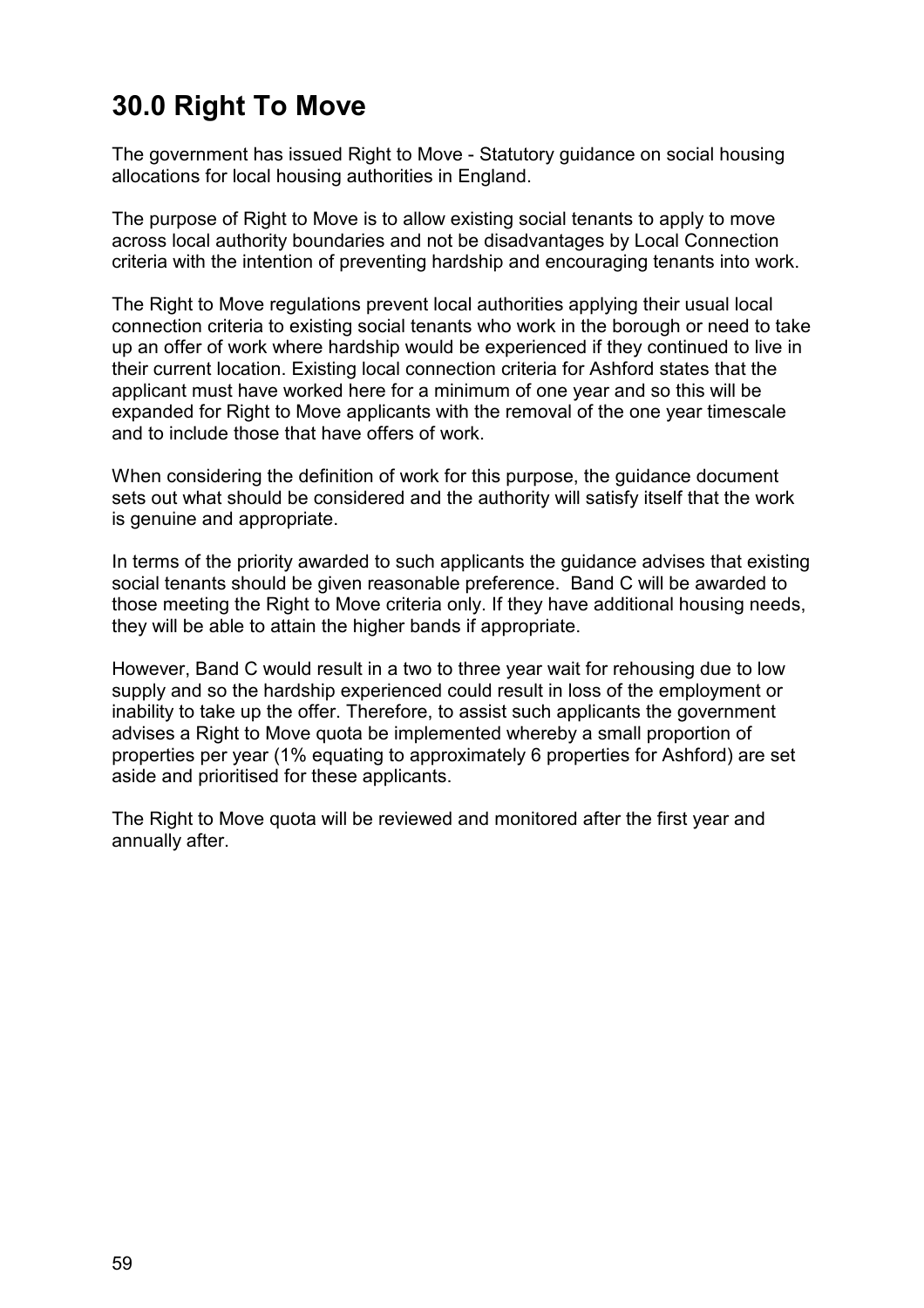# **31.0 Rural Local Connection Criteria**

#### **(Excluding Local Needs Schemes) - Sustaining Village Communities in Conjunction with the Affordable Rural Local Needs Housing Guidelines**

The Council's policy is that over a two year period, 50% of properties from the Parishes listed in the tables below will be offered to an applicant who meets the local connection criteria.

When re-letting Council and RSL properties in the parishes indicated in the table below we will give priority to applicants who have a housing need and who fulfil the following local connection criteria:

• Have lived in the parish for a continuous period of at least 5 years immediately before making an application.

or

• Have lived in the parish for any period totalling at least 7 years within the previous 10 years immediately before making an application

or

• Have been employed for the previous two years in either a full-time or part-time capacity within the parish (part-time is defined as a minimum of 10 hours per week)

or

• Need to move into the parish or an adioining parish to take up full-time employment where the role is pertinent to the local community

or

• Need to return to the parish to enable the applicant to either give or receive support to or from an immediate family member (for these purposes immediate family encompasses a parent or parents, a child or children, a sibling or siblings or other relationship where it can be demonstrated there is a genuine need to give, or receive support).

So that we can fulfil this policy, with the exception of Sheltered Housing, all vacancies within the parishes specified below will be advertised with priority to be given to an applicant who meets the local connection criteria. The only exception to this will be if the 50% has already been met.

The percentage of properties let to those with a local connection will be monitored quarterly with a report in the Housing Services Quarterly Performance Report.

The parishes this policy relates to are the small parishes. We have used the Statutory Instruments 1307 and 625 as a guide to inform our choices with a few exceptions.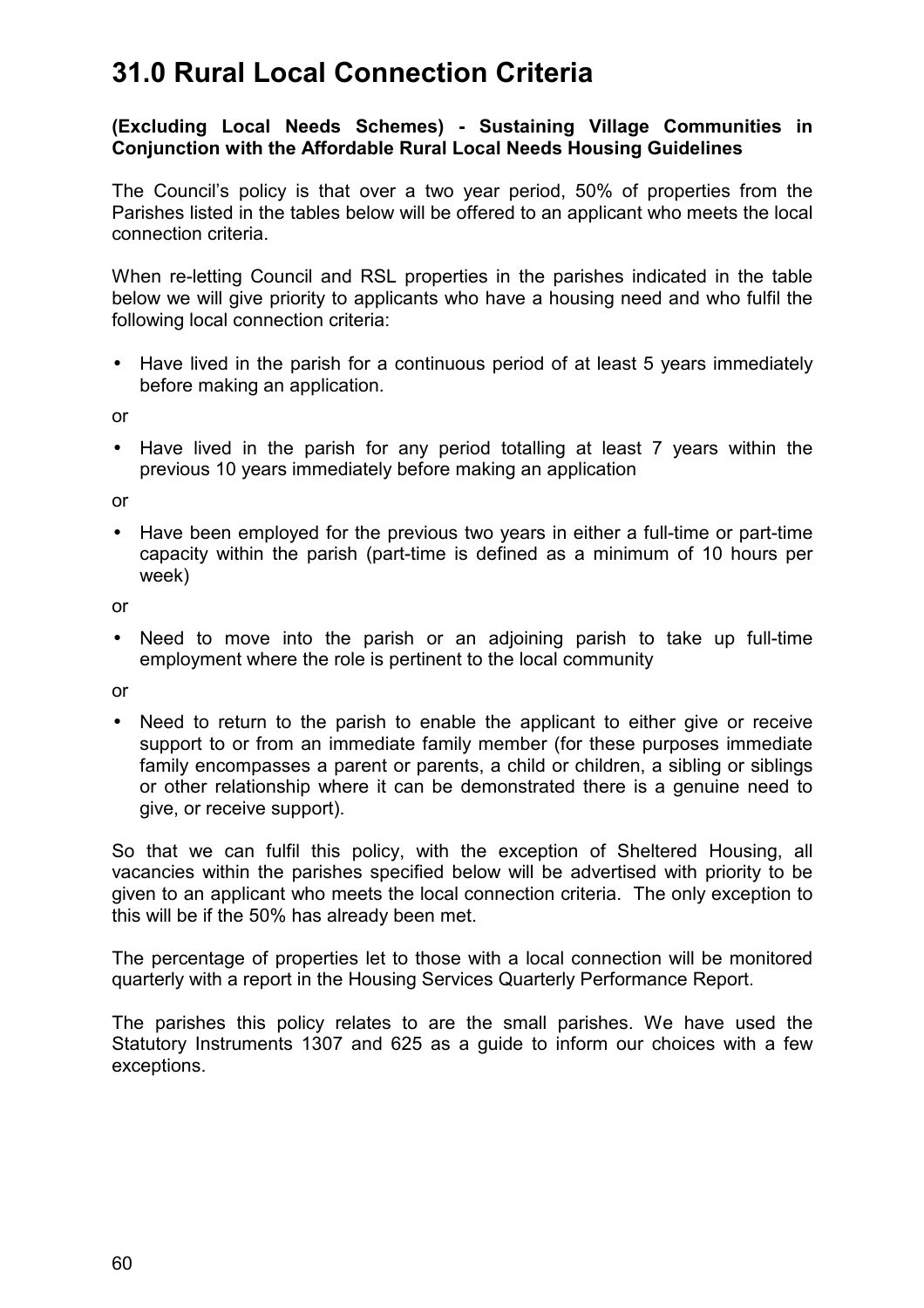Local Connection Parishes

| *Aldington &<br>Bonnington                            | *Appledore       | *Bethersden             | *Biddenden          | <b>Bilsington</b>                  |
|-------------------------------------------------------|------------------|-------------------------|---------------------|------------------------------------|
| <b>Boughton</b><br>Aluph &<br>Eastwell (Goat<br>Lees) | <b>Brabourne</b> | <b>Brook</b>            | *Challock           | Charing* &<br><b>Charing Heath</b> |
| Chilham and<br>*Old Wives<br>Lees                     | Crundale         | *Egerton                | *Godmersham         | Hastingleigh                       |
| *High Halden                                          | Hothfield        | *Kenardington           | <b>Little Chart</b> | *Mersham &<br>Sevington            |
| Molash                                                | Newenden         | Orlestone/<br>Hamstreet | *Pluckley           | *Rolvenden                         |
| Ruckinge*                                             | *Shadoxhurst     | *Smarden                | *Smeeth             | *Stone-cum-<br>Ebony               |
| *Warehorne                                            | Westwell         | *Wittersham             | *Woodchurch         | *Wye with<br>Hinxhill              |

\*denotes a village with an existing Local Needs Scheme

**NB** Due to the current insufficient demand, the Local Connection policy excludes Sheltered Housing.

 Tenterden with St Michaels, Great Chart with Singleton, Kingsnorth and Stanhope are not local connection parishes.

Boughton Aluph and Eastwell are combined for the purposes of Local Connection and the boundary extends into parts of Kennington. We are currently unable to record local connections for Kennington and so when allocating properties in Boughton Aluph and Eastwell we will use Council Tax records to confirm current residence within the village boundary. We cannot guarantee to note other connections such as family support, employment or previous residence unless you have stated that your connection is to Boughton or Eastwell specifically.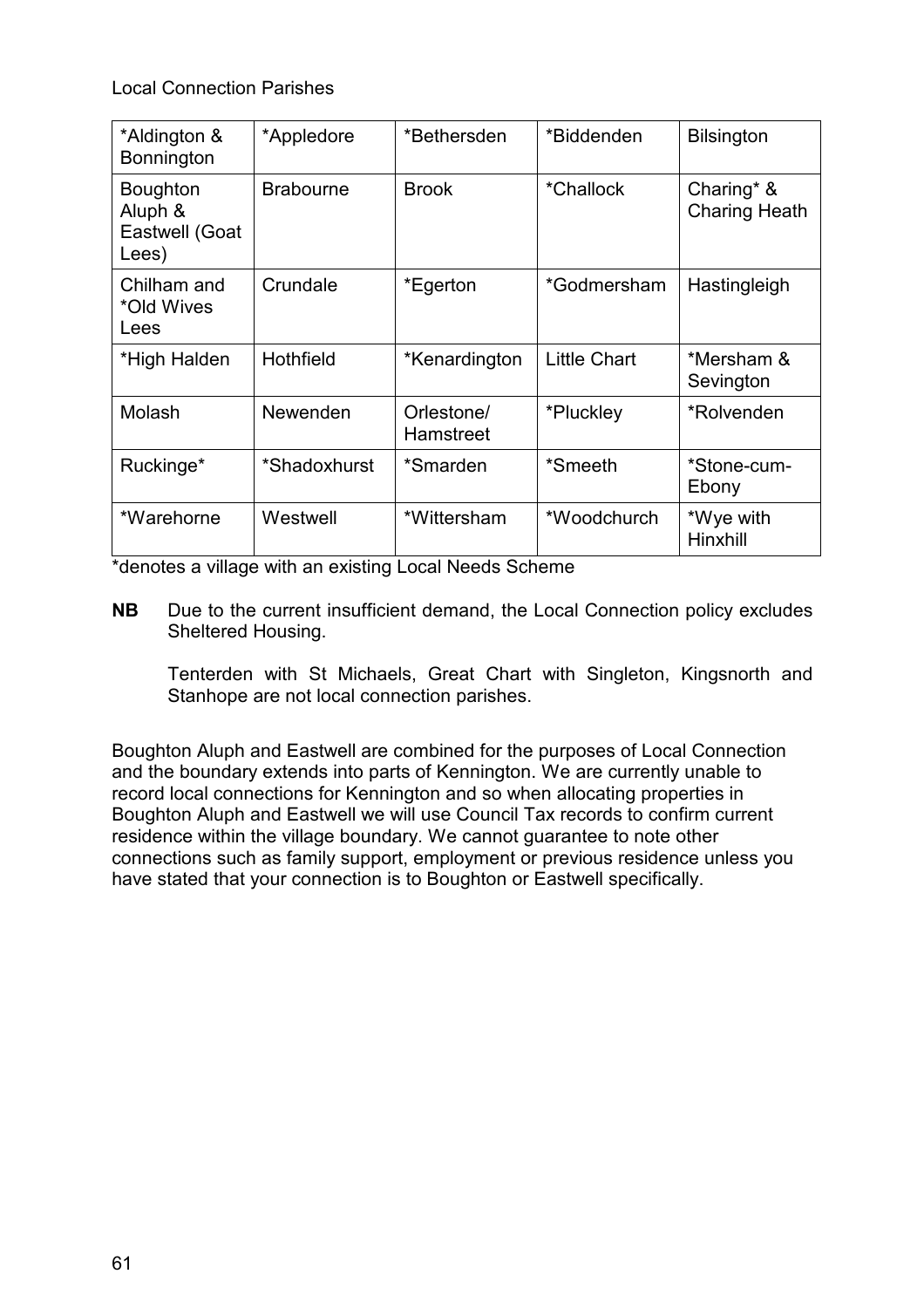# **32.0 Groups on the Housing Register**

All applicants will be placed in one of three groups which record housing need. The criteria for being placed within each group is as follows.

**HWL** - Housing Waiting List (Homeseeker)

The largest group on the Housing Register, it includes:

- Applicants for general needs housing inside Ashford who do not yet reside within Social Housing
- Applicants for general needs housing outside Ashford who reside within Social Housing
- Applicants in supported accommodation where the support is no longer required and those who require specialist or supported accommodation.
- Those households who have made a Homeless application to this Authority where a Prevention is owed but the Relief or Main duty has not been accepted.

**TRF** - Transfer

This group is for existing Ashford Borough Council and Housing Association tenants who reside within the Ashford borough.

#### **HML** – Homeless Group

Those households who have made a Homeless application to this Authority where a Relief Duty is owed but the Main Duty has not been discharged. Applicants who would fall into this group include

- Those placed in Temporary Accommodation properties where the Main Duty has not yet been discharged
- Those placed into a social home on an introductory, non-secure or an Assured Shorthold tenancy, but who require a move to more suitable property in order to discharge the Main Duty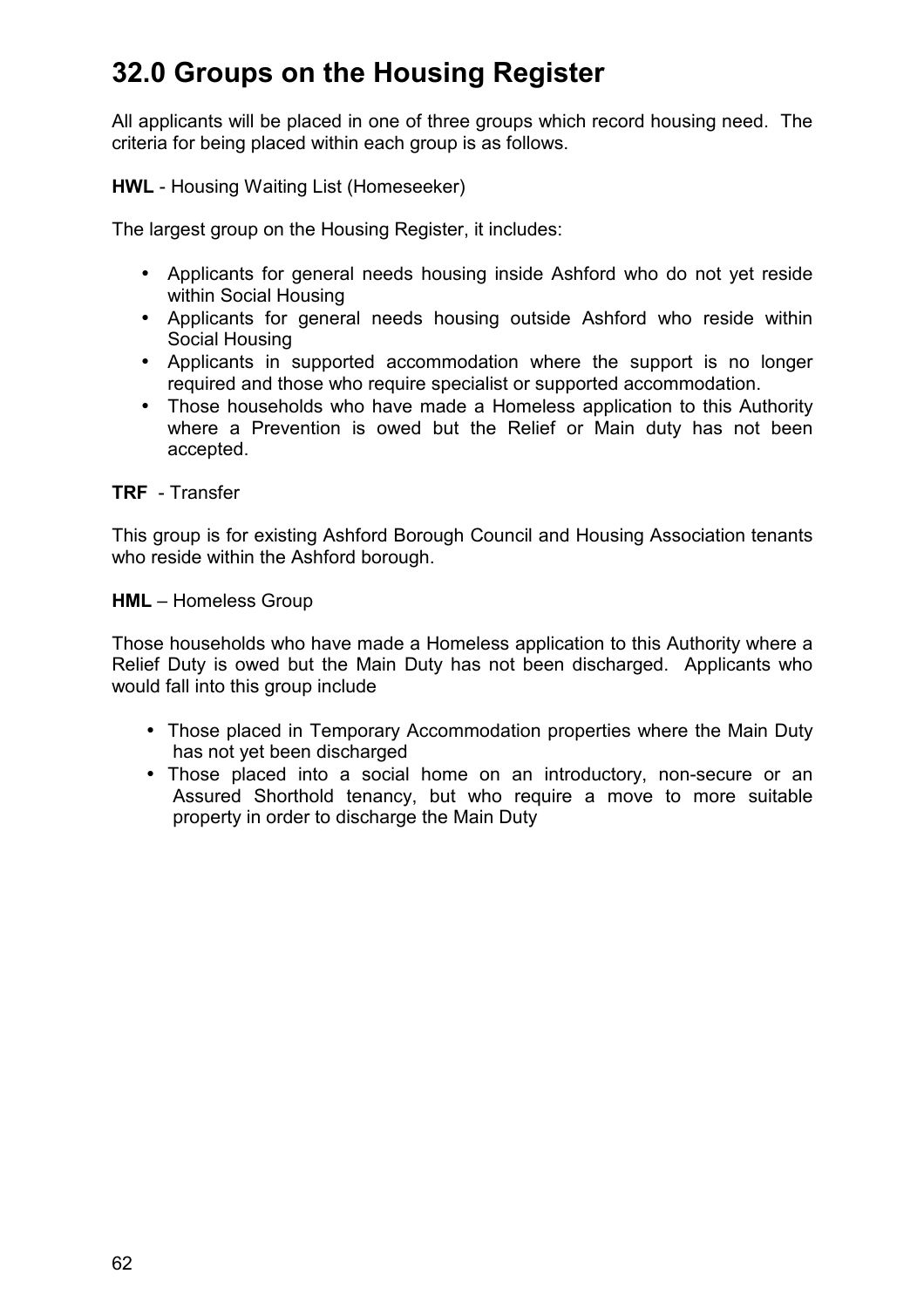## **32.1 How we Decide which Group is Offered Each Property**

When allocating a property that does not have a specific local connection stipulation, or is not earmarked for applicants meeting special criteria (e.g. key workers or households with a need for a fully adapted property) a quota system will be operated. The aim of the quota system will be to offer the properties advertised through the Choice Based Lettings system to applicants in different groups on the register, consistently with the statutory duties to high priority applicants. When deciding on the percentage of properties to be apportioned to each group, direct offers will be taken into account for the HML group.

HML 25% of properties to be offered to Homeless applicants to ensure in conjunction with the Homelessness Strategy that we are ensuring that sufficient homes are made available in order to fulfil our statutory duties.

HWL 37% of properties to be offered to Housing Waiting List applicants in order to balance the needs of applicants applying for social housing for the first time with other priority groups to comply with the reasonable preference criteria

TRF 38% of properties to be offered to transfer applicants, this is to ensure that we are enabling movement within the existing stock and creating vacancies. We also need to ensure that other housing association and council tenants are moved on to ease overcrowding and again, to create mobility within the housing stock.

In addition, we need to ensure that we are rehousing those tenants requiring a decant from their existing home as a result of the regeneration meeting our commitment to our Private Finance Initiative Scheme (PFI) to rehouse those tenants requiring a decant from their existing home as a result of the regeneration.

- (a) The council has the right to prioritise a group for an offer of accommodation if it is necessary to do so in order to meet its targets for lettings to each group. If a group is prioritised for the offer, the offer will be made to the applicant with the highest priority in that group. If that applicant rejects the offer, the offer may be made to applicant with the next highest priority in that group.
- (b) In the absence of any group being prioritised for the offer, the offer will be made to the applicant with highest priority overall.
- (c) An offer will only be made after a person's suitability for the offer in terms of size and type of accommodation has been confirmed.
- (d) In the event that 2 applicants at the top of the list have the same band and priority date, the offer will be made to the applicant whose application was completed first (i.e. all information submitted)

These quotas will be monitored and adjusted on a monthly basis and reported in the regular department statistics via Pentana.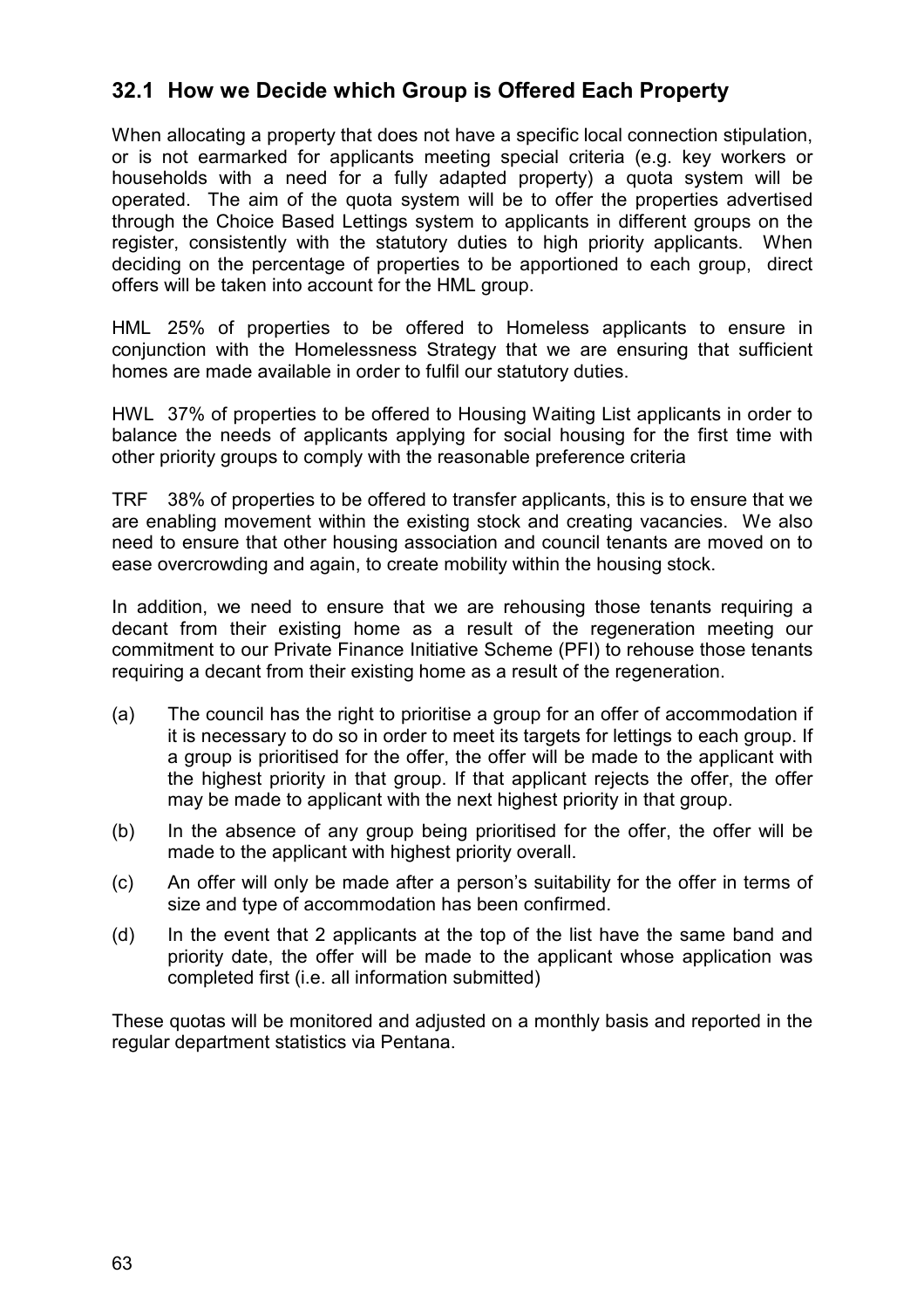# **32.2 Subgroup Prioritisation**

Within the three main groups there are subgroups. Where necessary this authority may choose to prioritise adverts to a subgroup to enable pressures and priorities to be managed effectively.

## **32.3 Withdrawing Properties**

It is sometimes the case that properties may be withdrawn from the Choice Based Lettings bidding arrangements for strategic purposes, this could include:

- existing tenants of Ashford Borough Council whose property is uninhabitable due to fire or flood and where a move is required at short notice
- Homeless category applicants where a move via the housing register is not suitable in effecting a move within a required timescale

Direct allocations are recorded and can be permanent or temporary.

## **32.4 Sensitive Lets**

Where a vacancy arises in an area that has been subject to a significant level of antisocial behaviour it may be advertised as a sensitive let. This means that priority may not be given to the applicant in the highest priority in the interests of sustainable communities.

## **32.5 Right To Move**

We will prioritise 1% of properties per year under this scheme. See section 30.

## **32.6 Street Purchases**

Ashford Borough Council currently has a programme of purchasing properties from the open market, to increase our level of stock and reduce the amount of costly temporary accommodation required for homeless households. These properties will be advertised with priority to:

- Ashford Borough Council Transfer tenants thereby creating a void within our stock that will subsequently be offered to a Homeless applicant living in temporary accommodation Or
- Our Homeless category applicants

Exceptions to this rule will be made where it has been agreed that a tenant may remain in situ or where the Head of Housing has given permission for a property to be used flexibly in order to meet a complex or exceptional need on our housing register where that need cannot be met within any reasonable timescale using our existing stock profile.

The quota of allocation to the Homeseeker group will be provided through voids arising from current stock from this Authority and Housing Associations.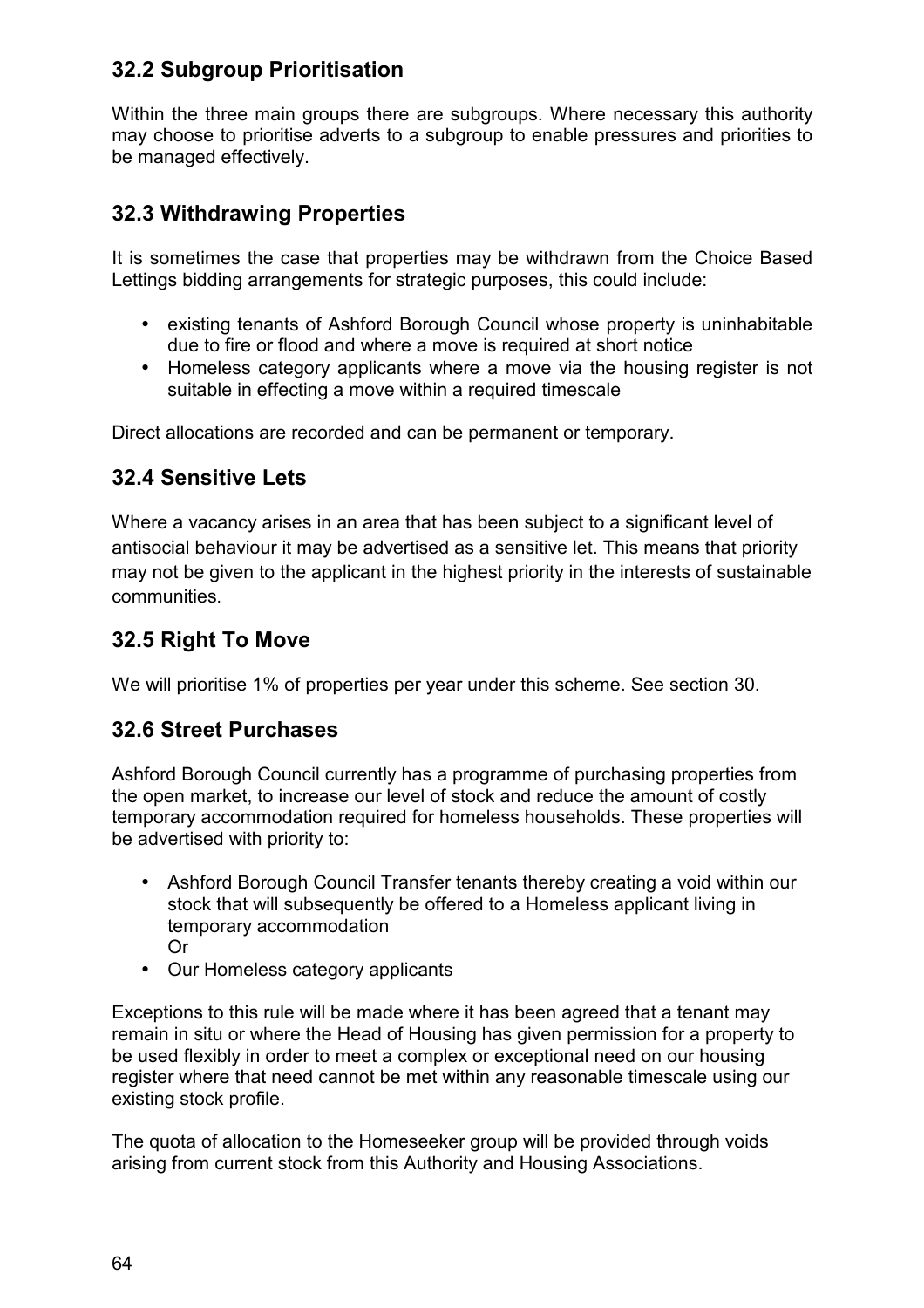# **32.7 Housing Led (Rough Sleeper) Project**

To assist with eliminating rough sleeping by 2027 Ashford Housing Options Team are implementing a Housing Led accommodation project.

This project aims to offer temporary accommodation to rough sleepers whether or not they meet the eligibility criteria under homelessness legislation with the view of getting them off the street and supported into settled accommodation.

The rough sleepers entering temporary accommodation will have intensive support fed in via our Rough Sleeper Co-Ordinator and Tenancy Sustainment Officers. When they are ready to move on they can be "nominated" by the Rough Sleeper Co-Ordinator for an award of Band B on the housing register.

This will only occur where the individual is fully engaging with the support offered and where they are ready and required to move on to suitable settled accommodation with wrap around support following. However this is not the only tenure that will be explored for this client group.A small proportion of properties per year will be advertised with priority to those that qualify for a move on as part of the Housing Led project.

Suitable properties for the project will be selected via a panel meeting as they become void in order to meet the need of the project and the clients.

These properties will be advertised clearly, stating that priority is for Housing Led Band B bidders.

It is anticipated that no more than 1% of voids will be needed per financial year to meet demand from the project. However, the impact of the above change will be closely monitored on a month by month basis with an overall review in 6 months from introduction on 1<sup>st</sup> February 2021.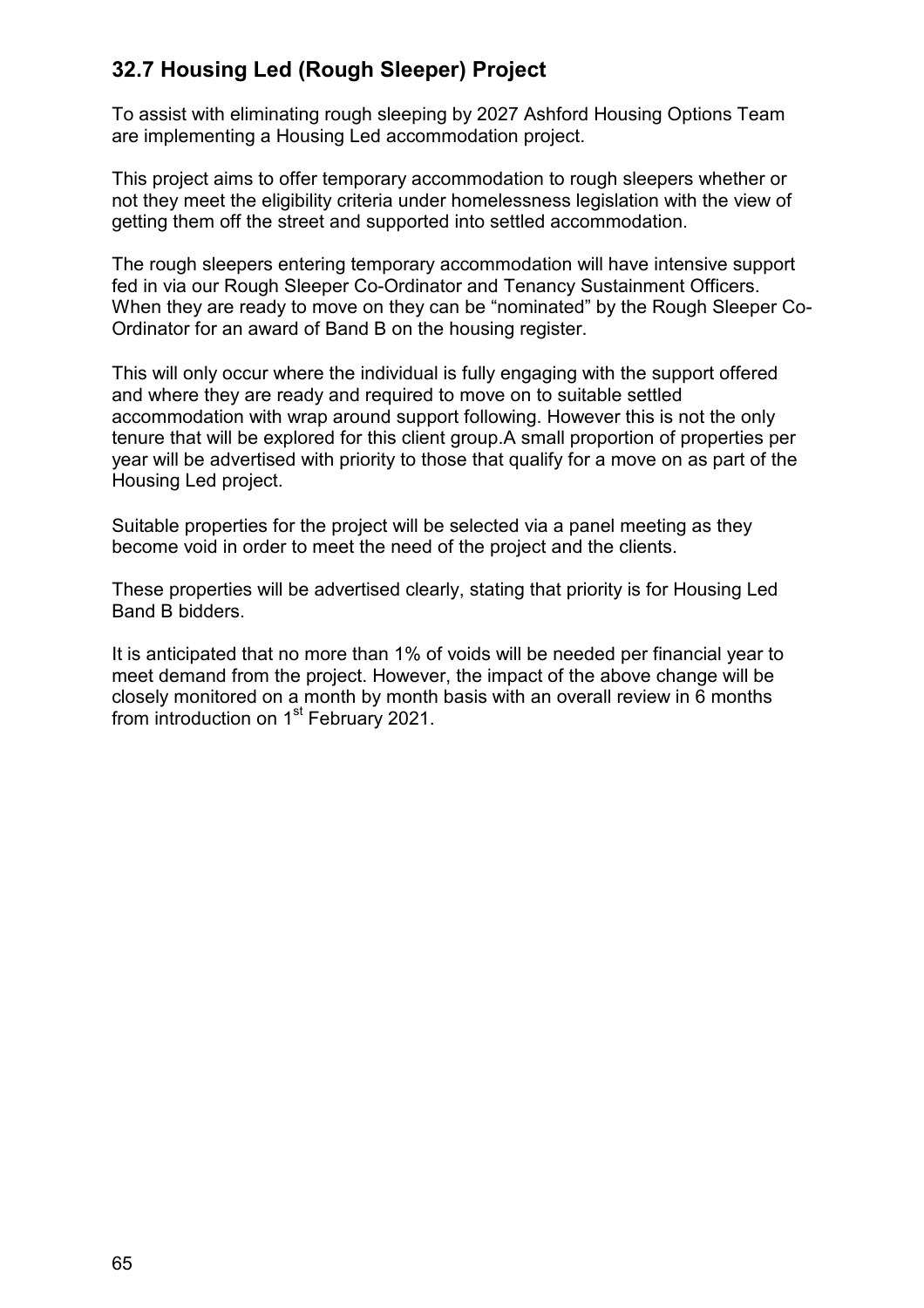# **33.0 Property Categories**

The table below shows the size and type of property suitable for different household groups. Applicants will only be considered for the property sizes/types as shown below unless there is an independently proven need for an alternative form of accommodation or they have requested a "bedroom eligibility downgrade" (section 16.1)

| <b>Property</b>                                                                                     |                                                                                                                                                                                                                 |
|-----------------------------------------------------------------------------------------------------|-----------------------------------------------------------------------------------------------------------------------------------------------------------------------------------------------------------------|
| One bedroom flat or studio flat                                                                     | Single Person or Couple (any age) including<br>expected baby unless stated otherwise.                                                                                                                           |
| Flat or maisonette with two<br>bedrooms                                                             | Family with one or two children of same sex*<br>/2 adults who do not live as a couple e.g.<br>parent and adult child, adult siblings, person<br>needing care and carer. Pregnancies not<br>included *           |
| Flat or maisonette with three<br>bedrooms                                                           | Family with two, three or four children.<br>Pregnancies not included*                                                                                                                                           |
| House with two bedrooms                                                                             | Family with one or two children of same sex.<br>Pregnancies not included.*                                                                                                                                      |
| House with three bedrooms                                                                           | Family with two, three or four children.<br>Pregnancies not included*                                                                                                                                           |
| House with four or more<br>bedrooms                                                                 | Family with four or more children. Pregnancies<br>not included*                                                                                                                                                 |
| Bungalow with one or two<br>bedrooms, or a general needs<br>property appointed for those<br>over 50 | Couple/Single Person (over 50). Downsizing<br>applicants in Ashford (and over 50) with a one<br>bedroom need may equally be considered for<br>two bedroom bungalows if financially viable,<br>see Section 28.2. |
| Property within a sheltered<br>housing scheme                                                       | Couple/Single Person (over 50) Applicants<br>may need to have a need for supported<br>housing as determined by a Lettings Officer or<br>Scheme Manager.                                                         |
| A specialised property for<br>those with permanent physical<br>disability                           | Applicants with a permanent need for this<br>property as confirmed by a medical<br>professional.                                                                                                                |

\*This applies to those who have children permanently living with them and would not normally include pregnancies.

- Discretion may also be awarded in connection with bedroom eligibility as per section 16.1 above and 33.1 below.
- For houses, preference is given to families with children under 16 years old with the exception of Housing Association properties. This rule does not apply where an Ashford Borough Council house has an adaptation such as a flush floor shower but preference will still be given to families with children.
- Adapted houses will be prioritised for families with permanently resident children regardless of their age.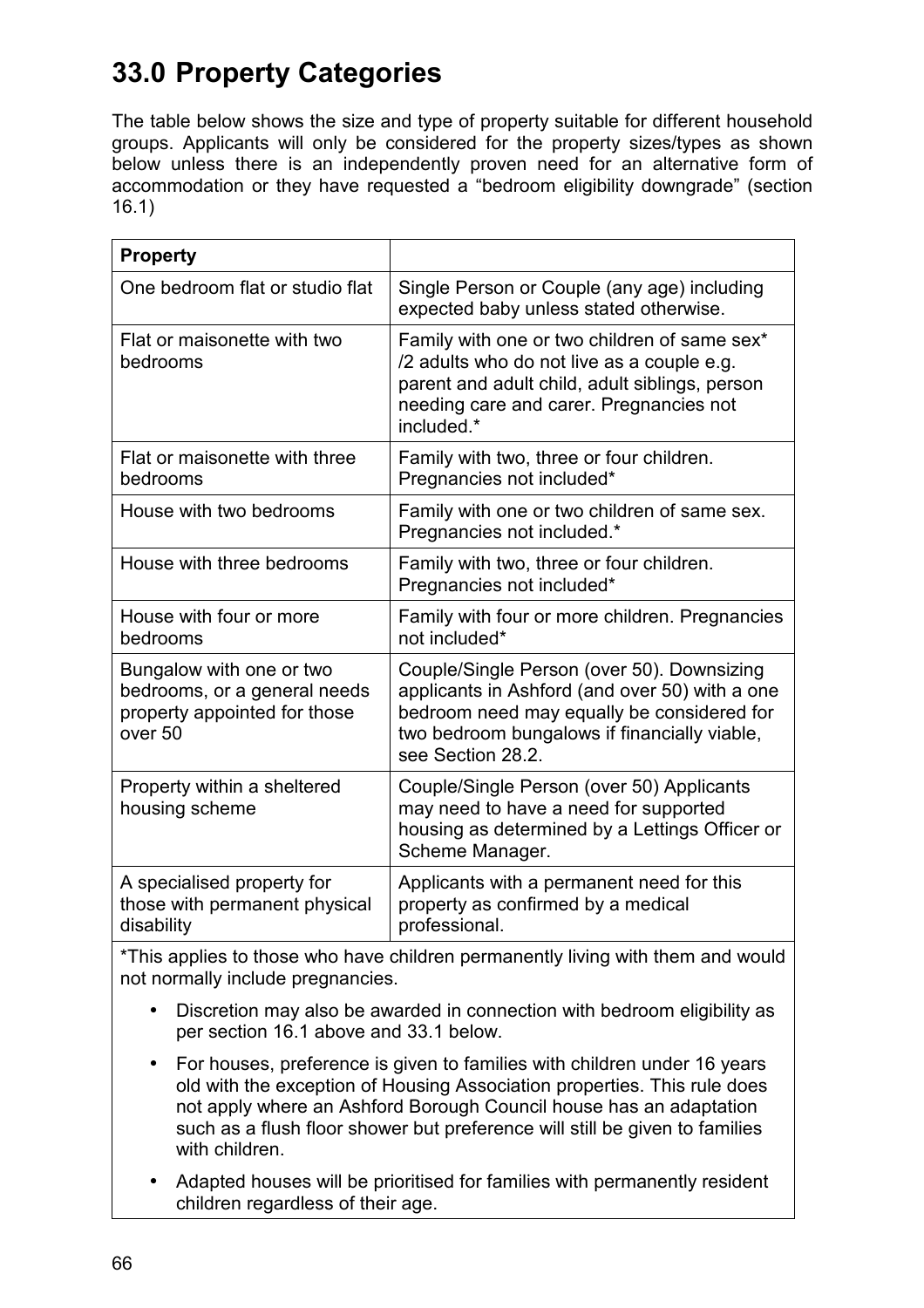# **33.1 Choice Based Lettings Bedroom Eligibility Criteria**

- One bedroom is required for every couple
- One bedroom is required for every single person that cannot be paired with another
- One bedroom is required for two children of the opposite sex until at least one reaches the age of eight years old.
- One bedroom is required for two children of the same sex until at least one child reaches the age of eight years old and there is an age gap of eight years.

Exceptions may be made where

- medical evidence is supplied that confirms a need for separate bedrooms
- the applicant is a tenant of Ashford Borough Council, over 50 years of age and is under occupying. See Section 28.2.

Please note that bedroom eligibility for assessment under the Lettings Policy currently differs from that used in connection with Housing Benefit calculations and therefore a "bedroom eligibility downgrade" (section 16.1 above) may be requested if necessary.

## **33.2 Assessing Bedroom Size**

There may be occasions where applicants with two children of the same sex are occupying a property with a very small second bedroom. If when assessing the size of the second bedroom it is established that it would not be possible to fit a second cot, bed or bunk bed into the room we may award Band C for lacking a suitably sized bedroom.

When assessing the size and suitability of a second bedroom, the ages of the children will be considered (i.e. very young children would not be expected to occupy bunk beds safely whereas older children could manage sufficiently). We may also consider the use of the other rooms available i.e. can the main bedroom be more suitably used by the children.

Whilst a band would be awarded for lacking a bedroom under the above circumstances, the applicant would be eligible for a property with the same number of bedrooms only but with a larger second bedroom.

A bedroom that is under 54 square feet would not ordinarily be considered as a bedroom and may be discounted for the purposes of assessment.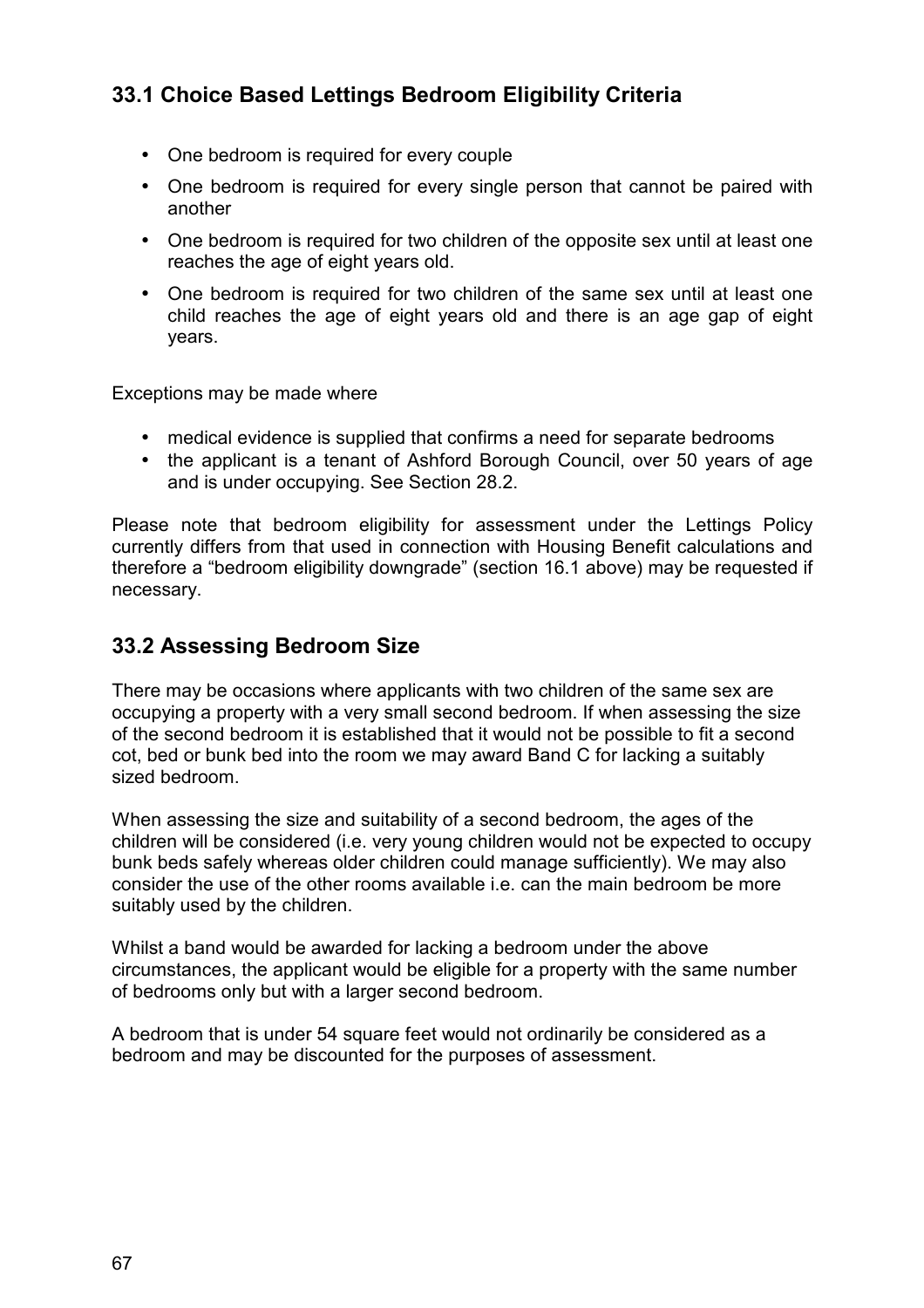# **34.0 Housing Need Bands**

The following table is a description of housing needs bands applicable to all groups on the housing register and the circumstances in which they can be awarded.

### **Band A – Urgent housing needs**

Applications from persons who meet the following criteria:

|                                                                    | Tick |
|--------------------------------------------------------------------|------|
| Acute medical / welfare needs as agreed with this authority (see   |      |
| section 18.1 above)                                                |      |
| Management Transfer (section 21.0) including social tenants in     |      |
| Ashford under-occupying and releasing four bedroom accommodation   |      |
| Land / Rent Act - Where it is not possible to provide a permanent  |      |
| tenancy immediately but where subject to the Land Compensation Act |      |
| 1973 or The Rent Agricultural Act 1976                             |      |

### **Band B – Serious housing needs**

Applications from persons where none of the above in Band A applies but who meet the following criteria:

| Major overcrowding - Lacking two or more bedrooms.                                                                                           |  |
|----------------------------------------------------------------------------------------------------------------------------------------------|--|
| Living in supported housing where support is no longer required under<br>MOP or those nominated under the Housing Led Project (section 32.7) |  |
| Category one hazard exists which cannot be resolved within a<br>reasonable time. Must be confirmed by this authority                         |  |
| Social tenants in Ashford under-occupying and releasing family size<br>accommodation of two or three bedrooms.                               |  |
| High medical / welfare need as agreed with this authority                                                                                    |  |
| Social tenants in Kent (outside Ashford) under-occupying by two or<br>more bedrooms.                                                         |  |

### **Band C – Reasonable preference**

Applications from persons where none of the above in band A or band B applies but who meet the following criteria:

| People who are Homeless.- Main Duty Accepted section 193 Housing<br>Act 1996                                        |  |
|---------------------------------------------------------------------------------------------------------------------|--|
| Those that have been identified as being owed a Prevention or Relief<br>Duty under Part VII of the Housing Act 1996 |  |
| Sharing basic facilities (kitchen, bathroom/WC)                                                                     |  |
| Minor overcrowding - Lacking one bedroom                                                                            |  |
| Lacking Basic facilities (kitchen, bathroom, inside WC)                                                             |  |
| Social tenant in Kent (outside Ashford) under-occupying by one<br>bedroom.                                          |  |
| Property in disrepair, with a Category 1 hazard that can be resolved<br>within a reasonable timescale.              |  |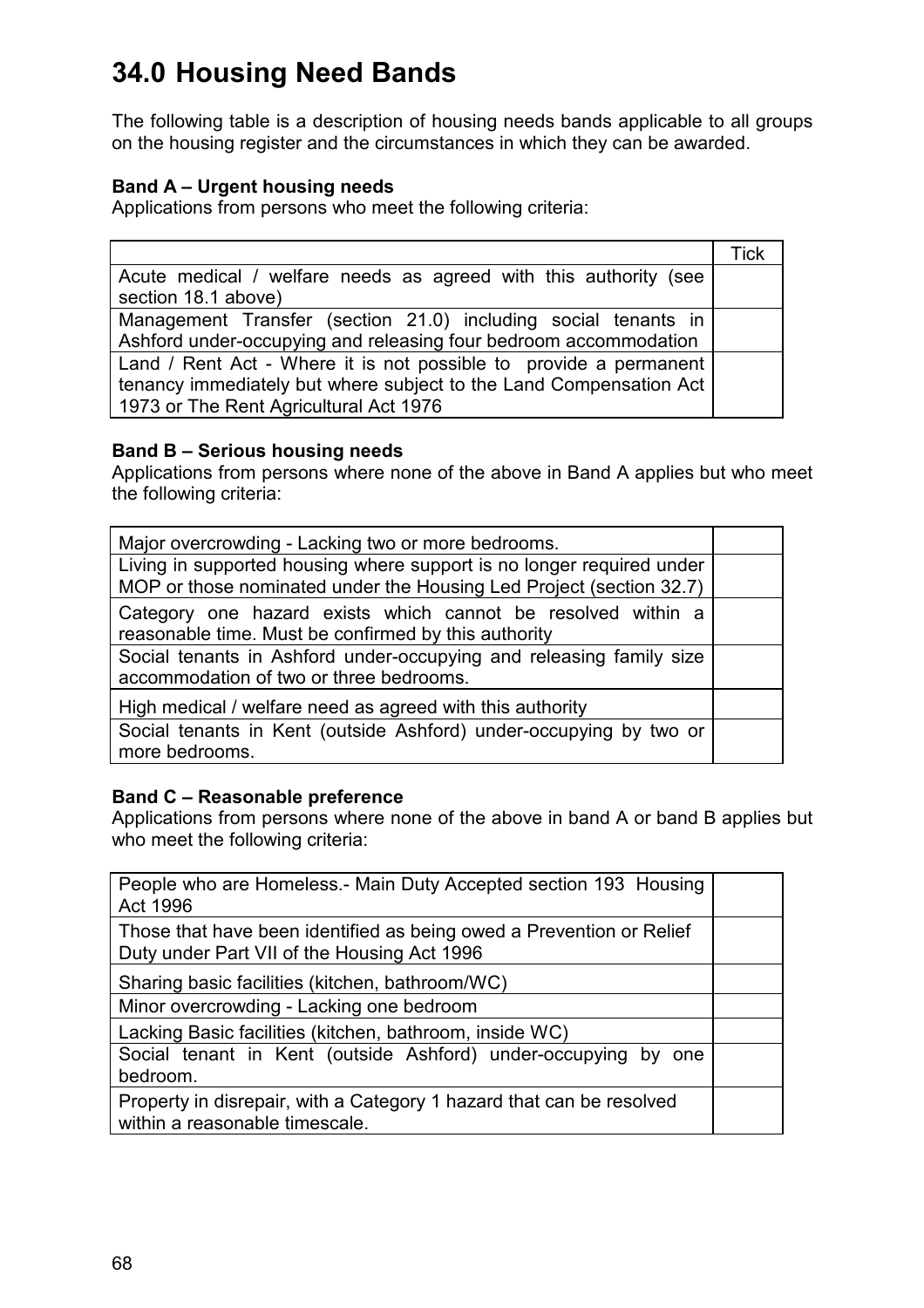| Property Unfit - Lacking cold / hot water supplies, electricity, gas, or<br>adequate heating                                                                                                                                                                                                                                                                               |  |
|----------------------------------------------------------------------------------------------------------------------------------------------------------------------------------------------------------------------------------------------------------------------------------------------------------------------------------------------------------------------------|--|
| Living in insecure housing - Where an applicant is required to leave<br>supported accommodation which is not covered by the MOP. Or care<br>leavers who lack secure accommodation.                                                                                                                                                                                         |  |
| Medical or welfare need as agreed with this authority                                                                                                                                                                                                                                                                                                                      |  |
| Mobility within Kent where hardship would occur / is present without a<br>move i.e. in order to give or receive care, access specialised medical<br>treatment, or to take up a particular employment, education or training<br>opportunity where failure to meet that need would cause hardship.<br>Social tenants may instead be assessed as Right To Move (see<br>below) |  |
| Right To Move – Social tenants only where hardship would occur / is<br>present without a move in relation to "work" where failure to meet that<br>need would cause hardship. See section 30                                                                                                                                                                                |  |

#### **Band D – General**

Applications from persons where none of the above in band A, band B or band C applies, or:

| Adequately Housed (Has local connection and is without means)                                                                                                                                                                                      |  |
|----------------------------------------------------------------------------------------------------------------------------------------------------------------------------------------------------------------------------------------------------|--|
| People who are intentionally homeless or worsened circumstances                                                                                                                                                                                    |  |
| People who are homeless (owed duty) by another local authority under<br>section 193(2) or occupying accommodation secured by any such<br>authority under section 193(3) of the Housing Act 1996 or owed<br>equivalent duty under housing act 1985. |  |
| Where band A, B or C applies but the applicant is unreasonably non-<br>compliant with their personal housing plan and have received<br>adequate warning                                                                                            |  |
| Where band A, B or C applies but they have no local connection with<br>the district.                                                                                                                                                               |  |
| Where band A, B or C applies but they meet or exceed the financial<br>threshold                                                                                                                                                                    |  |

### **Band E – General without priority**

Applications from persons where none of the above in band A, band B or C applies, and:

| No local connection with the district   |  |
|-----------------------------------------|--|
| Meet or exceeds the financial threshold |  |

## **34.1 Assessment Restrictions**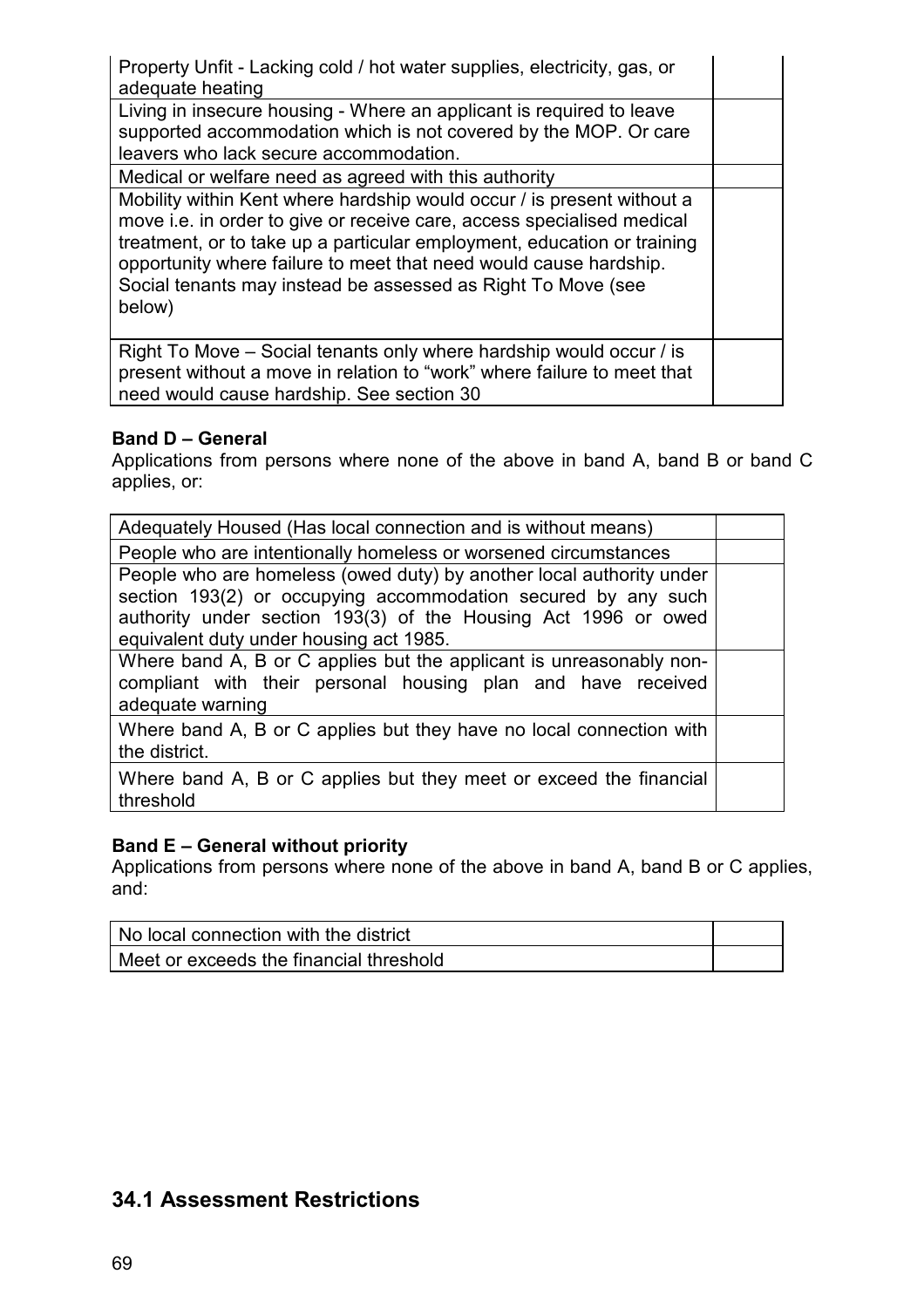### **Notice to Vacate**

Applicants that are private renting and that have been issued with a notice may be awarded Band C from the date that it is provided regardless of Priority Need. This is only the case where the notice is correctly served, the deposit has been protected and where the applicant has demonstrated that they have not worsened their circumstances.

### **Hazards**

If an applicant agrees to accept an otherwise suitable private rented property with outstanding repairs on the basis that there is an agreement in place between landlord and tenant (such as a reduced rent) they will be ineligible to join the register on that basis even if there are Category 1 Hazards present that were already in existence. Exceptions to this will be at the discretion of the Senior Property Officer, or Housing Operations Manager in her absence. Those with hazards present will be advised to contact the Private Sector Team.

Applicants in social housing where there are issues with disrepair will be directed to contact their landlord for resolution and will not be eligible for the register on the basis of any hazards present. Exceptions to this are outlined at Section 21.0 Management Moves or may be made by the Senior Options Officer, or Housing Operations Manager in her absence, if there is an additional and significant medical condition exacerbated by the presence of an unavoidable and / or unintentional hazard on the part of the tenant.

### **Repossession**

An applicant that owns their own suitable accommodation but is facing repossession will be deemed ineligible on the grounds that they are adequately housed until the point that they have vacated (due to eviction) or meet alternative banding criteria.

### **Move On**

Applicants in supported accommodation in Ashford that have been nominated by their accommodation provider under the Move On Protocol will be awarded band B although this can be removed at the request of the nominating organisation.

### **Separating Household in Suitable Accommodation**

Where a household are separating and occupy suitable accommodation, they will be directed to receive Legal Advice. Where a family with children may have rights to remain in the property they will be expected to explore and exercise those rights for prior to application processing. The applicant without rights may then be considered on the register but all usual eligibility criteria still applies. Any applicant that has failed to exercise their rights to remain in a property that would be deemed suitable and affordable will have worsened their circumstances and will as such be subject to a reduction in priority.

### **Tenancy Sharing**

If an applicant chooses to rent a property in conjunction with another household (i.e. both households are named on the tenancy agreement, or the applicant on the agreement sub lets to another), we will not award a band for sharing a property.

## **34.2 Band Award Date**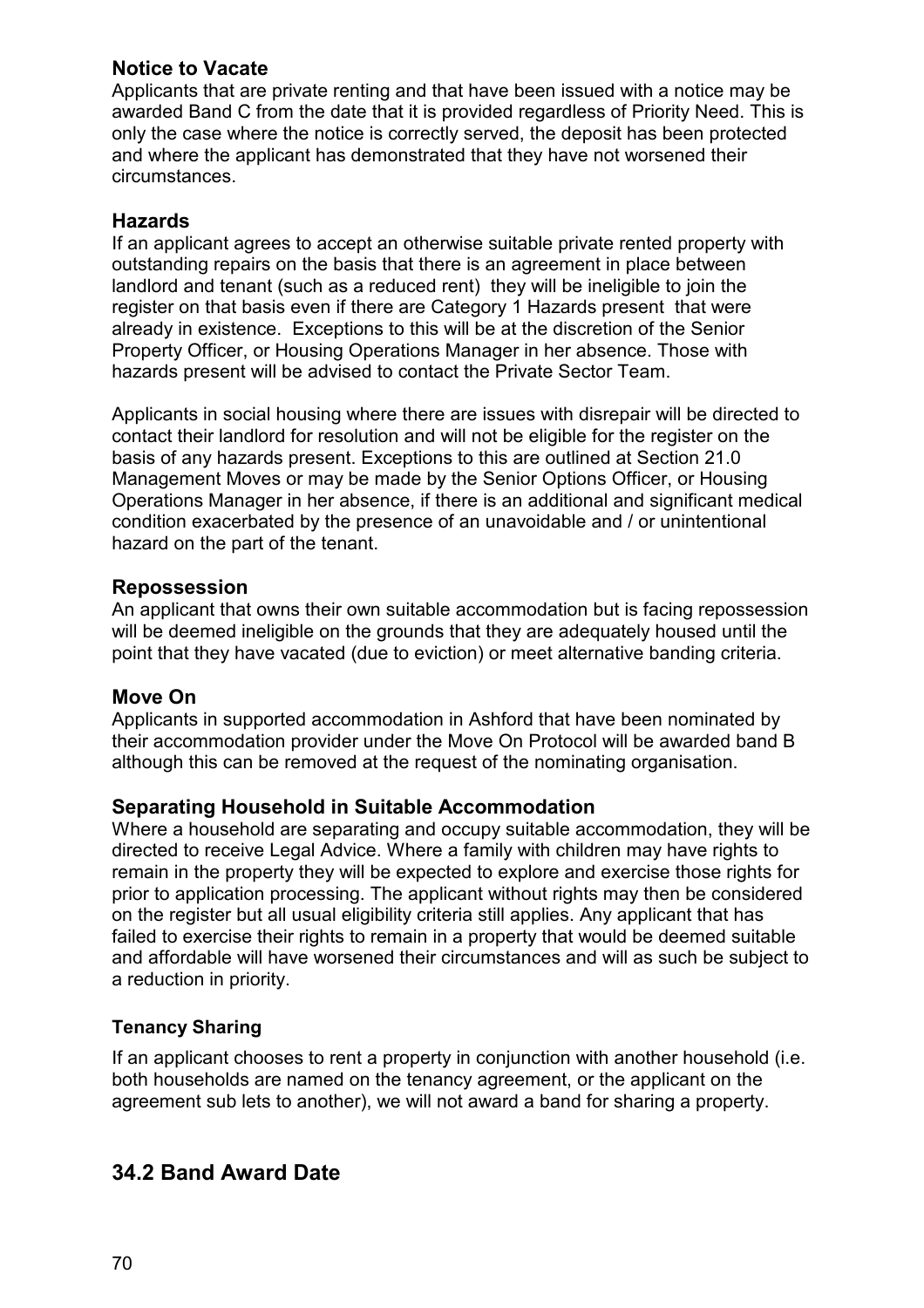An applicant's priority date is the date of registration or the date that they entered a higher band. If their band is downgraded at any point, their original application date or band date (if returning to a previously awarded lower band) will be used.

The priority date of higher band entry is the date of the assessment and formal award of that band. A date of registration will be altered after three months if an applicant has failed to provide information causing an assessment delay. The registration will then be moved to the date of all information being supplied. A Senior Property Officer may give discretion if there are satisfactory reasons for the delay.

# **34.3 Lower Demand Properties**

Where there are no expressions of interest from eligible applicants, a property will be re-advertised or used as emergency accommodation

If a property is not let after two submissions to Kent Homechoice, it may be directly offered to a suitable applicant without the requirement to bid as long as they are registered and assessed under this policy.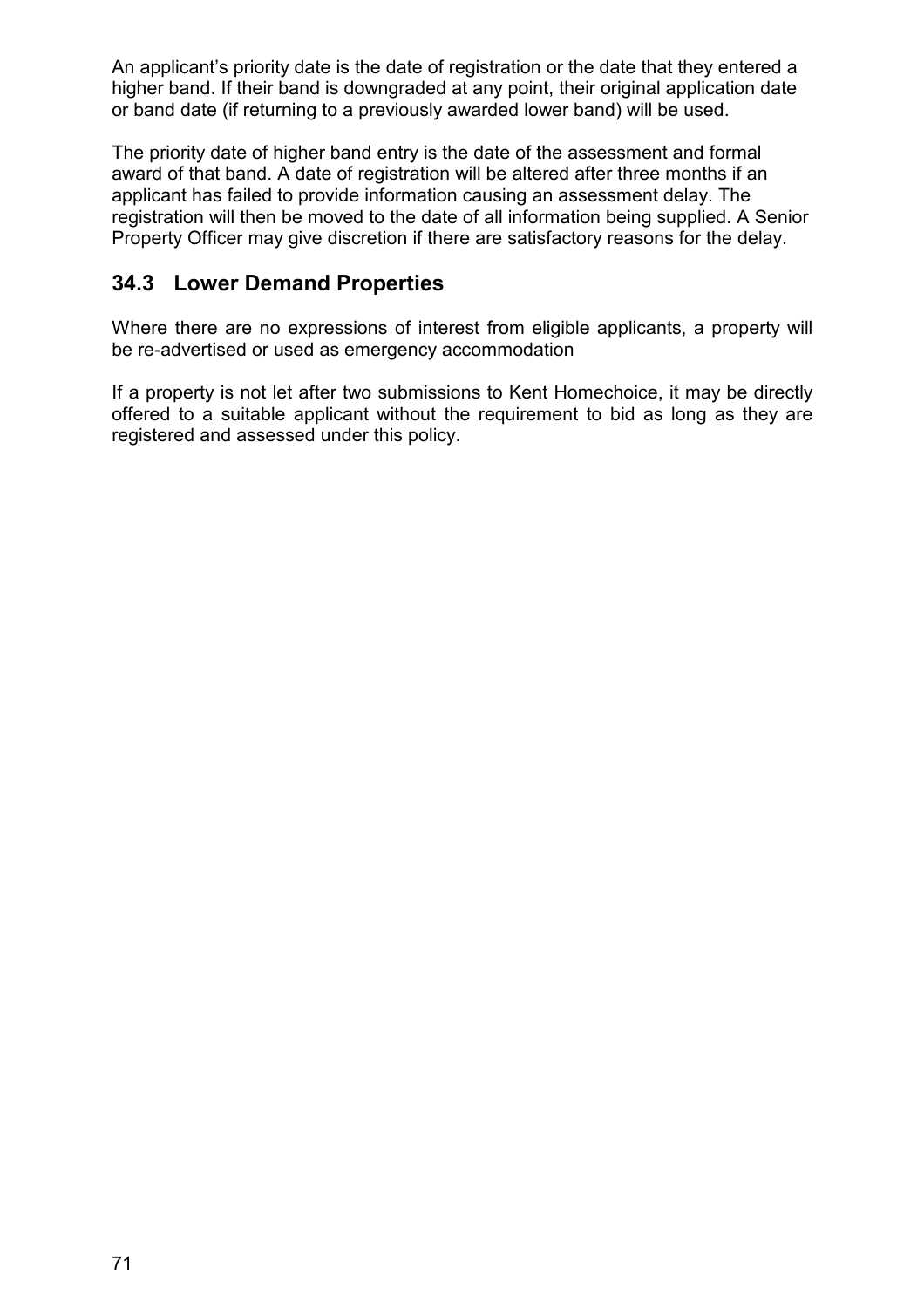# **35.0 Elected Members Involvement in Decisions**

The Allocation of Housing (Procedure) Regulations 1997 (SI 1997 No. 483) prevents a housing authority's elected members' involvement in allocation decisions when either:

- (a) the unit of housing accommodation concerned is situated in their electoral ward or
- (b) the person subject to the decision has their sole or main residence in the member's electoral ward

In consideration of legal guidance and best practice Elected Members will not be involved in decisions regarding the allocation of individual properties within the Ashford Borough Council area. This does not prevent a member from seeking or providing information on behalf of their constituents. Elected members remain responsible for determining allocation policies and monitoring their implementation. The regulations do not affect elected members being involved in policy decisions that affect the generality of a ward's accommodation.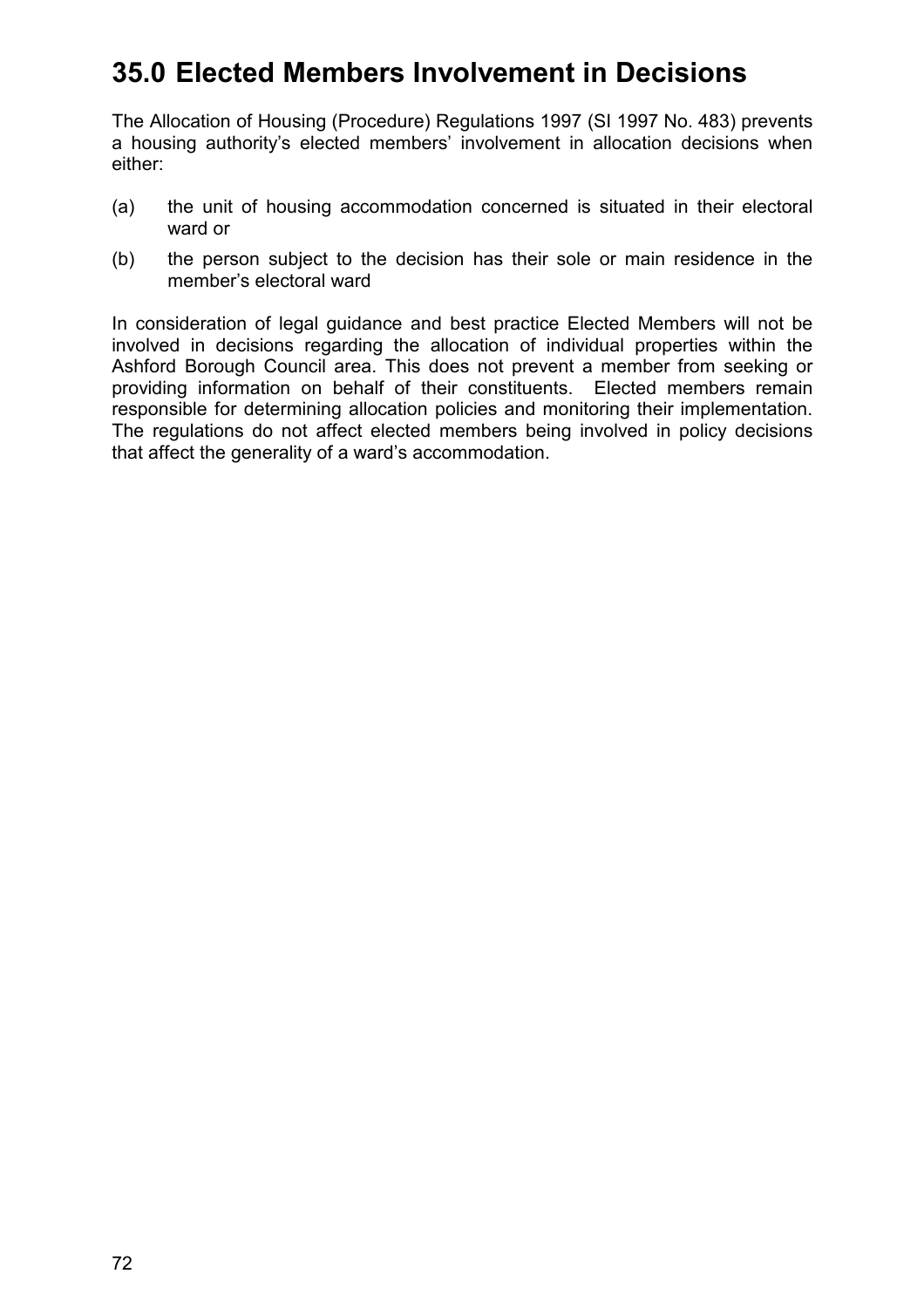# **37.0 Appeals Procedure**

An applicant has a right to request a review of their application if they are dissatisfied with any decision made in relation to their housing application. The Council operates a two stage appeals procedure.

The first stage is for a request for a review to be made to the Housing Operations Manager within 21 days of receiving notification of the original decision. The decision made by the Housing Operations Manager will be notified to the applicant in writing within 28 days.

If the applicant is still unhappy with a decision then they may apply for a further review by an Appeals Panel, which is made up of Elected Members. A request of this type should be submitted within 21 days of receiving the second notification of decision and should be made to the Housing Operations Manager. A request for a further review will be passed to Legal and Democratic Services to arrange an Appeals Panel Hearing. You will receive written notification of the date of the Appeals Panel giving you at least 7 days notice.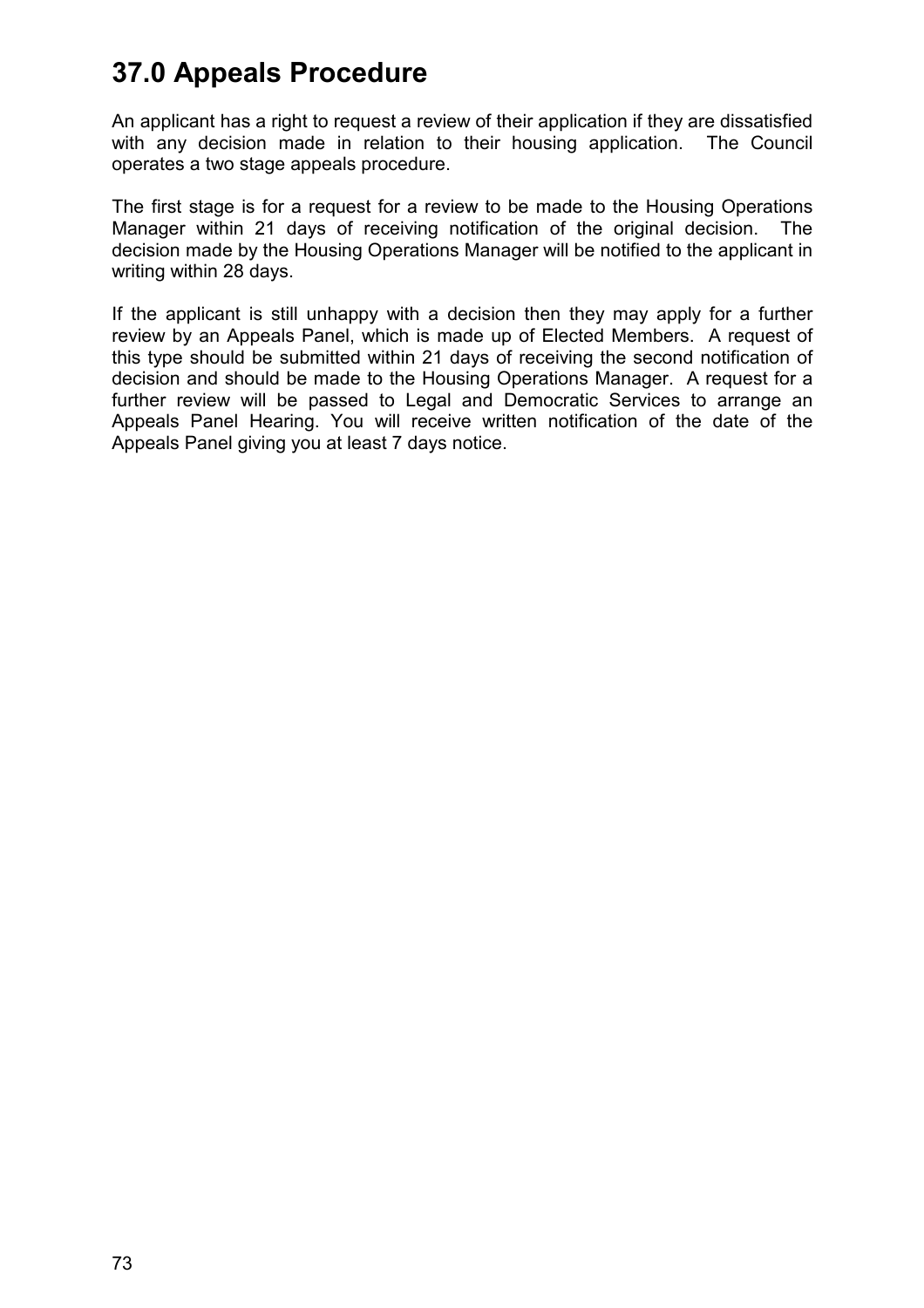# **38.0 Complaints**

We aim to provide a high standard of customer care and to treat every application equally. If you don't think we have dealt fairly with you then you are free to ask for an explanation. If you are dissatisfied with our explanation then you can make a formal complaint to:

Tannery Lane Ashford, Kent TN23 1PL

The Head of Housing Telephone: 01233 330688 Ashford Borough Council Fax: 01233 330425 Civic Centre Email: cbl@ashford.gov.uk

Your complaint will receive a written acknowledgement within 3 working days. A full response will be sent within 15 working days. If you are not satisfied with the response you have received you may contact the Deputy Chief Executive at the Civic Centre. Further information regarding Ashford Borough Council's complaints procedure is available via our website or from the Council offices.

If you are still not satisfied by our response you may wish to contact one or all of the following agencies for advice:

| Citizens' Advice Bureau | <b>Shelter</b>                     |  |
|-------------------------|------------------------------------|--|
| Seabrook House          | www.shelter.org.uk                 |  |
| <b>Church Road</b>      | <b>Freephone National Helpline</b> |  |
| Ashford, Kent           |                                    |  |
| <b>TN23 1RD</b>         |                                    |  |
| Telephone: 01233 626185 | Telephone: 0808 800 4444           |  |

### **Your Local Councillor.**

If you do not know who your Councillor is, a full list of Councillors is available at the Council Offices – just ask one of our staff members. The list is also available on the Council's website at [www.ashford.gov.uk](http://www.ashford.gov.uk/) 

#### **Your Member of Parliament.**

| Damian Green MP  |        | Telephone: 020 7219 3911 |
|------------------|--------|--------------------------|
| House of Commons | Fax:   | 020 7219 0904            |
| London SW1A 0AA  | Email: | greend@parliament.uk     |

(As a result of forthcoming changes to the boundary commission, after the next general election, the Member of Parliament for those residing within the Saxon Shore Ward will be different to the rest of the Ashford Borough)

If you have followed the Councils complaints procedures and are still not satisfied with the response you can also contact the Local Government Ombudsman Advice Team at the following address:

Local Government Ombudsman, PO Box 4771 Coventry CV4 0EH

Advice Line: 0845 602 1983 email: advice@lgo.org.uk Or you can visit the website www.lgo.org.uk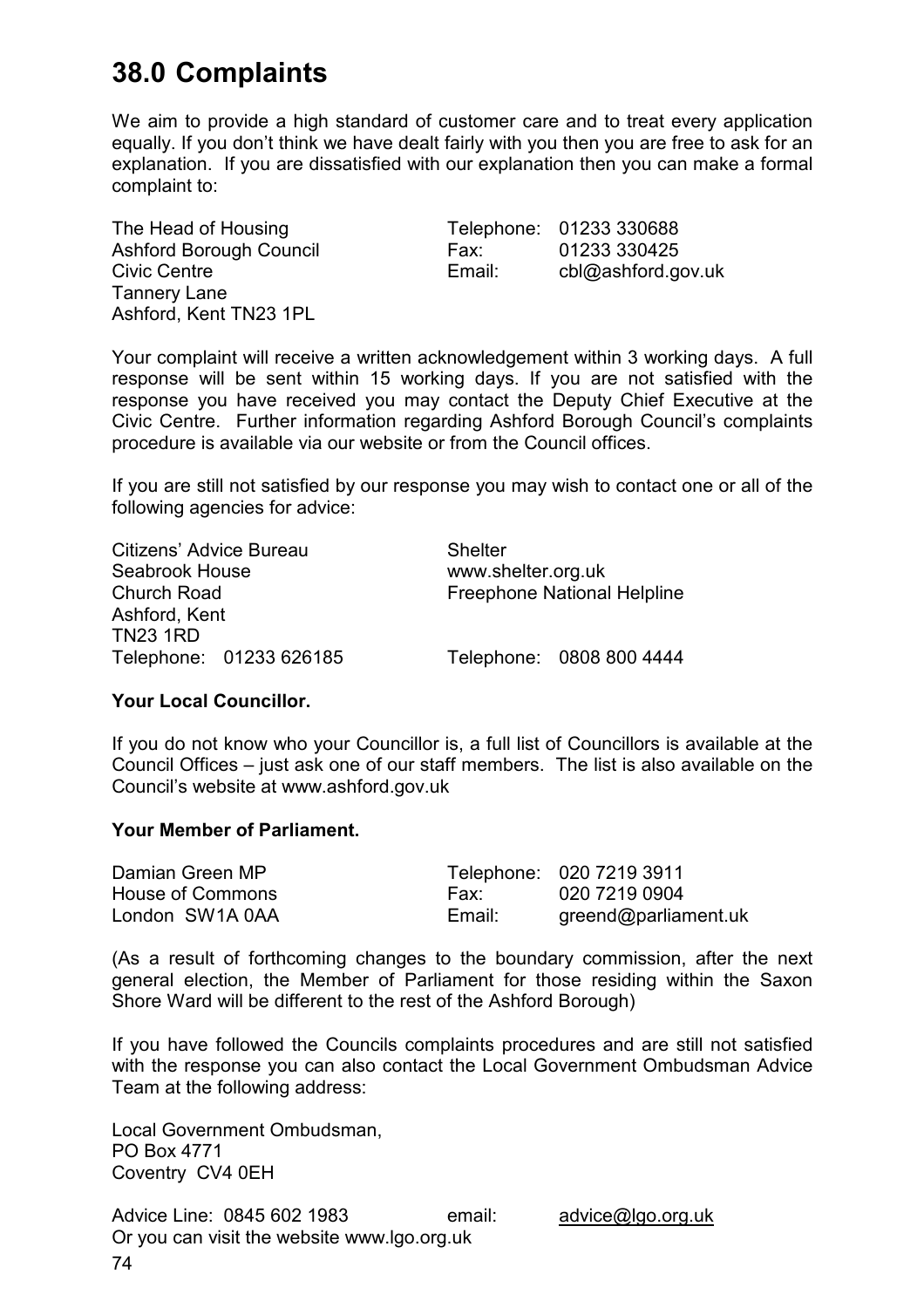**Part 3** 

**Local Lettings Plans and Local Needs Schemes**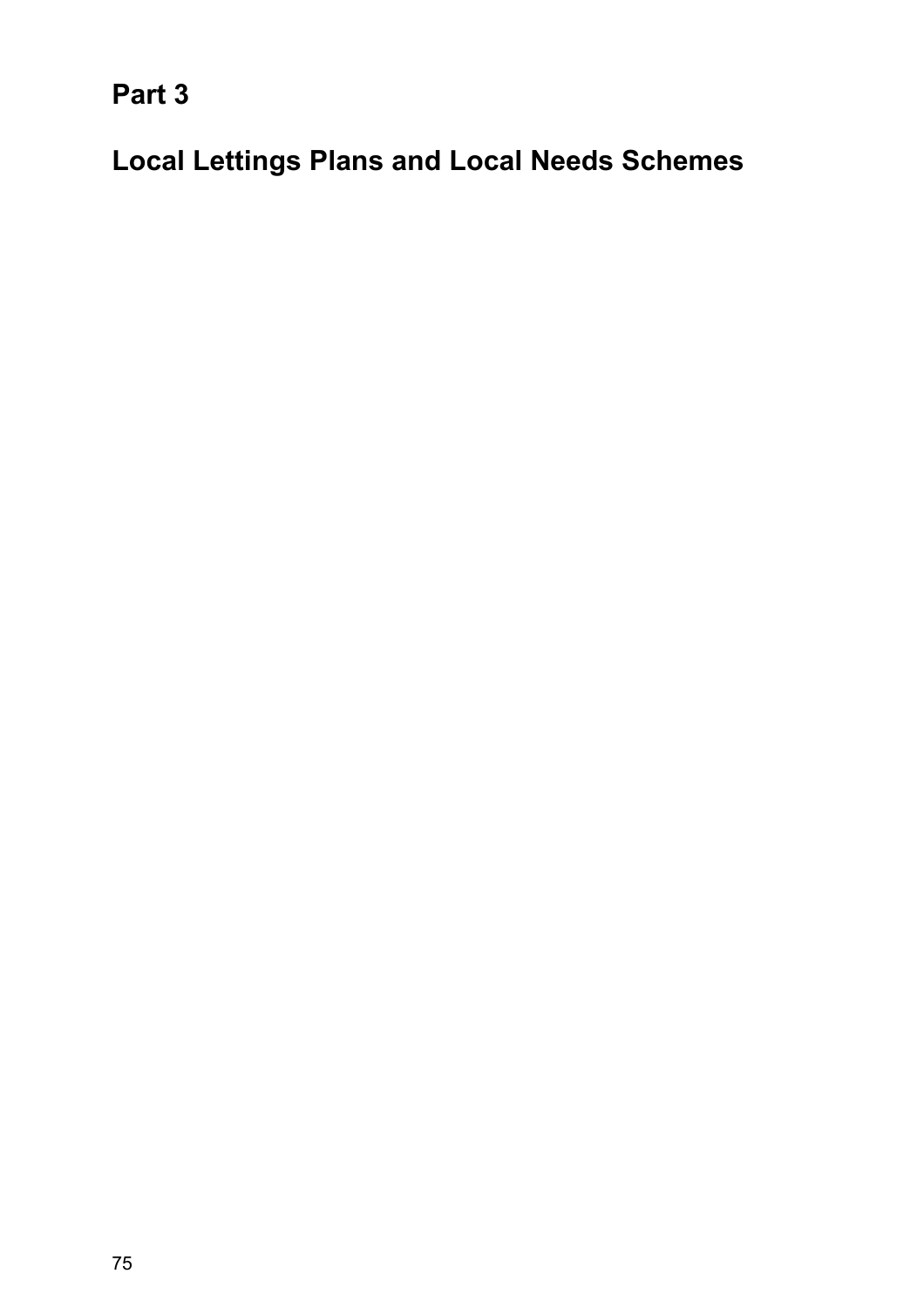# **39.0 Lettings Plans and Local Needs Schemes**

## **39.1 Local Needs Schemes**

Local needs schemes are special schemes for letting properties owned by Registered Social Landlords in rural areas. This is not housing stock to which the Housing Act 1996 Part VI applies and the schemes do not form part of the council's housing lettings policy. However, properties available for let under the schemes are advertised on the Choice Based Lettings system.

The purpose of the rural needs schemes is to let affordable rural homes to people who meet specified local connection criteria, thereby enabling people to remain in the village where they have lived and worked rather than being forced out by high house prices or rents.

The requirement to meet the special local connection criteria are stated in the Affordable Rural Housing Needs Guidelines and will be clearly stated on any advertisement for local needs properties which appear on the Choice Based Lettings system.

To find out the criteria for local needs schemes contact the Housing Strategy Officer.

# **39.2 Existing and Future Local Lettings Plans**

The Local Lettings Plan is a discrete lettings policy which forms part of the main housing lettings policy. It applies to a limited part of the housing stock (whether council owned or RSL owned, to which the council has nomination rights). Under the local lettings plan special criteria are applied to determine to whom properties are offered in order to address an identified social need, for example the need to build or maintain a sustainable local community.

The council may consider in relation to new housing developments, and, exceptionally, in relation to existing sites, whether there is a need for a local lettings plan.

The council will monitor the impact of the lettings plan in order to ensure that, overall, the policy as a whole accords reasonable preference to applicants entitled to it under Housing Act 1996 Part VI.

Please see Section 38.3 below for a list of historical LLP's documents. These have been superseded by one overarching lettings plan, Section 38.4, which has been in place since 1<sup>st</sup> December 2015.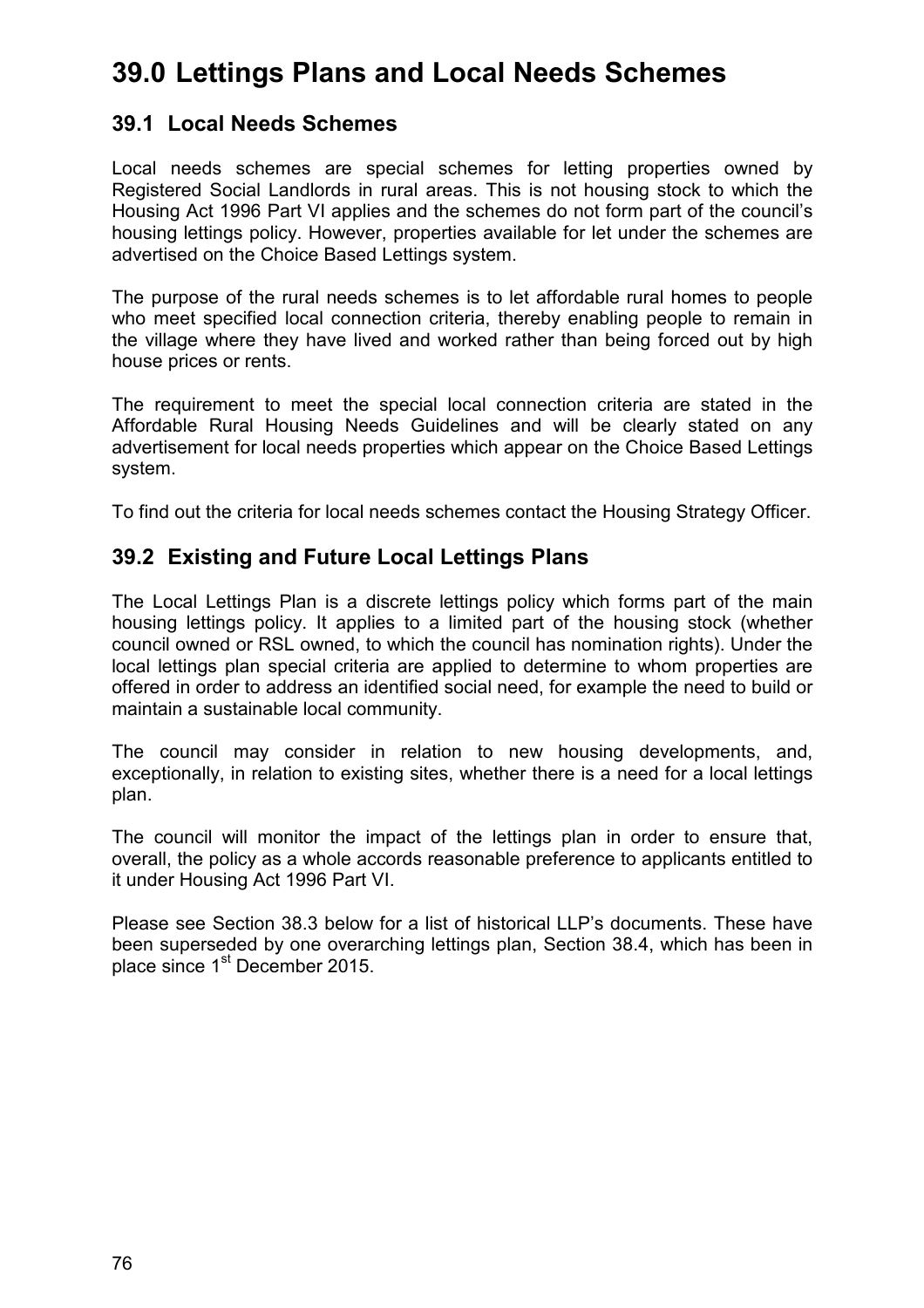# **39.3 Previous / Specific Local Lettings Plans**

- 1. Hyde Housing Association Bramble Lane, Wye
- 2. Moat Housing Association Stanhope Estate, Ashford
- 3. West Kent Housing Association Pattisons Farm, Aldington
- 4. Sanctuary Housing Association Belgar Farm, Tenterden
- 5. Swale Housing Association Morgan Close, Ashford
- 6. West Kent Housing Association Whitfeld Villas, Ashford
- 7. Ashford Borough Council Brookfield Court
- 8. Moat Homes Ltd Repton Park, Ashford
- 9. Moat Homes Ltd and Affinity Sutton Latitude Walk
- 10. West Kent Housing Hardinge Road
- 11. West Kent Housing Hunter Avenue
- 12. Hyde Housing Association Sturges Road
- 13. Town and Country Housing Association Repton Park
- 14. Ashford Borough Council HRA Cheeselands, Biddenden
- 15. Ashford Borough Council HRA Luckley House, Wye
- 16. West Kent Cheeseman's Green
- 17. Golding Homes Kings Avenue
- 18. Moat Housing Crown House, Town Centre
- 19. Ashford Borough Council Poppy Fields
- 20. West Kent Housing Knoll Lane
- 21. Hyde Lancaster Close, Hamstreet
- 22. Town & Country Newtown Railway Works
- 23. Ashford Borough Council Chequers Green, Shadoxhurst
- 24. Town & Country St Margaret's Place, Bethersden
- 25. Ashford Borough Council New Quarter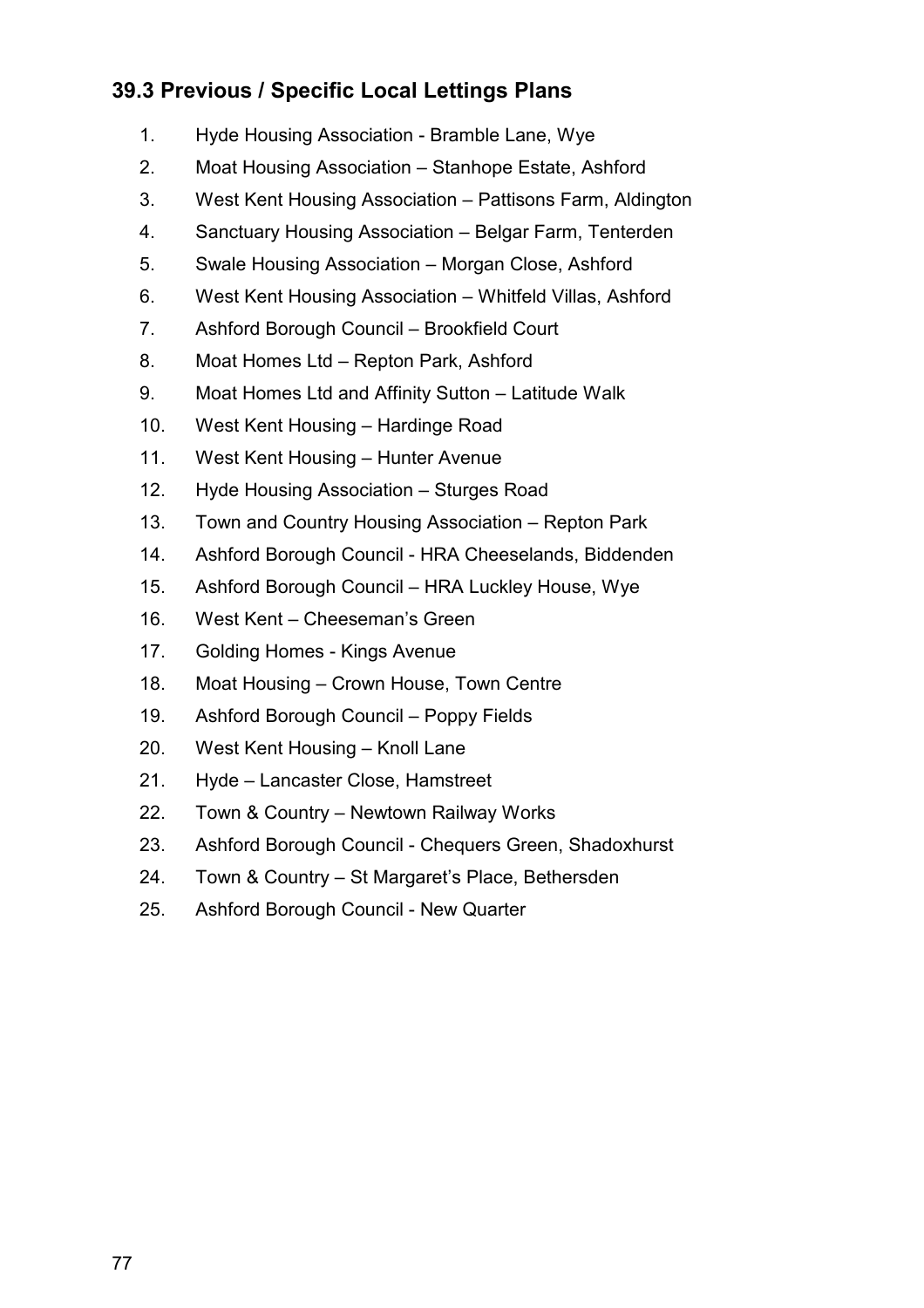# **39.4 Current Local Lettings Plan - 2015**

This Local Lettings Plan has been in place since 1<sup>st</sup> December 2015 and supersedes all previous plans. See Section 38.2.

## **1. Justification for Lettings Plan**

• This lettings plan is for the new build social rented properties to which Ashford Borough Council have nomination rights via choice based lettings.( If you have a specific project which requires a stand alone Local Lettings Plan to be introduced, this can be considered on a case by case basis .) It is designed to support sustainable lettings in accordance with the Kent Sustainable Communities Protocol. It also aims to meet housing need whilst preventing potential management problems on the development.

## **2. Aims**

- To allocate to those in housing need.
- To create a local thriving community.
- To inhibit the problems of anti-social behaviour (ASB) reported, relating to the rented properties.
- To inhibit potential breaches of tenancy.
- To ensure land covenants are complied with
- To encourage tenancy sustainment.

### **3. Allocation and Letting**

- The properties will be advertised through Kent Homechoice, Choice Based Lettings. Existing tenants of a Registered Provider or the Council will be given Assured or Secured Tenancies. The intention is to issue starter tenancies to any new tenants and convert them to a fixed term/ assured tenancy after 12 months\* if the tenancy has been conducted in satisfactory manner. \**could be extended to 18 months*
- The individual Registered Providers Exclusion Policy may also apply when considering applicants.
- An affordability check needs be carried out with shortlisted applicants to assess ability to afford rent
- The aim is to offer properties in the following manner 37% home seekers, 38% transfer and 25 % homeless applicants

## **4. Rural Sites**

• In parishes covered by our Rural Local Connection Criteria, on first let we will aim to let 100% of vacant properties to applicants who have a proven local connection to the Parish and a housing need for the type and size of available property (as defined by Ashford Borough Council Lettings Policy under the section entitled Rural Local Connection Criteria). Subsequent lets will be made in accordance with Ashford Borough Council Lettings Policy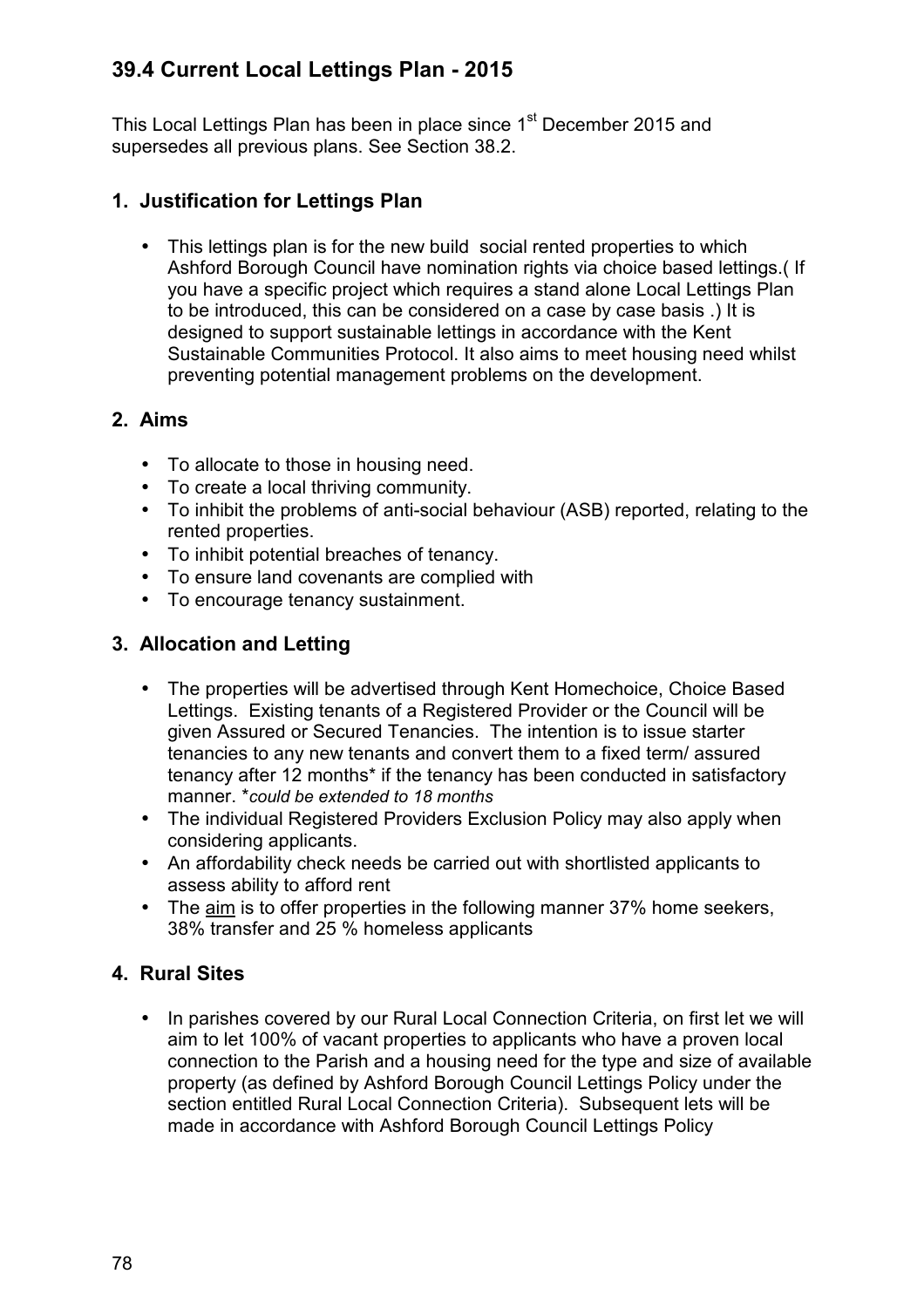# **5. Age distribution and child density**

- In line with the aims of the Kent Sustainable Communities Protocol, we wish to ensure that the development has a mixture of residents reflecting the local community and maximising community cohesion wherever possible
- Any specifics regarding ages and numbers of children for each type of property will be detailed in the Kent Homechoice advert for the site.

# **6. ASB and Tenancy Breaches**

- Applicants and members of the household will not be the perpetrators of serious and/or ongoing nuisance or anti-social behaviour at their current home, or in the local community, or had any legal action as a result of nuisance or anti-social behaviour taken against them including a Notice of Seeking Possession.
- Applicants will not have been evicted for nuisance or anti social behaviour from any previous addresses. Discretion may be exercised if the applicant can show that they have over a period of not less than 2 years rectified their behaviour.
- Applicants and members of the household will not have a recent or unspent criminal conviction/s which will impact upon the management of the tenancy or the local community. Further investigation will be required to confirm status of aforementioned convictions before a decision is reached.
- Applicants will not be in rent arrears for their current home. If arrears are because of a delay in Housing Benefit and or Universal Credit such that a Housing Benefit and or Universal Credit payment is owing equivalent to the whole of the arrears, applicants will need to show this is the case and that they have dealt with their claim appropriately and are paying any estimated contributions (e.g. non-dependent deductions) regularly.
- Those applicants who are looking to downsize will be given consideration.
- Applicants will not have been evicted for rent arrears from a previous home. ( Timescale 4 years or subject to discussion where applicable with the Ashford Borough Council Lettings Team)
- Applicants will not have any outstanding or current tenancy Notice for any breaches of tenancy where the grounds for the Notice has not been addressed.

# **7. Other Criteria**

- We will not house applicants who own their own homes or a property elsewhere.
- (Unless it has been agreed to because of the applicant's disability issues and following discussion with the accepting Registered Provider and in conjunction with means testing and financial check (Section 17of ABC Lettings)).
- For reasons of community stability, we will aim to have 50% of tenants in employment.
- We will only house those households and or inclusive persons who have been assessed as at risk if they have an appropriate support package in place and there is evidence they are engaging with this support. An applicant may be excluded if they seem unlikely to be able to meet the conditions of general needs dwelling without additional support and we are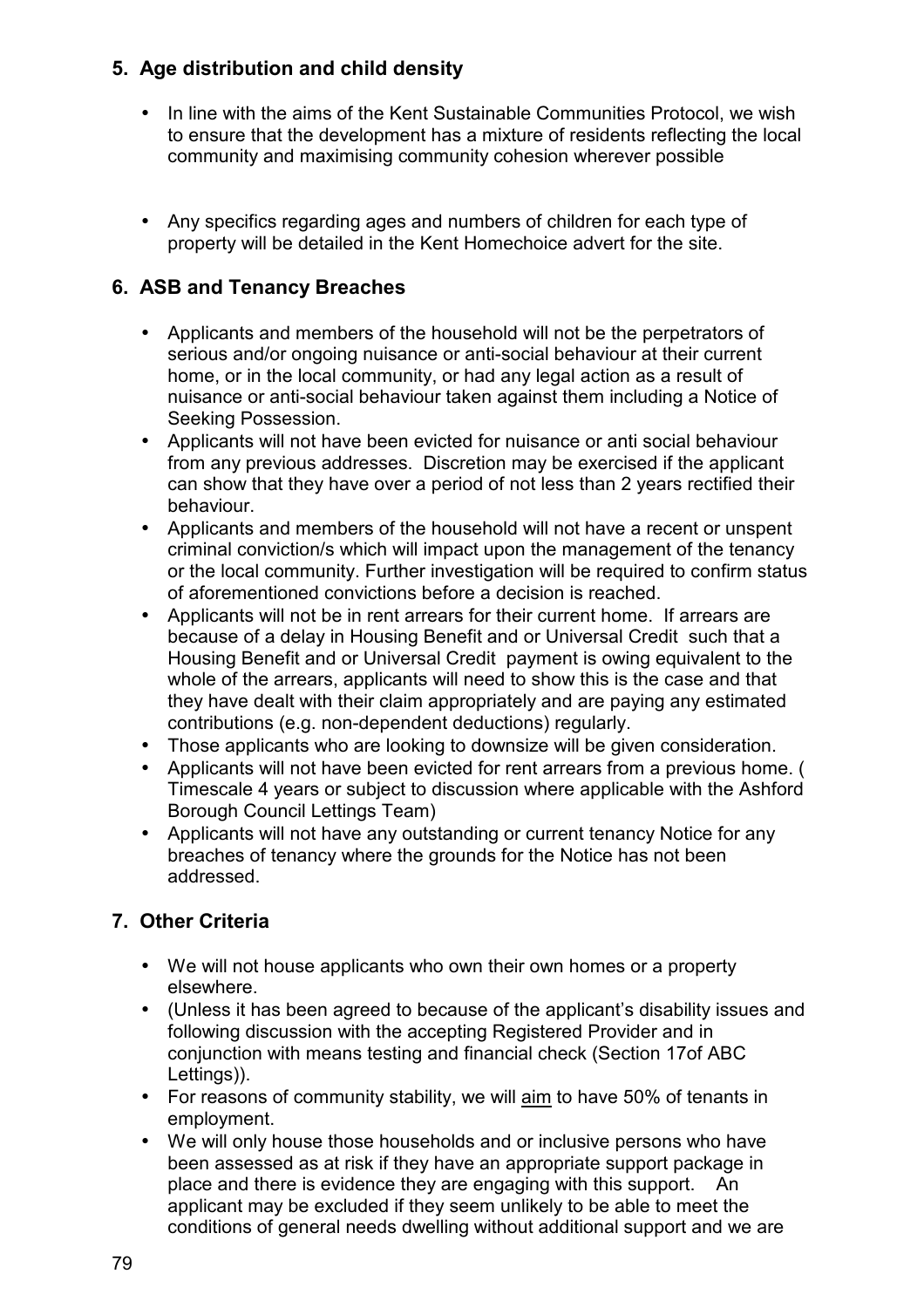unable to determine that appropriate support is available and in place at the time of letting.

- We will aim to limit the number of households who are deemed to be at risk to 10% to ensure sustainability and management of the neighbourhood.
- Developments with lease agreement terms may need to be considered on an individual basis and discussed as required.

### **8. Monitoring of Lettings Plan**

• Ashford Borough Council will monitor the impact of this lettings plan to demonstrate that it does not discriminate on equality grounds.

### **9. Role of Ashford Borough Council**

- Allocate properties in accordance with its policies and procedures, the local lettings plan and Choice Based Lettings.
- Monitor the local lettings plan on an annual basis to ensure it remains viable.
- Carry out the verification of potential nominees by telephone.

### **10. Role of the Registered Provider**

• Advertise properties via Choice Based Lettings and update Locata accordingly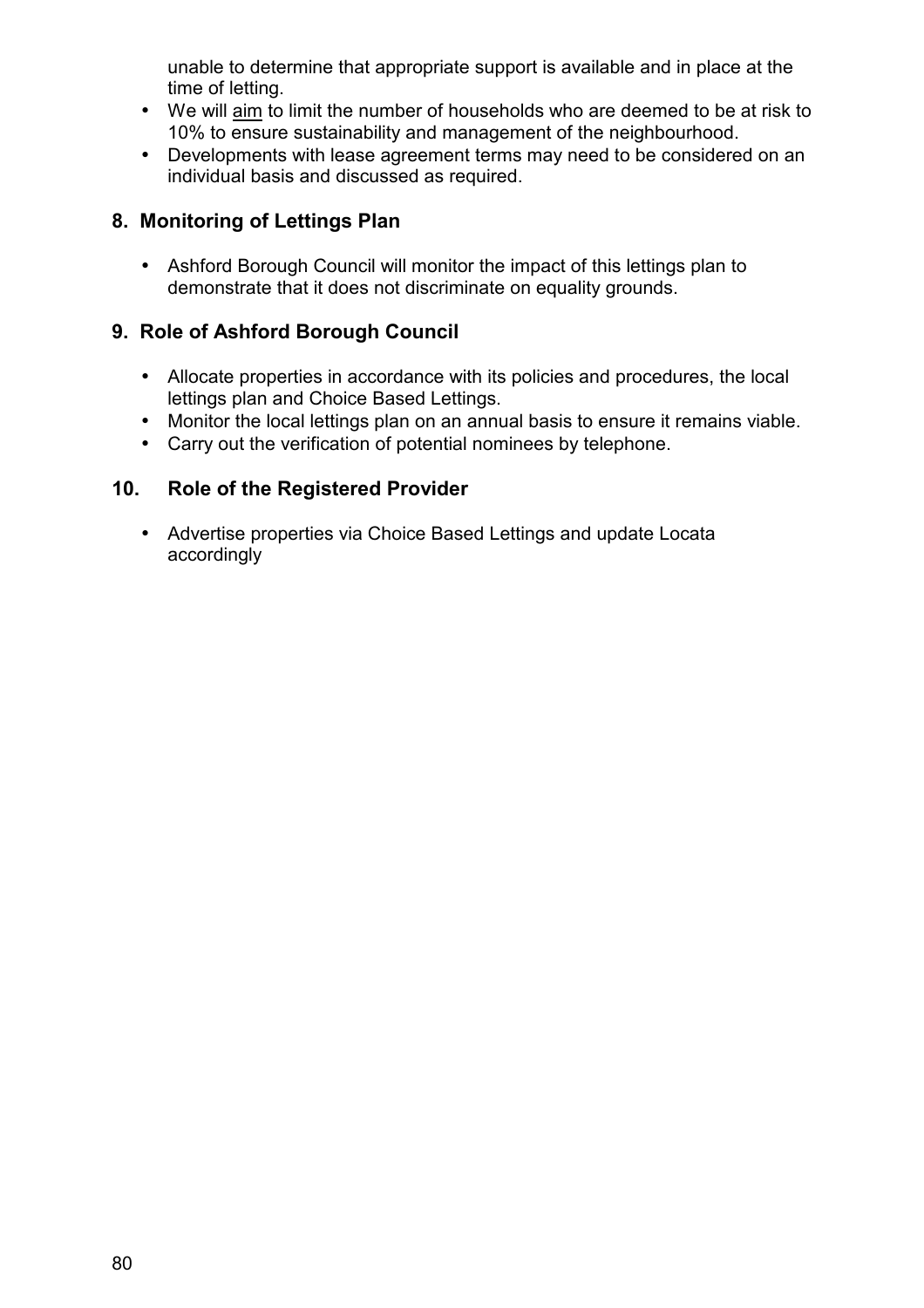# **NOMINATION AGREEMENT**

# **BETWEEN**

# **HOUSING ASSOCIATION**

 **AND** 

# **ASHFORD BOROUGH COUNCIL**

**2017**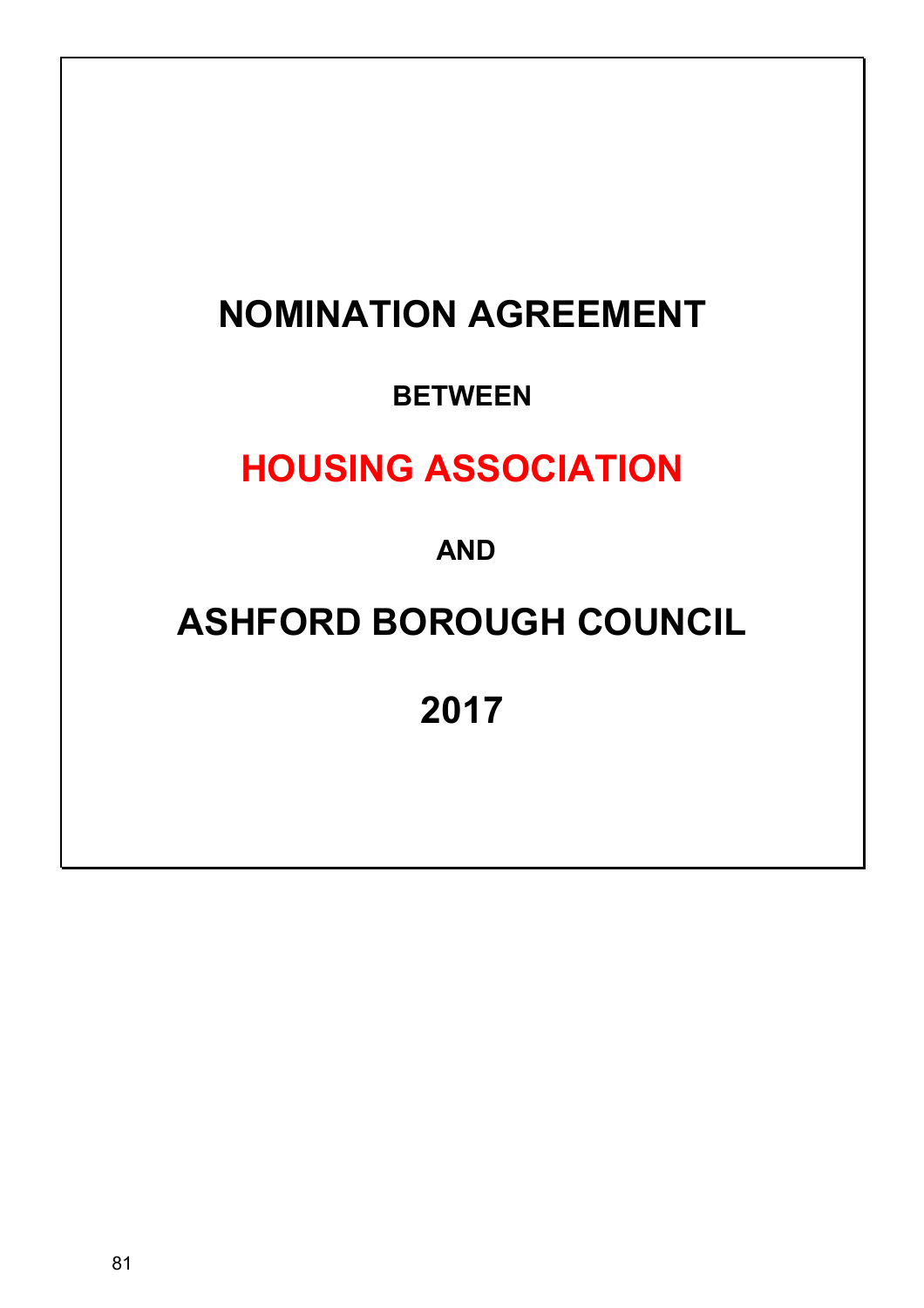### **INTRODUCTION AND OBJECTIVES**

Ashford Borough Council is committed to ensuring that void properties within the Borough are to let to applicants in housing need.

The Council aims to create balanced communities by making the best use of all the stock in the Borough, having regard to the needs of the community.

Ashford Borough Council administers the Housing Register, which incorporates any appropriate statutory requirements from which nominations will be sought.

### **PURPOSE OF THIS AGREEMENT**

The purpose of the Agreement is to establish procedures that will enable the Council and **Housing Association** to: -

- a) Provide a single access route into social housing in the Borough;
- b) To ensure that **Housing Association** supports the Council in meeting its responsibilities towards the homeless;
- c) Target housing resources most effectively and appropriately to endeavour to meet the housing needs of the Borough;
- d) Ensure effective liaison and free-flow of information between **Housing Association** and the Council;
- e) Ensure that properties are let without unreasonable delay;
- f) Continue to maintain a high standard of services and information provided to people seeking housing in the Borough;
- g) To allocate sensitively to seek to achieve balanced communities;
- h) Identify appropriate support needs for vulnerable people to ensure than an offer of suitable accommodation is made and appropriate lettings take place;

### **DEFINITIONS**

**Association** – Shall mean Housing Association

**Council** – Shall mean Ashford Borough Council

**Agreement** – Shall mean this Nominations Agreement

**PRP** – Shall mean any Private Registered Provider of social housing as defined within section 80 Housing and Regeneration Act 2008

**Housing Register Policy** - Shall mean the Council Housing Lettings Policy

**Nomination** – Shall mean a person who is registered on the Council's Housing Register and who is nominated by the Housing Register to a property in accordance with this agreement

**True void** – Shall mean empty homes that are available to let, excluding a reasonable proportion of housing set aside to satisfy internal transfers, decants, mobility and move-on agreements

**Decant** – Shall mean that the property is due to become uninhabitable due to improvement repair or other work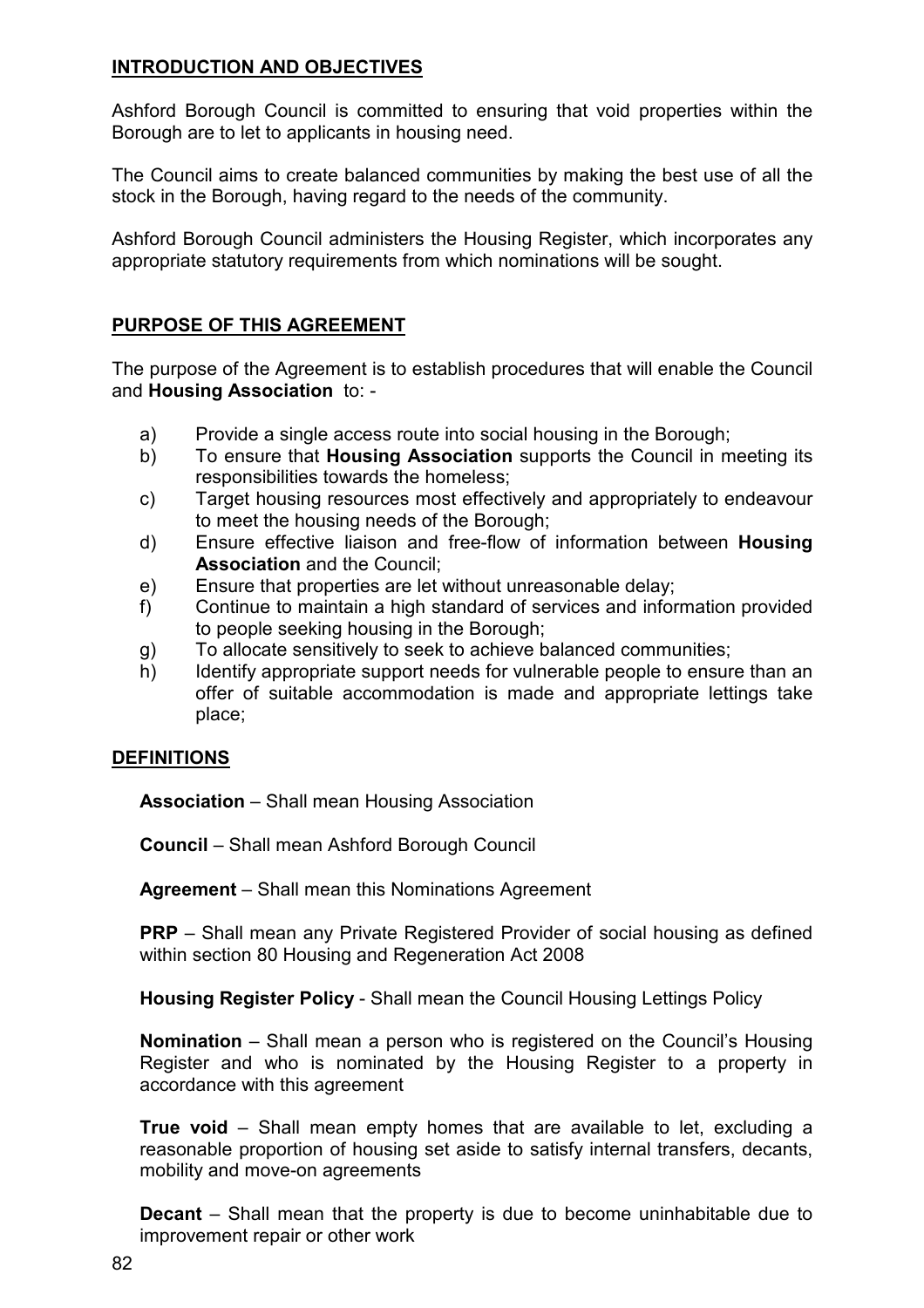### **NOMINATION PROCEDURE**

This procedure is for the nomination arrangement between the Council and the Association in relation to the properties the Association owns within the Ashford Borough.

The obligations are:

- The Association will provide a minimum of 75% of its true voids for nomination from the Housing Register, this includes waiting list and homeless applicants;
- On all new developments within the Borough, the Council will have 100% nomination rights for first lettings:
- On all developments built after  $1<sup>st</sup>$  October 2004 the Council will have 80% of relets but will be advised of all voids on a six monthly basis;
- On all developments built before  $1<sup>st</sup>$  October 2004, the Council will have 75% of relets but will be advised of all voids on a six monthly basis;.
- The remaining 20% or 25% can be used at the discretion of the Association;
- The percentage of true voids made available to the Council should be a variety of types and sizes of dwellings reflective of the property profile within the Ashford borough;
- All nominations should be in line with the Council's Lettings Policy and with the Choice Based Lettings Scheme:
- In the event of a **known** serious offender being nominated, a full risk assessment will be provided by Police and Probation and via the Council's Housing Options Team at the point of nomination;
- Where appropriate a Local Lettings Plan will be used in accordance with Ashford Borough Council's Lettings Policy. The Local Lettings Plan outlines the nominations that will be requested;
- The Association will provide a full breakdown of voids by size, type and location on a six monthly return basis and indicate the properties used for their internal transfers;
- The Council will advertise all vacancies via the Choice Based Allocations System. Adverts can be placed daily and run for 5 days.
- The nominations process will be:
	- Vacancy led; and
	- A maximum of two nominations provided for each vacancy, (see below).

### **TIMESCALES**

Ashford Borough Council will publish a complete and correct advert within 24 hours of its placement on Locata.

When nominating to a re-let, the Council will provide the Association with a maximum of two nominations for their void property within 2 days of the closing date of the bidding period for that property. The Council will also identify a new applicant who will be nominated and details forwarded to the Association on the same day that the Council is informed by the Association of the first two applicant's refusals.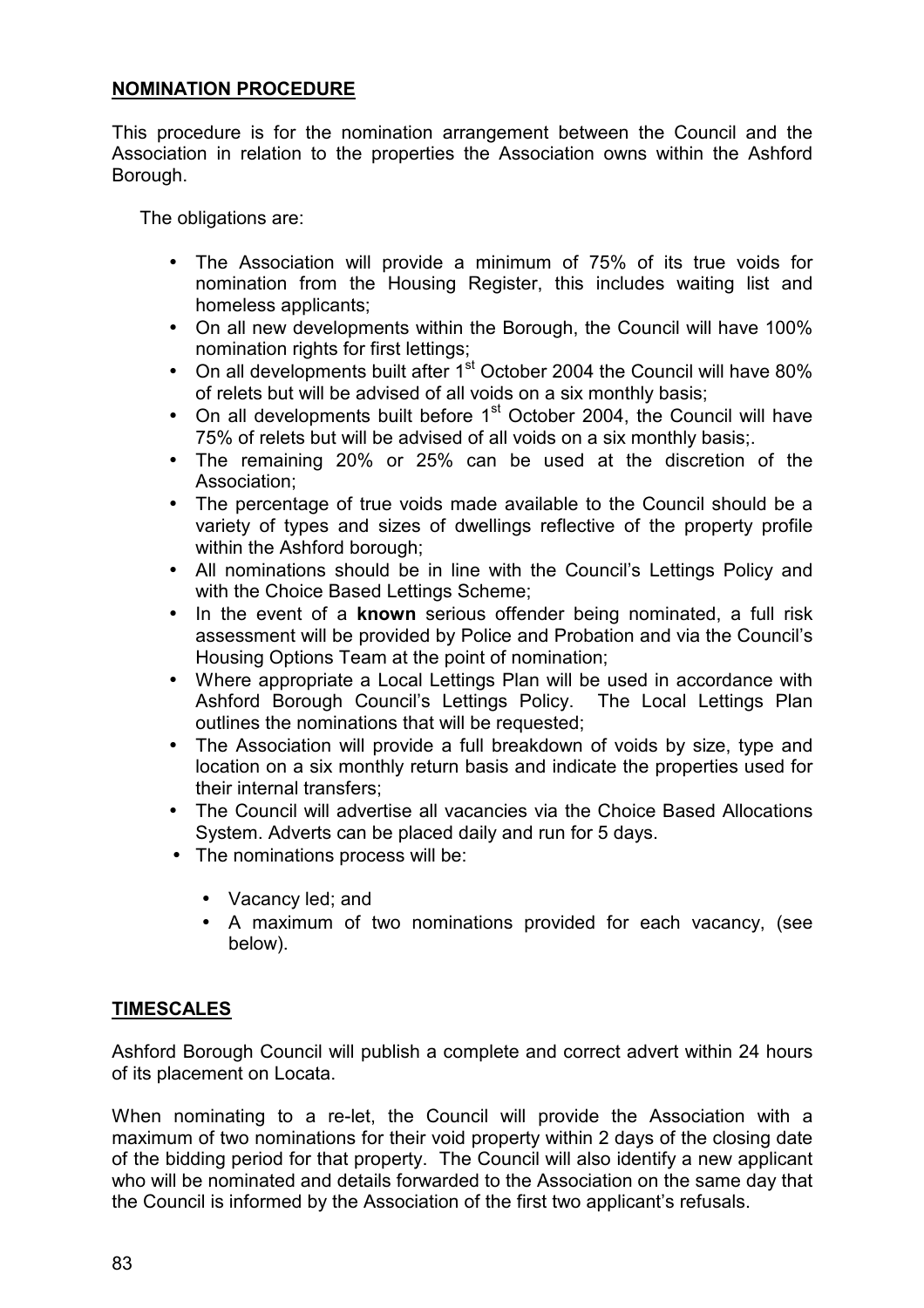On new developments one nomination per dwelling will be provided to the Association within a week of the Choice Based Lettings advert closing.

Where more than one nomination is sent, the Association must inform the Council of any refusal reasons prior to letting the property. The Council will respond within 24 hours with approval to proceed.

### **INFORMATION**

The Council will provide the Association with access to the Choice Based Lettings Housing Application for the applicant nominated to the void. The Council will also provide access to any other information that is relevant to the applicant's housing application.

### **GROUNDS FOR REFERRING A NOMINATION BACK TO THE COUNCIL**

The Association may refer an application back to the Council where:

- The applicant is unable to provide proof of identification or necessary documentary evidence in support of an application;
- The applicant is unable to provide documentary evidence that they have an ability to pay the rent for the home either via their own resources or entitlement to Housing Benefit;
- The applicant has significant rent arrears owed to a previous landlord, has not established a formal agreement for repayment and is not making regular payments pursuant to the terms of that agreement.
- The applicant is unable to conduct an independent tenancy and support is not yet in place.
- There is a history of ongoing and serious anti-social behaviour
- Any other reason detailed by the Associations published allocations policy
- The Association has undertaken an Affordability Assessment (standardised procedure within Associations own policy) and deemed the property to be unaffordable. Reviews to be handled directly by the Association within 24 hours.

### **GROUNDS FOR REFUSING A NOMINATION**

The Association maintains the right to refuse a nomination from the Council if it can be demonstrated by the Association that the nominee would be an unsuitable tenant for the particular property they have been nominated to on one of the following grounds:

- The Council has provided incorrect information about the applicant significant enough to make the applicant unsuitable as a tenant
- The Association has uncovered additional undeclared information about the applicant significant enough to make the applicant unsuitable as a tenant
- The applicant does not have a local connection and one is required
- There is an identified lettings plan and the applicant does not meet the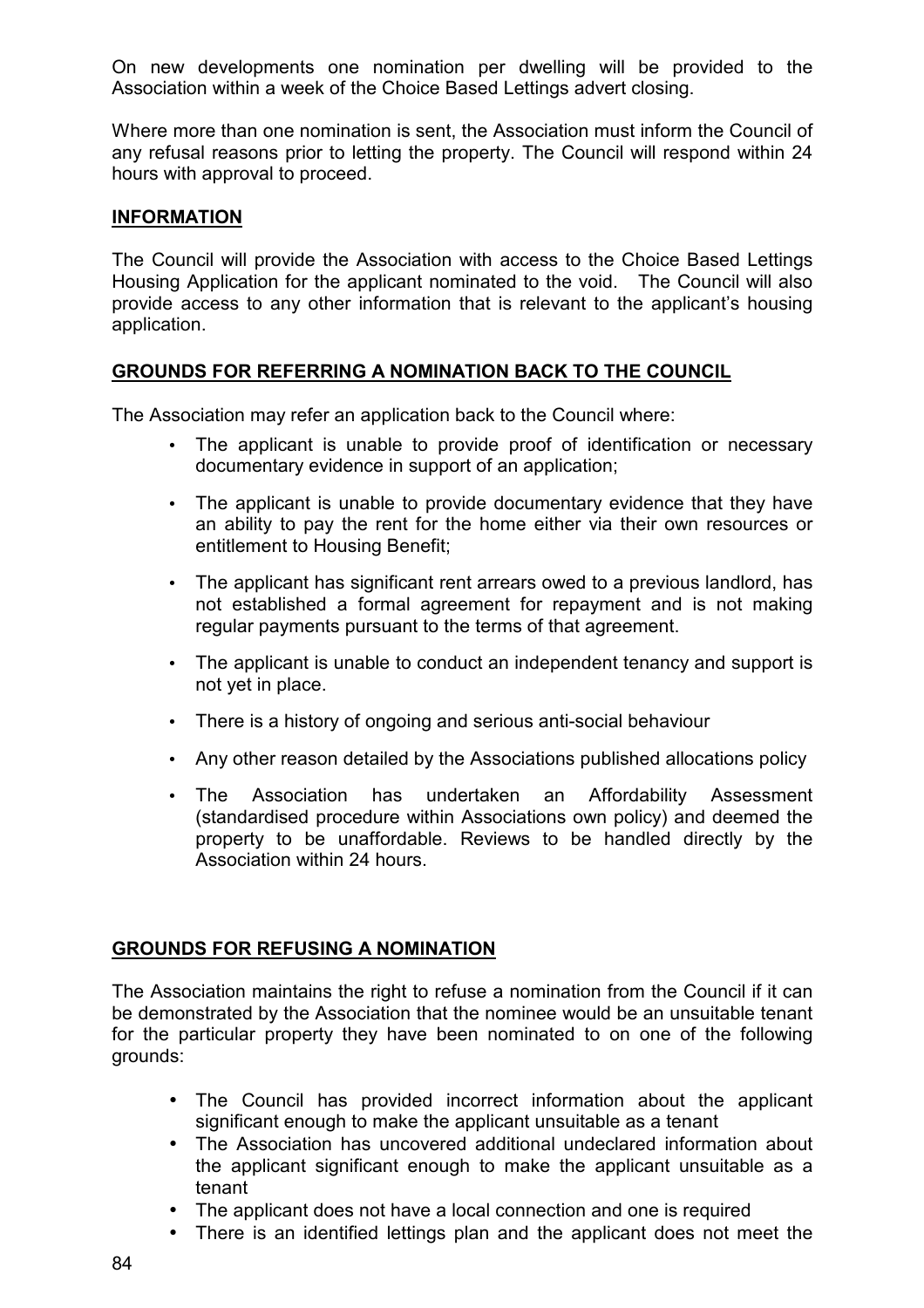criteria

- Any other reason detailed by the Associations published allocations policy
- The Association has undertaken an Affordability Assessment (standardised procedure within Associations own policy) and deemed the property to be unaffordable. Reviews to be handled directly by the Association within 24 hours.

Where there is disagreement between the parties to this Nominations Agreement the Association would be required to provide to the Council written justification of their reasons for refusing the nominee. If the Council accepts these reasons a further nomination will be provided within two days of accepting the Associations reasons for refusal.

If the Council does not accept the reasons for refusing the nominee, the decision will be referred to management level for a mutual decision to be reached between the Council and the Association.

If a mutual decision cannot be reached at management level, the case will then be referred on for a mutual decision to be made between the Head of Housing at the Council and the equivalent senior management level at the Association.

### **MONITORING AND REVIEWING**

- The Association will inform the Council when a nominee has commenced their tenancy; this should be logged on Locata by the organisation that listed the advert.
- Both parties will maintain records to monitor the effectiveness of the Agreement;
- This Agreement will be reviewed in six months from the date of signing and thereafter on an annual basis by both parties;
- Any amendments to the Agreement should be made in writing and agreed by both parties;
- Should either party wish to terminate this agreement they must give six months written notice to the other party;

### **PROFILE OF STOCK OFFERED**

The Agreement, as stated in this document, applies to all properties available for rent owned by the Association within the Ashford Borough and supersedes any previous nomination agreements.

### **DETERMINATION OF DISPUTES**

• Any difference or question arising out of this Agreement, between the parties, that has not been resolved to the reasonable satisfaction of either party, shall be determined in the first instance by:

**"Name of Officer Post"** at the Association and the Housing Operations Manager at the Council

### **THIRD PARTY RIGHTS**